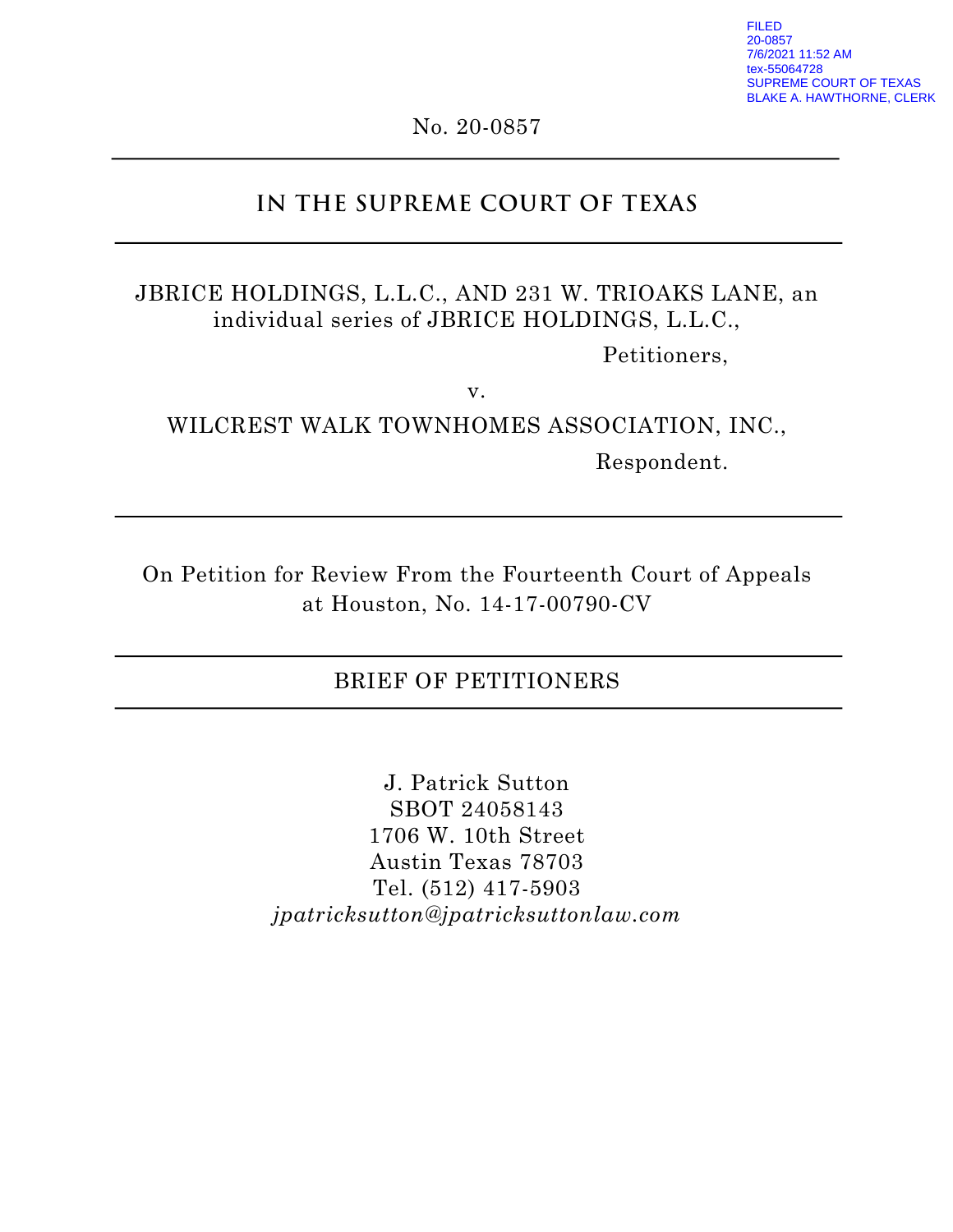## **PARTIES AND COUNSEL**

- **Petitioners:** JBrice Holdings, L.L.C., a Texas limited liability company, and 231 Trioaks Lane, an individual series of JBrice Holdings, L.L.C.
- **Respondent:** Wilcrest Walk Townhomes Association, Inc., a Texas nonprofit corporation.

## **Counsel for Petitioners in the trial court:**

| Jeffrey C. Jackson           | J. Patrick Sutton            |
|------------------------------|------------------------------|
| SBOT 24065485                | 1706 W. 10th Street          |
| 2200 North Loop West Ste 108 | Austin Texas 78703           |
| Houston, TX 77018            | $(512)$ 417-5903             |
| jeff@jjacksonllp.com         | ipatricksutton@              |
|                              | <i>jpatricksuttonlaw.com</i> |

## **Counsel for Petitioners on appeal:**

J. Patrick Sutton 1706 W. 10th Street Austin Texas 78703

## **Counsel for Respondent in the trial court:**

Amy M. Vanhoose Dustin Fessler Roberts Markel Weinberg Butler Hailey PC 2800 Post Oak Blvd., 57th Fl. Houston, TX 77056

William S. Chesney, III 9225 Katy Freeway, Ste 250 Houston, Texas 77024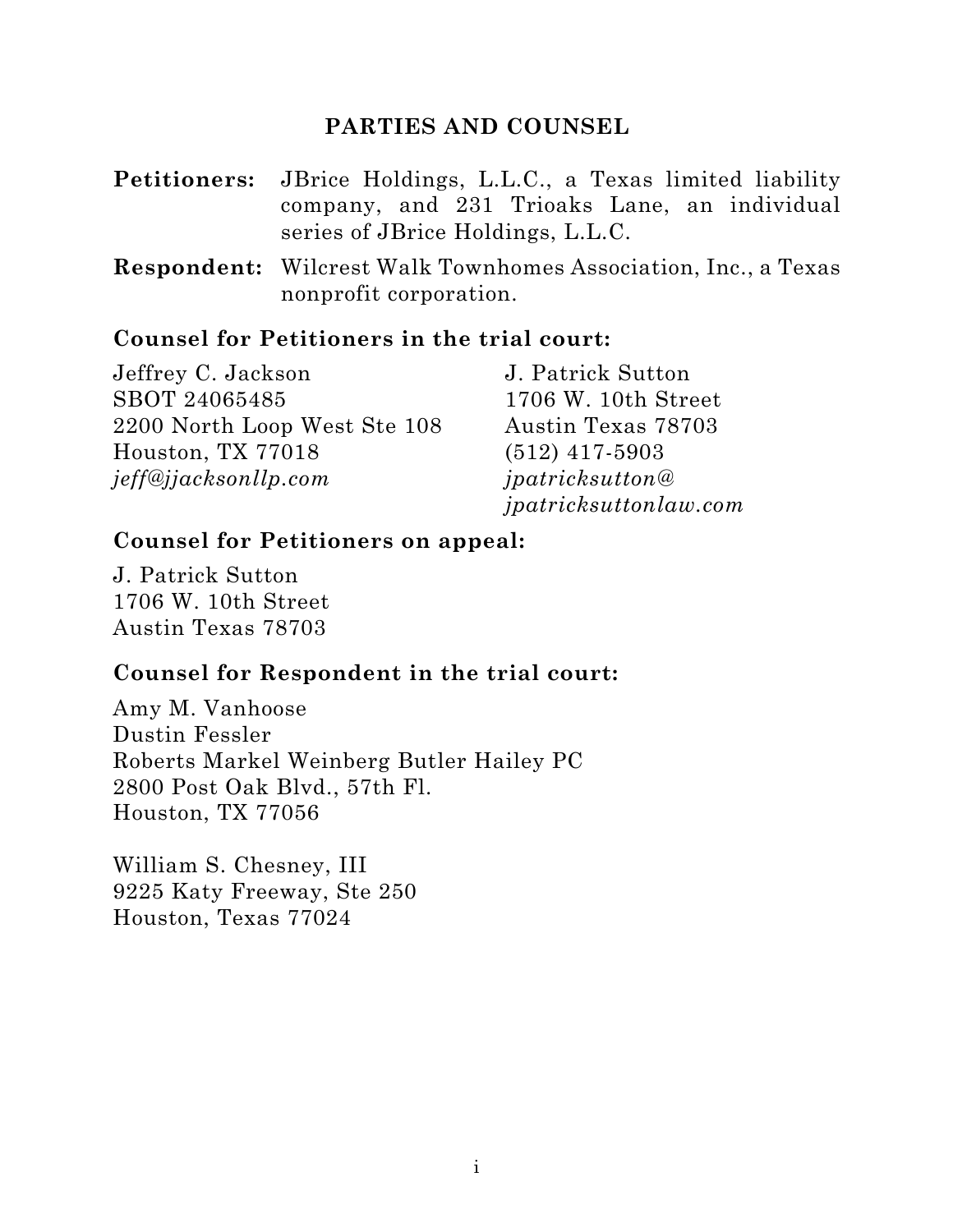## **Counsel for Respondent on appeal:**

Gregg S. Weinberg *gweinberg@rmwbh.com* Stephanie Denton *sdenton@rmwbh.com* Roberts Markel Weinberg Butler Hailey PC 2800 Post Oak Blvd, 57th Floor Houston, TX 77056 Tel.(713) 840-1666

William S. Chesney, III *wchesney@felct.com* 9225 Katy Freeway, Ste 250 Houston, Texas 77024 713-224-0609

| Trial Court:          | 125th District Court, Harris County, Texas,<br>Hon. Kyle Carter                                                 |  |  |
|-----------------------|-----------------------------------------------------------------------------------------------------------------|--|--|
| <b>Appeals Court:</b> | Fourteenth Court at Houston, Justices Wise,<br>Jewell, and Poissant. Memorandum Opinion by<br>Justice Poissant. |  |  |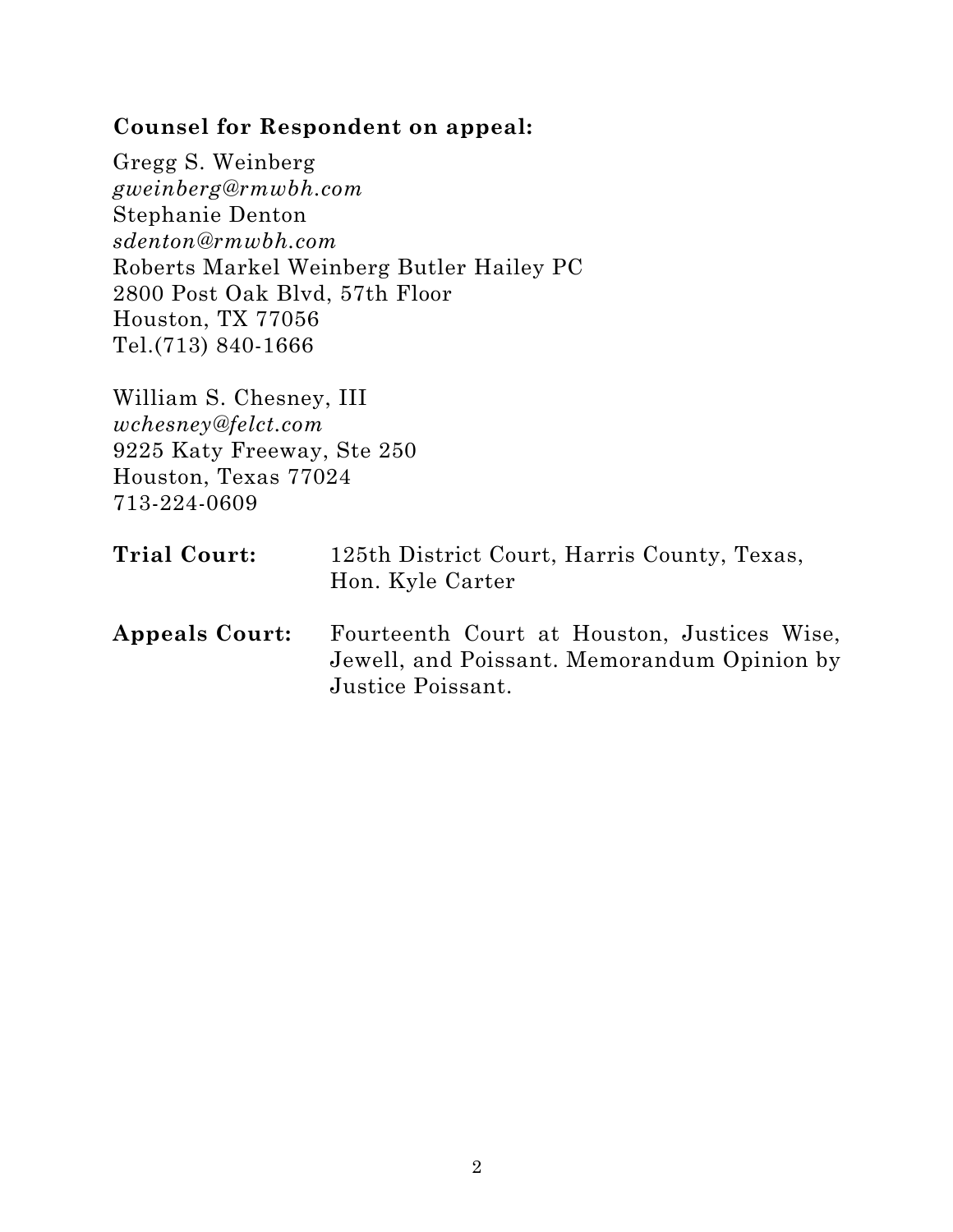# **TABLE OF CONTENTS**

| I. Brice bought townhomes in a subdivision whose restrictive      |
|-------------------------------------------------------------------|
|                                                                   |
| II. The HOA demanded that Brice cease leasing for short terms,    |
|                                                                   |
| III. At trial, the HOA obtained a permanent injunction barring    |
|                                                                   |
| IV. On appeal, the parties clashed over the meaning of the new    |
|                                                                   |
| V. The court of appeals affirmed, declaring that the board can    |
| adopt rules barring "transient, hotel, and motel" use because the |
| restrictive covenants do not use the exact words "transient,"     |
|                                                                   |
|                                                                   |
|                                                                   |
|                                                                   |
| A. Summary judgment is reviewed de novo.  12                      |
| B. Following a bench trial without FFCL's, all necessary          |
| findings are implied, and legal determinations are reviewed de    |
|                                                                   |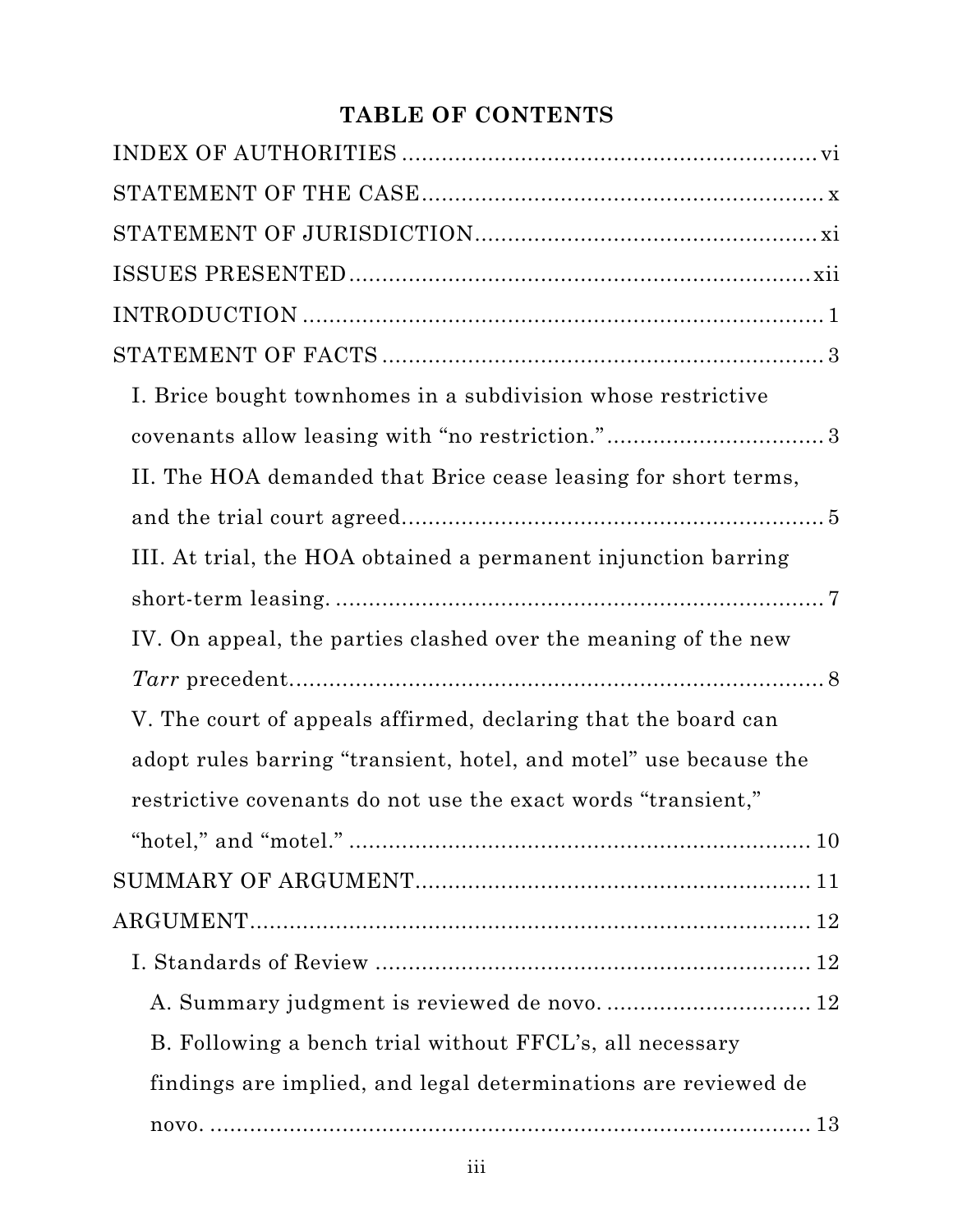| II. The restrictive covenants unambiguously give Brice a right to                                                                                                                                                                                                                                                                                                                                                                                                  |  |
|--------------------------------------------------------------------------------------------------------------------------------------------------------------------------------------------------------------------------------------------------------------------------------------------------------------------------------------------------------------------------------------------------------------------------------------------------------------------|--|
|                                                                                                                                                                                                                                                                                                                                                                                                                                                                    |  |
| A. Restrictive covenants are interpreted like contracts, but                                                                                                                                                                                                                                                                                                                                                                                                       |  |
|                                                                                                                                                                                                                                                                                                                                                                                                                                                                    |  |
| B. The restrictive covenants clearly and unambiguously allow                                                                                                                                                                                                                                                                                                                                                                                                       |  |
|                                                                                                                                                                                                                                                                                                                                                                                                                                                                    |  |
| 1. The specific leasing clause controls over any inconsistent                                                                                                                                                                                                                                                                                                                                                                                                      |  |
|                                                                                                                                                                                                                                                                                                                                                                                                                                                                    |  |
| 2. The general "residential use" clause allows leasing for short                                                                                                                                                                                                                                                                                                                                                                                                   |  |
|                                                                                                                                                                                                                                                                                                                                                                                                                                                                    |  |
| 3. "Private" use includes leasing without a duration                                                                                                                                                                                                                                                                                                                                                                                                               |  |
|                                                                                                                                                                                                                                                                                                                                                                                                                                                                    |  |
| C. Rules, no matter their provenance, cannot conflict with                                                                                                                                                                                                                                                                                                                                                                                                         |  |
|                                                                                                                                                                                                                                                                                                                                                                                                                                                                    |  |
| 1. The restrictive covenants, as a factual matter, do address                                                                                                                                                                                                                                                                                                                                                                                                      |  |
|                                                                                                                                                                                                                                                                                                                                                                                                                                                                    |  |
| a. The restrictive covenants address "transient" both                                                                                                                                                                                                                                                                                                                                                                                                              |  |
|                                                                                                                                                                                                                                                                                                                                                                                                                                                                    |  |
| b. The restrictive covenants address "hotel" use implicitly by                                                                                                                                                                                                                                                                                                                                                                                                     |  |
|                                                                                                                                                                                                                                                                                                                                                                                                                                                                    |  |
| 2. The rules conflict with the restrictive covenants and are                                                                                                                                                                                                                                                                                                                                                                                                       |  |
|                                                                                                                                                                                                                                                                                                                                                                                                                                                                    |  |
|                                                                                                                                                                                                                                                                                                                                                                                                                                                                    |  |
| IV. The permanent injunction should be vacated or at least                                                                                                                                                                                                                                                                                                                                                                                                         |  |
| $\label{eq:carified} \text{clarified} \,\, \ldots \,\, \ldots \,\, \ldots \,\, \ldots \,\, \ldots \,\, \ldots \,\, \ldots \,\, \ldots \,\, \ldots \,\, \ldots \,\, \ldots \,\, \ldots \,\, \ldots \,\, \ldots \,\, \ldots \,\, \ldots \,\, \ldots \,\, \ldots \,\, \ldots \,\, \ldots \,\, \ldots \,\, \ldots \,\, \ldots \,\, \ldots \,\, \ldots \,\, \ldots \,\, \ldots \,\, \ldots \,\, \ldots \,\, \ldots \,\, \ldots \,\, \ldots \,\, \ldots \,\, \ldots \,\$ |  |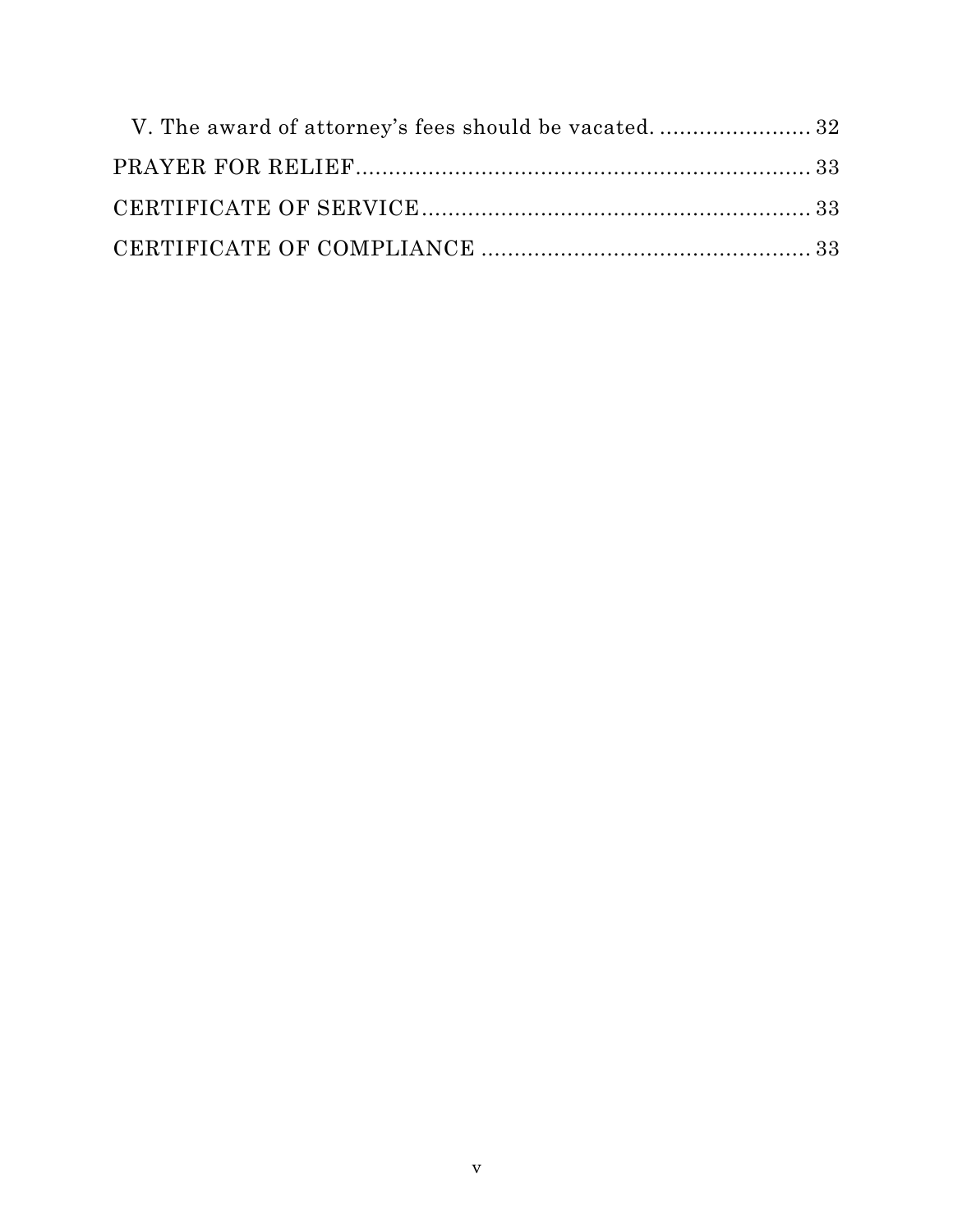## **INDEX OF AUTHORITIES**

## <span id="page-6-0"></span>**Cases**

| <i>Boatner v. Reitz</i> , No. 03-16-00817-CV, 2017 WL 3902614 (Tex. App.    |
|-----------------------------------------------------------------------------|
|                                                                             |
| <i>Brooks v. Northglen Ass'n,</i> 141 S.W.3d 158 (Tex. 2004)  xi, 27, 28    |
| Burns v. Napier, 19 S.W.2d 578 (Tex.Civ.App.-Fort Worth 1929) 23            |
|                                                                             |
| Calcasieu Lumber Co. v. Harris, 77 Tex. 18, 13 S.W. 453 (1890)  1           |
| $CarMax Bus. $ Servs., LLC v. Horton, No. 14-17-00840-CV, 2018 WL           |
| 3977962 (Tex. App. – Houston [14 <sup>th</sup> Dist] Aug. 21, 2018, no pet. |
|                                                                             |
| Castillo v. U.S. Fire Ins. Co., 953 S.W.2d 470 (Tex. App.—El Paso           |
|                                                                             |
| Cavazos v. Bd. of Governors of Council of Co-Owners of Summit               |
| Condominiums, No. 13-12-00524-CV, 2013 WL 5305237 (Tex. App.                |
|                                                                             |
| DeNucci v. Matthews, 463 S.W.3d 200 (Tex. App. $-$ Austin 2015, no          |
|                                                                             |
|                                                                             |
|                                                                             |
| <i>Fin.</i> Comm'n of Texas v. Norwood, 418 S.W.3d 566 (Tex. 2013) 26       |
| Forbau v. Aetna Life Ins. Co., 876 S.W.2d 132 (Tex. 1994) 16                |
| Garrett v. Sympson, 523 S.W.3d 862 (Tex. App. – Fort Worth, pet.            |
|                                                                             |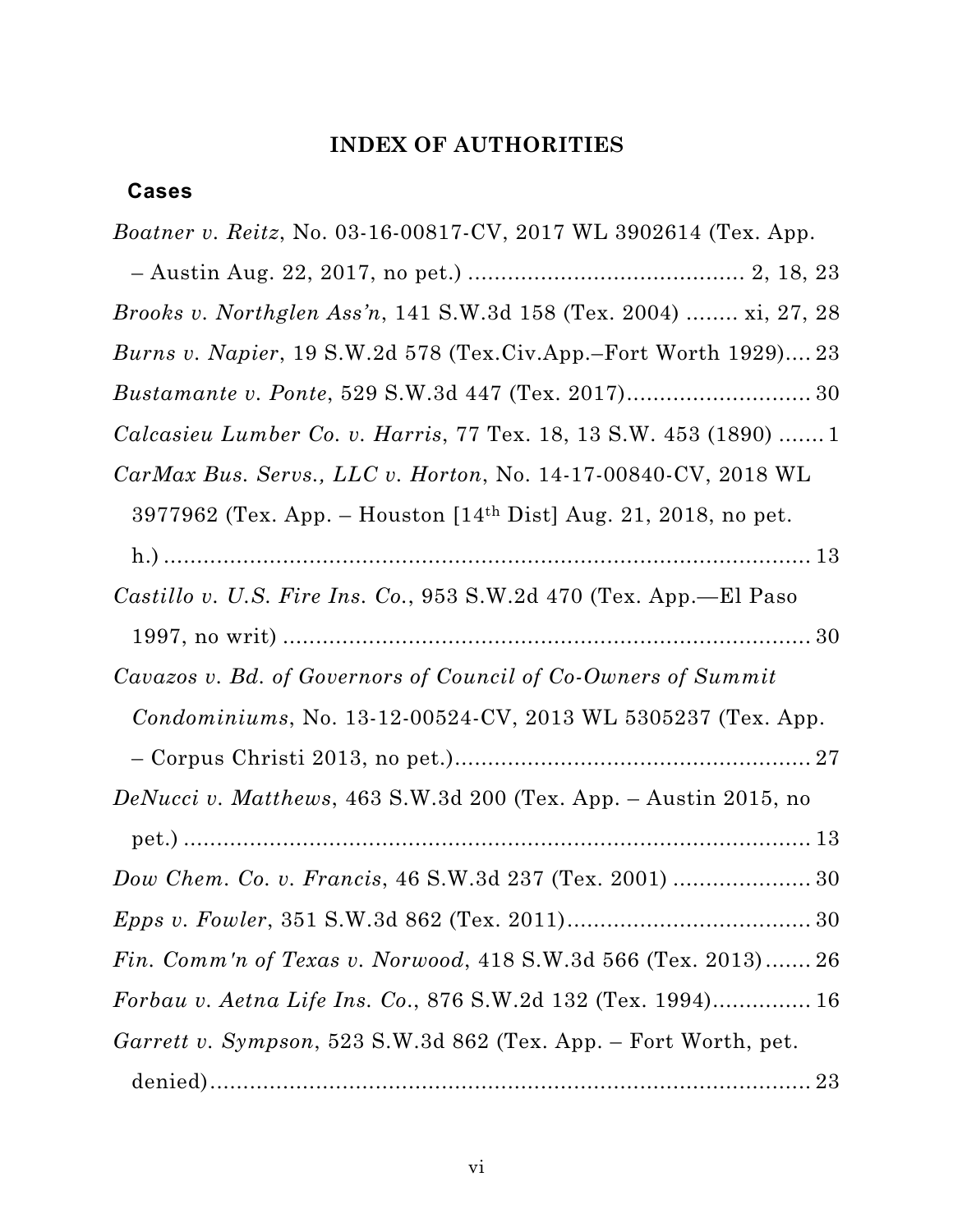| Gemini Ins. Co. v. Drilling Risk Mgmt., Inc., 513 S.W.3d 15 (Tex.             |
|-------------------------------------------------------------------------------|
|                                                                               |
| Holleman v. Mission Trace Homeowners Ass'n, 556 S.W.2d 632                    |
|                                                                               |
| <i>Holt Atherton Indus., Inc. v. Heine, 835 S.W.2d 80 (Tex. 1992)  13</i>     |
|                                                                               |
| Jim Rutherford Invs., Inc. v. Terramar Beach Cmty. Ass'n, 25                  |
|                                                                               |
| Kiiru v. Kings Crossing (Little Elm) Homeowners' Assoc., Inc., No.            |
|                                                                               |
|                                                                               |
| McGuire v. Post Oak Lane Townhome Owners Ass'n, Phase II, No.                 |
| 01-88-00813-CV, 1989 WL 91519 (Tex. App. – Houston [1st Dist.]                |
|                                                                               |
| <i>Progressive Cty. Mut. Ins. Co. v. Boyd,</i> 177 S.W.3d 919 (Tex. 2005). 13 |
| <i>Ridgepoint Rentals, LLC v. McGrath, No.</i> 09-16-00393-CV, 2017 WL        |
| 6062290 (Tex. App. – Beaumont Dec. 7, 2017)  18, 21                           |
| Schack v. Prop. Owners Ass'n of Sunset Bay, 555 S.W.3d 339 (Tex.              |
|                                                                               |
| Sheffield v. Forest Creek Section 23 Homeowners' Assoc., Inc., No.            |
|                                                                               |
| Smith v. Smith, 22 S.W.3d 140 (Tex. App.–Houston [14th Dist.]                 |
|                                                                               |
| Soledad v. Texas Farm Bureau Mut. Ins. Co., 506 S.W.3d 600 (Tex.              |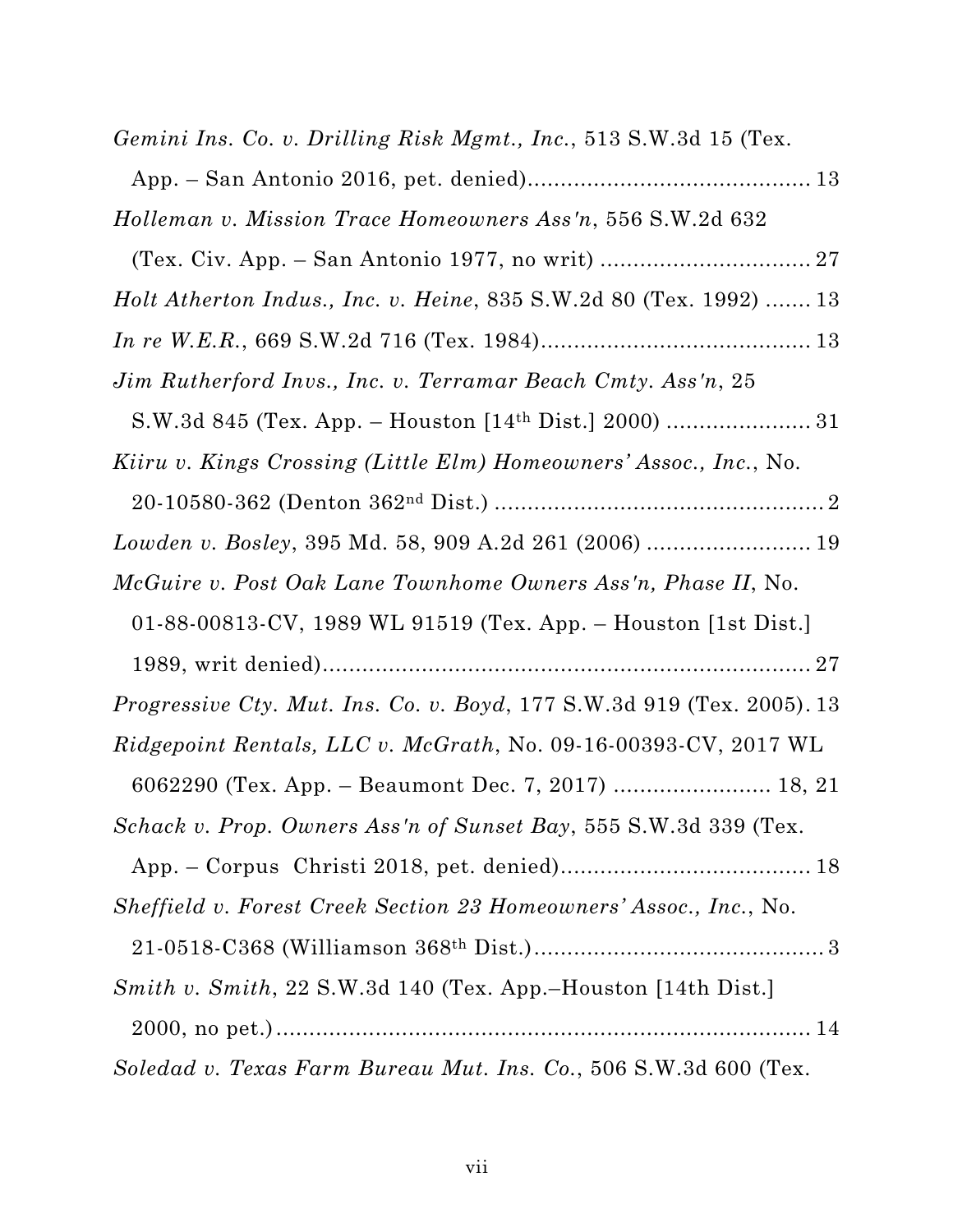| SouthW'n Bell Tel., L.P. v. Emmett, 459 S.W.3d 578 (Tex. 2015) 12      |
|------------------------------------------------------------------------|
| Tarr v. Timberwood Park Owners Ass'n, 510 S.W.3d 725 (Tex. App.        |
|                                                                        |
| Tarr v. Timberwood Park Owners Assoc., Inc., 556 S.W.3d 274 (Tex.      |
|                                                                        |
| <i>Valence Operating Co. v. Dorsett,</i> 164 S.W.3d 656 (Tex. 2005) 12 |
| Vann v. Homeowners Ass'n for Woodland Park of Georgetown, Inc.,        |
| No. 03-18-00201-CV, 2018 WL 4140443 (Tex. App. - Austin Aug.           |
|                                                                        |
| Wein v. Jenkins, No. 03-04-00568-CV, 2005 WL 2170354 (Tex. App.        |
|                                                                        |
| Wilson v. Maynard, 2021 S.D. 37 (S.D. June 16, 2021)  2, 19            |
| Zaatari v. City of Austin, 615 S.W.3d 172 (Tex. App. - Austin 2019,    |
|                                                                        |
| Zgabay v. NBRC Prop. Owners Ass'n, No. 03-14-00660-CV, 2015 WL         |
| 5097116 (Tex. App. – Austin Aug. 28, 2015, pet. denied)  17            |
|                                                                        |

# **Statutes**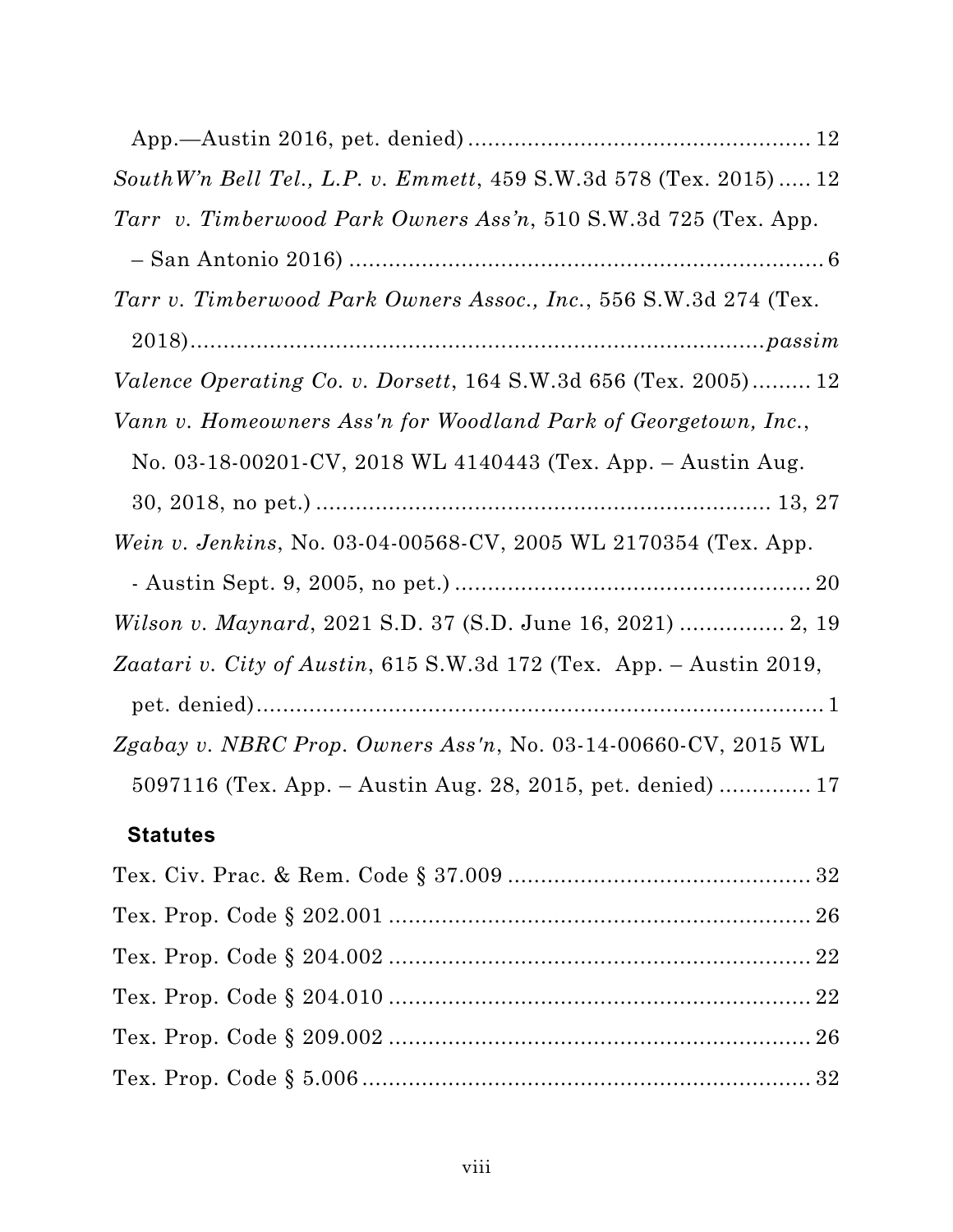| <b>Other Authorities</b>                                                   |
|----------------------------------------------------------------------------|
| Hall, Standards of Review in Texas, 29 St. Mary's L.J. 351 (1998),         |
|                                                                            |
| Thomas Piketty, <i>Capital in the Twenty-First Century</i> Ch. 1 (2014)  1 |
| Thomas Ross, Metaphor and Paradox, 23 Ga. L. Rev. 1053, 1056               |
|                                                                            |
| <b>Rules</b>                                                               |
|                                                                            |
| <b>Treatises</b>                                                           |
| Gregory S. Cagle, Texas Homeowners Association Law §§ 1.4.1, 9.1           |
|                                                                            |
| <b>Constitutional Provisions</b>                                           |
|                                                                            |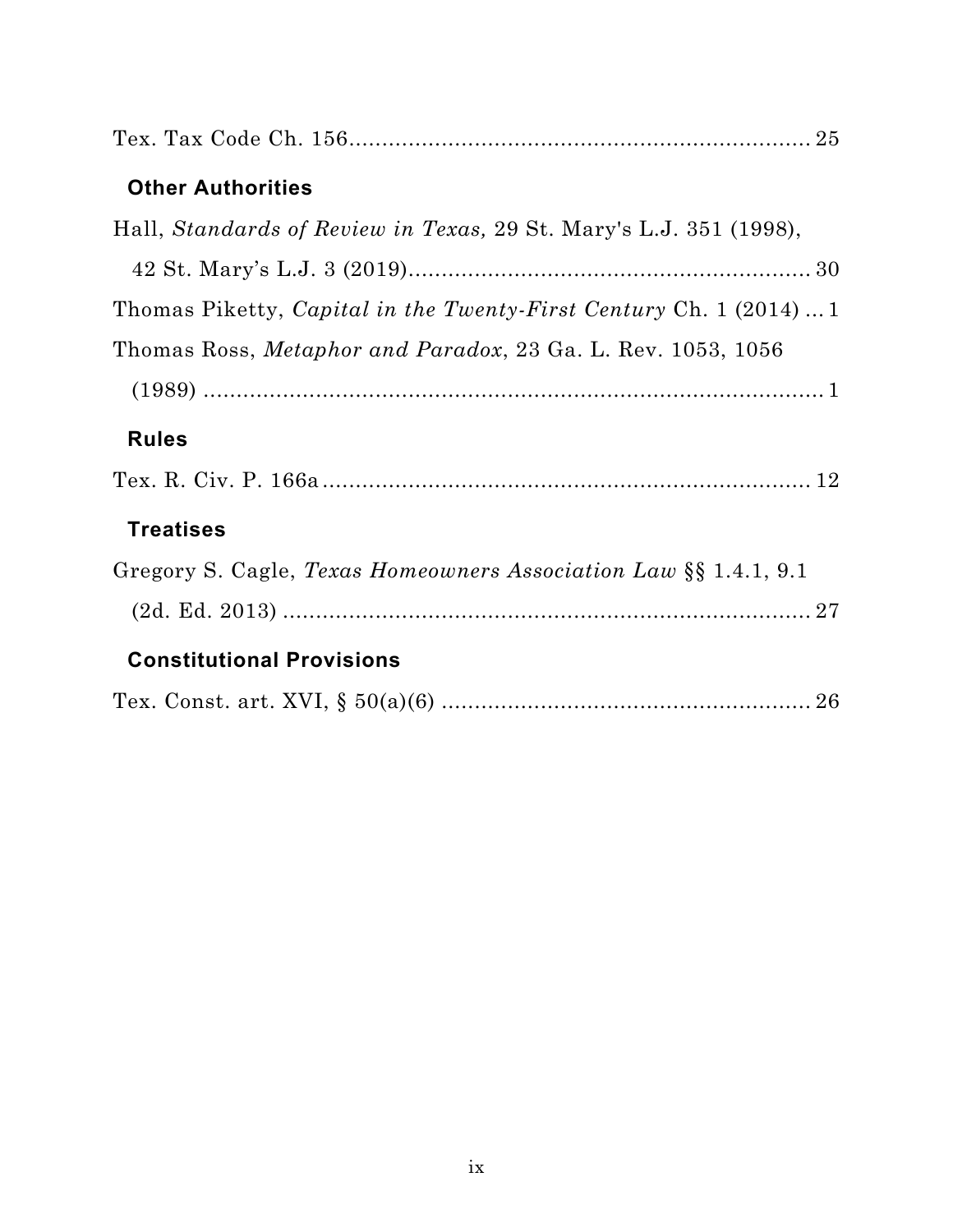#### **STATEMENT OF THE CASE**

- <span id="page-10-0"></span>*Nature of the case:* An investor in residential rental houses sued his HOA for a declaratory judgment that the subdivision's restrictive covenants allow leasing for short terms. The HOA counterclaimed for breach of restrictive covenant.
- *Trial court:* Hon. Kyle Carter, 125th Civil District Court, Harris County, Texas.
- *Trial court disposition:* In an interlocutory summary judgment order, the trial court granted summary judgment to the HOA for breach of restrictive covenant and denied summary judgment to the homeowner. CR49. At trial on the homeowner's remaining declaratory judgment claims and the HOA's request for a permanent injunction, the trial court entered a permanent injunction barring short-term rentals and dismissed the homeowner's claims. The trial court awarded the HOA its attorney's fees. CR65; 2RR71-73.
- *Parties on appeal:* Appellants JBrice Holdings, L.L.C., and 231 W. Trioaks Lane, an individual series of JBrice Holdings, L.L.C.

Appellee Wilcrest Walk Townhomes Association, Inc., a Texas nonprofit corporation.

- *Appeals Court:* Fourteenth Court at Houston
- *Justices:* Poissant, J., with Wise and Jewell, JJ.
- *Disposition on appeal:* Affirmed. 2020 WL 4759947. The court of appeals concluded that the HOA board could adopt rules barring short-term rentals under its statutory rulemaking powers.

Panel and en banc rehearing were denied.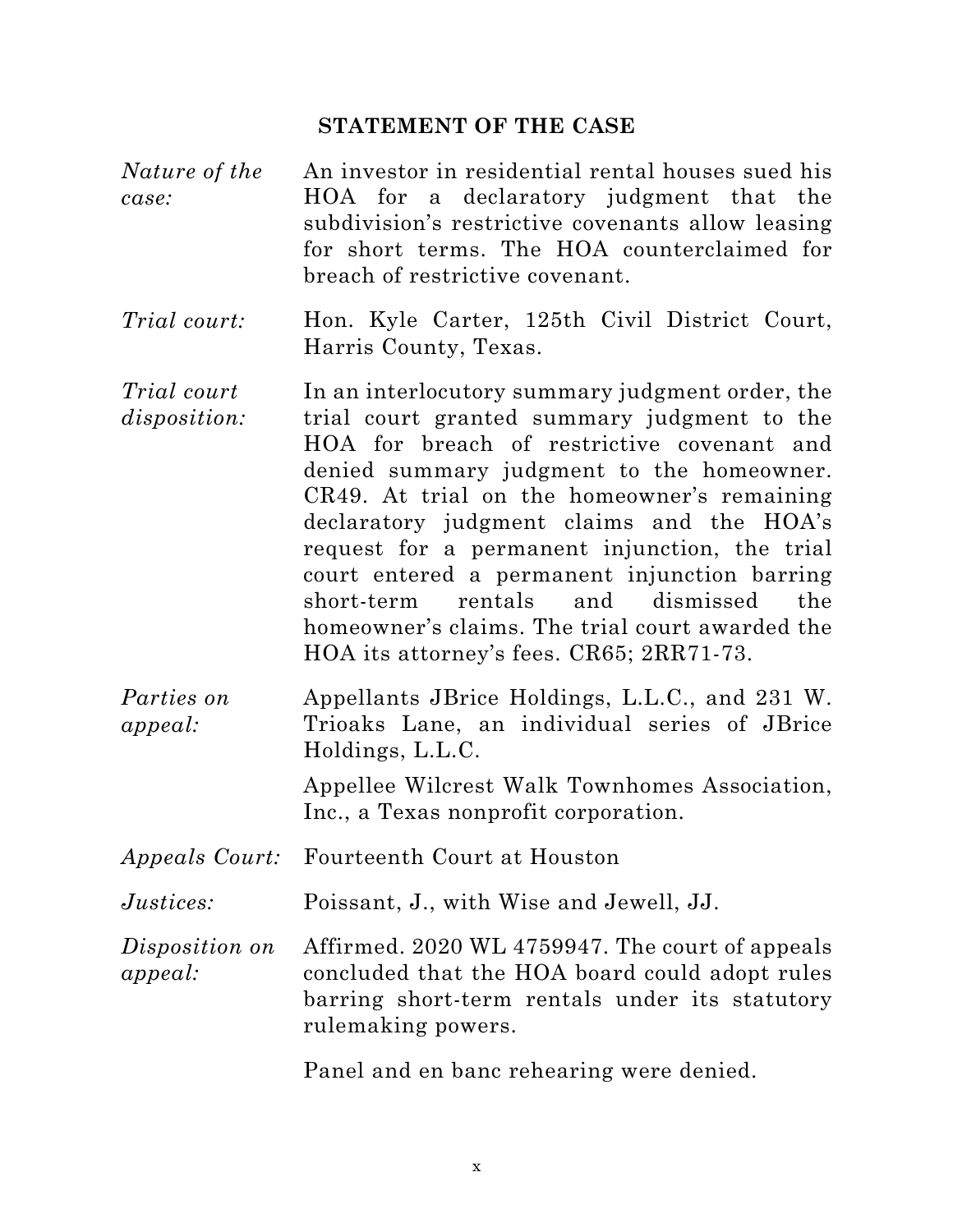#### **STATEMENT OF JURISDICTION**

<span id="page-11-0"></span>This case presents a legal question important to the jurisdiction of the state. The court of appeals held that rules adopted by an HOA's board of directors can negate property rights expressly granted by restrictive covenants. Because of the decision below, owners and purchasers of real property have no assurance that the rights they thought they were buying will continue to exist after closing.

The decision of the court of appeals conflicts with decisions of this Court. In *Tarr v. Timberwood Park Owners Assoc., Inc.*, 556 S.W.3d 274 (Tex. 2018), this Court held that even if residential subdivision restrictive covenants are silent concerning leasing, leasing for short terms is allowed as a "residential use." By that standard, express property rights are only more compelling.

In *Brooks v. Northglen Ass'n*, 141 S.W.3d 158 (Tex. 2004), this Court held that restrictive covenants control over rules adopted by an HOA board under the statute at issue here. The court of appeals below, however, held that an express grant of property rights in restrictive covenants is readily circumvented by rules which use different words.

The decision below is a calamity for owners of real property, who have long relied on restrictive covenants to mean what they say and be enforceable as written. HOA boards, which come and go each year, should not be allowed to defeat the clear import of restrictive covenants through rulemaking. No owner's rights are safe when that happens.

xi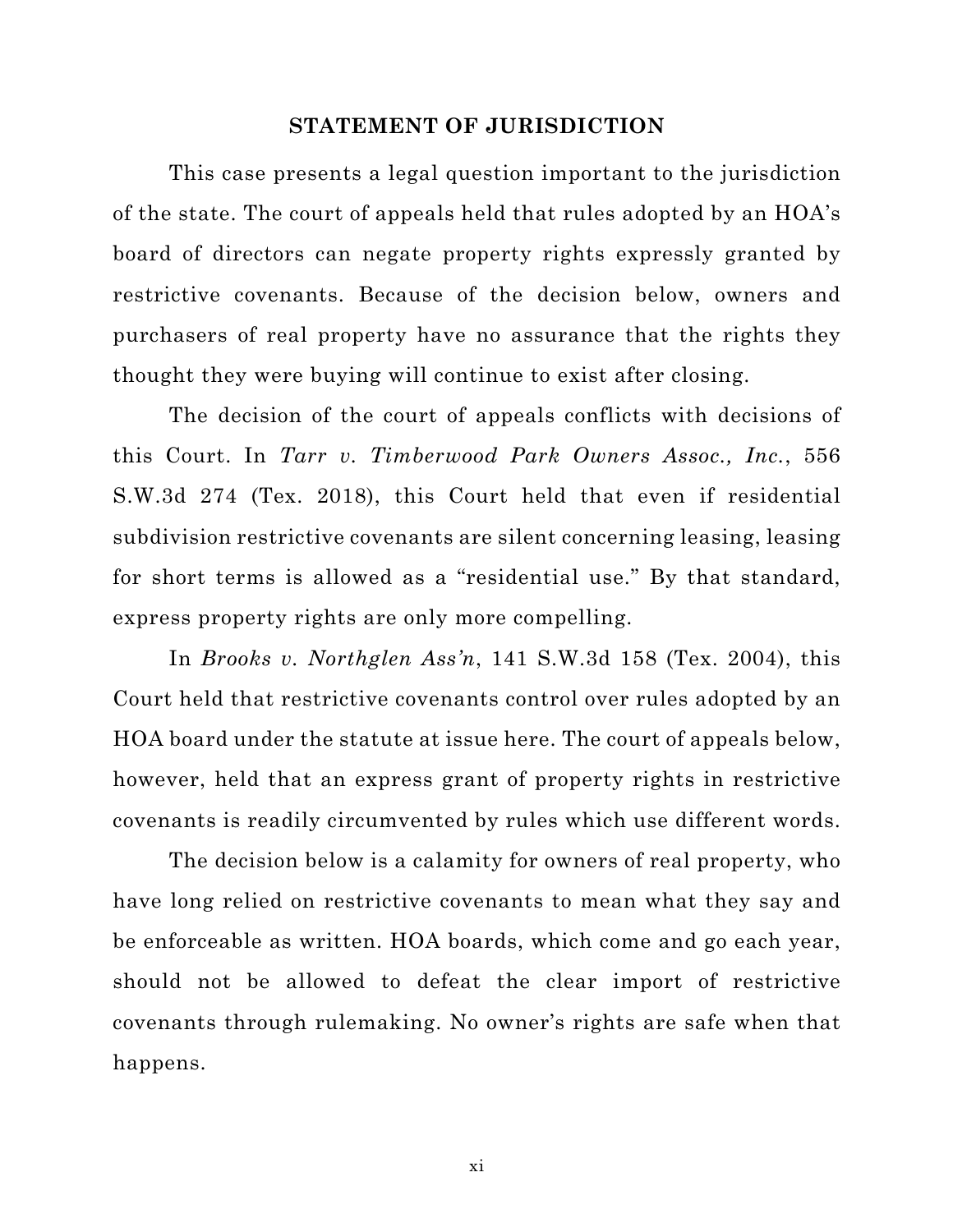#### **ISSUES PRESENTED**

<span id="page-12-0"></span>If subdivision restrictive covenants require "residential use" and grant homeowners a "right to lease with no restriction":

- 1. Is leasing for an unspecified minimum duration prohibited because it is not a "residential use," despite the plain "no restriction" wording and this Court's decision in *Tarr v. Timberwood Park* that leasing for short terms is a residential use?
- 2. Can an HOA's board of directors undermine clear restrictive covenants through rulemaking, despite this Court's decision in *Brooks v. Northglen Ass'n*?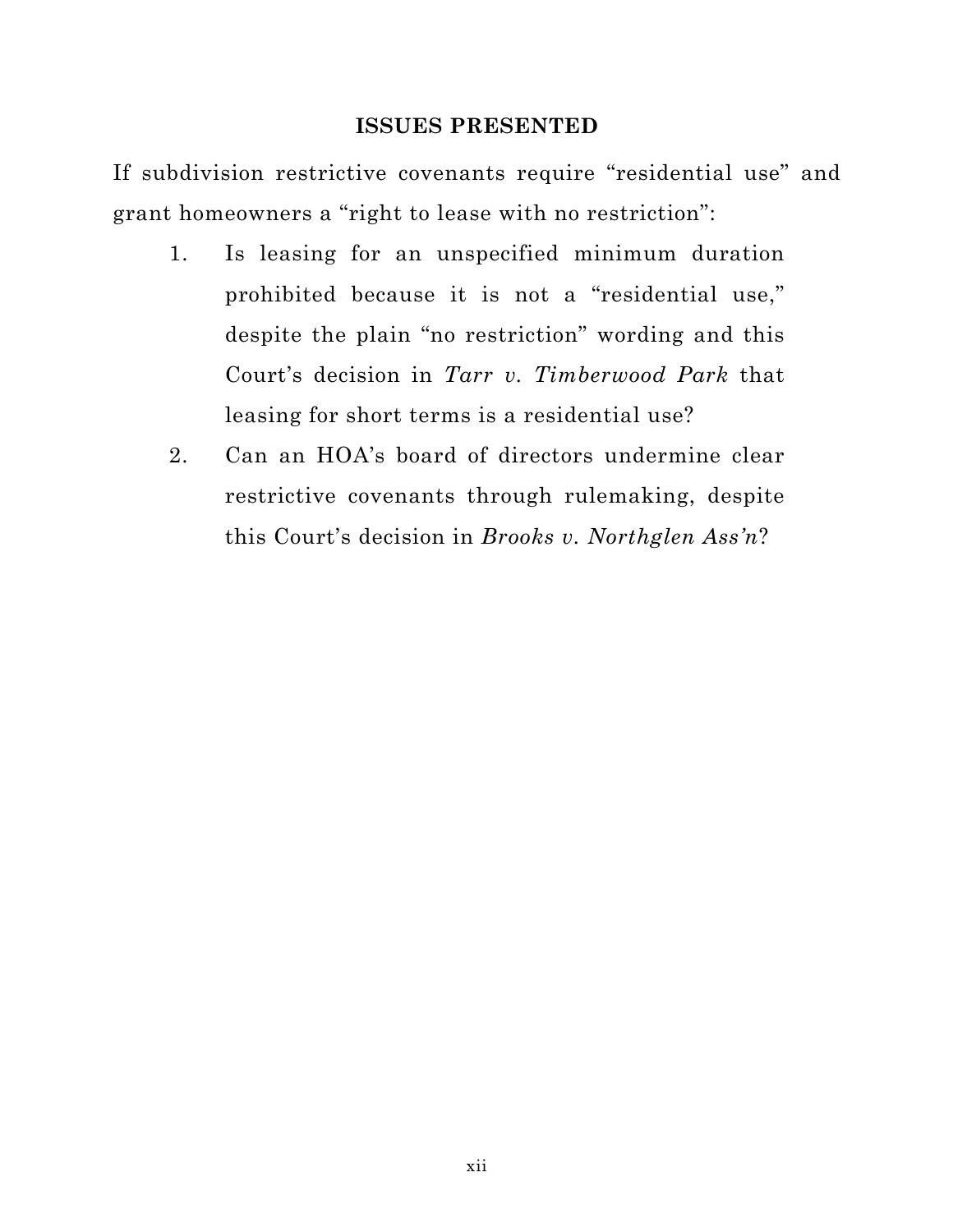#### **INTRODUCTION**

<span id="page-13-0"></span>Free enterprise was founded on the landlord-tenant relationship.1 Landlords have been setting the lease term, without interference, for centuries. That right is part of the traditional "bundle of sticks" which conveys with title.2

In the last twenty years, the internet has made it easier for landlords and tenants to connect. That has allowed short-term leasing, which has been occurring time out of mind, $3$  to become more widely prevalent. That, in turn, has created friction between: (1) homeowners who occupy their homes full-time and dislike – in what they deem "their" neighborhood – "strangers" who rent for short terms; and (2) homeowners who, for any number of good reasons, convey the possessory interest in their homes for less than a year – aka, *landlords*.

Older restrictive covenants typically say little or nothing about leasing; the right is implicit and unrestricted.<sup>4</sup> Sometimes, as in this

<sup>1</sup> *See generally* Thomas Piketty, *Capital in the Twenty-First Century* Ch. 1 (2014) (the traditional basis of social organization and industrial development in Western societies is those who pay land rents and those who receive them). <sup>2</sup> Thomas Ross, *Metaphor and Paradox*, 23 Ga. L. Rev. 1053, 1056 (1989) (noting that "rights to sell, lease, give, and possess" property "are the sticks which together constitute" the metaphorical bundle); *see Calcasieu Lumber Co. v. Harris*, 77 Tex. 18, 13 S.W. 453, 454 (1890) ("The ownership of land, when the estate is a fee, carries with it the right to use the land in any manner not hurtful to others; and the right to lease it to others, and therefore derive profit, is an incident of such ownership.").

<sup>3</sup> *See Zaatari v. City of Austin*, 615 S.W.3d 172, 191 (Tex. App. – Austin 2019, pet. denied) (short-term rentals are a "historically-allowable use.").

<sup>4</sup> *See*, *e.g.*, *Tarr*, 556 S.W.3d at 285 (Where restrictions are silent, "[n]o construction, no matter how liberal, can construe a property restriction into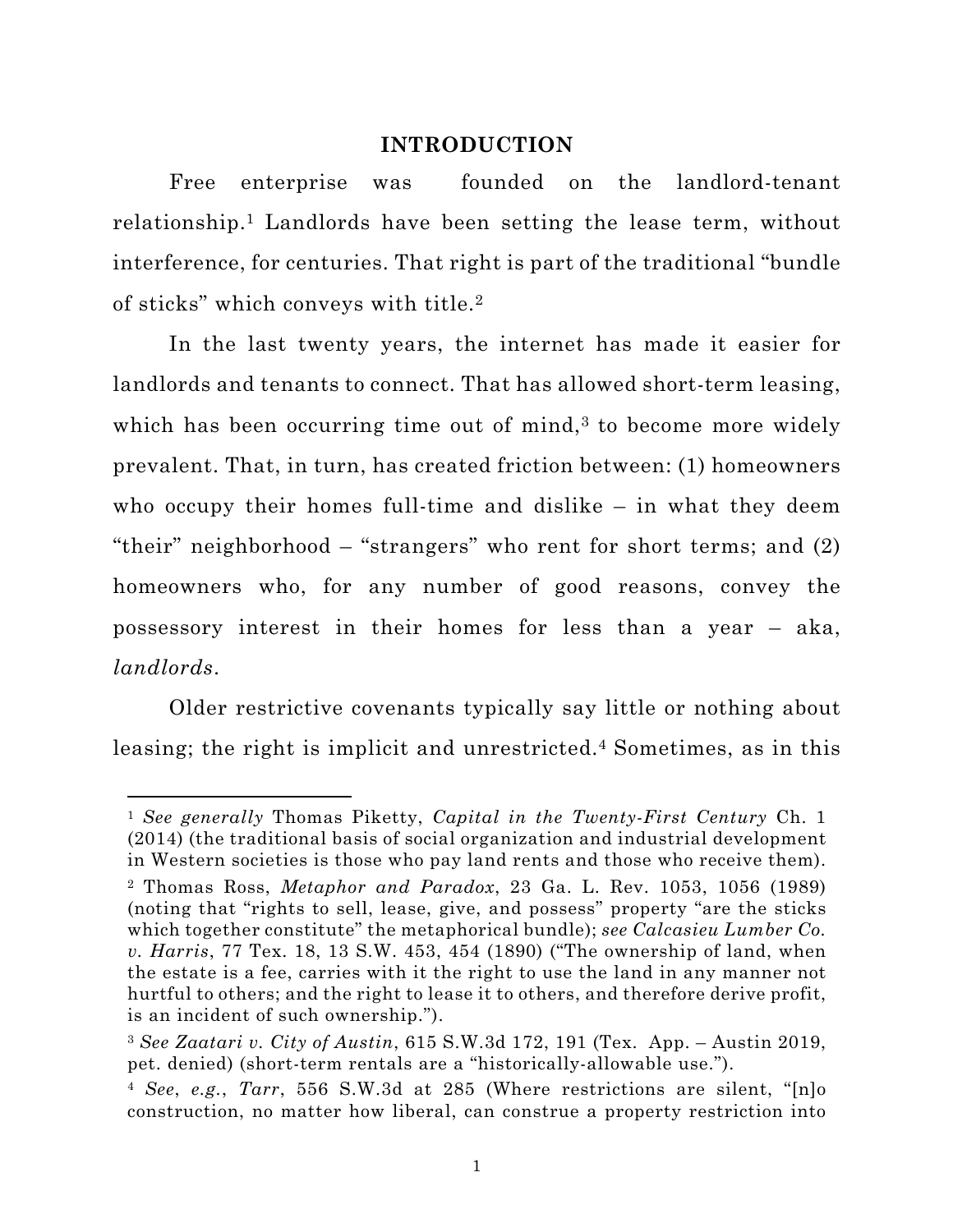<span id="page-14-0"></span>case, restrictive covenants allow leasing expressly, but simply to emphasize that it is unrestricted. This Court held in *Tarr v. Timberwood Park*,5 as have most jurisdictions which have addressed the issue, $6$  that common restrictive covenant wordings which say little or nothing about leasing allow short-term leasing as a residential use. Presumably, if deed restrictions which are silent as to leasing do not bar short-term leasing, then restrictive covenants which *expressly* allow unrestricted leasing must also allow short-term leasing.

Or so one would think. HOA boards in subdivisions whose deed restrictions do not bar short-term leasing have turned to banning short-term leasing through backdoor means. One tactic is for boards to adopt – with all the bells and whistles of an official-looking subdivision governing document – mere *rules* which take away what the restrictive covenants give. This leads to a situation where HOA boards charged with enforcing restrictive covenants seek to thwart and undermine them through rulemaking.

That, in a nutshell, is this case, and it is being repeated all across the state as vocal minorities of subdivision homeowners champ at the bit of *Tarr v. Timberwood Park*.7 This Court needs to bolster *Tarr* by

existence when the covenant is silent as to that limitation."), 291; *Boatner v. Reitz*, No. 03-16-00817-CV, 2017 WL 3902614, at \*1 (Tex. App. – Austin Aug. 22, 2017, no pet.) (restrictions silent as to leasing).

<sup>5</sup> *Id*. at 291 n. 14 (citing leading cases from other states).

<sup>6</sup> *See Wilson v. Maynard*, 2021 S.D. 37 (S.D. June 16, 2021) (surveying and following majority of states, including Texas).

<sup>7</sup> *See*, *e.g.*, *Kiiru v. Kings Crossing (Little Elm) Homeowners' Assoc., Inc.*, No. 20-10580-362 (Denton 362nd Dist.) (HOA board adopted rules forbidding leasing for 75% of owners and banning leases of less than 12 mos. where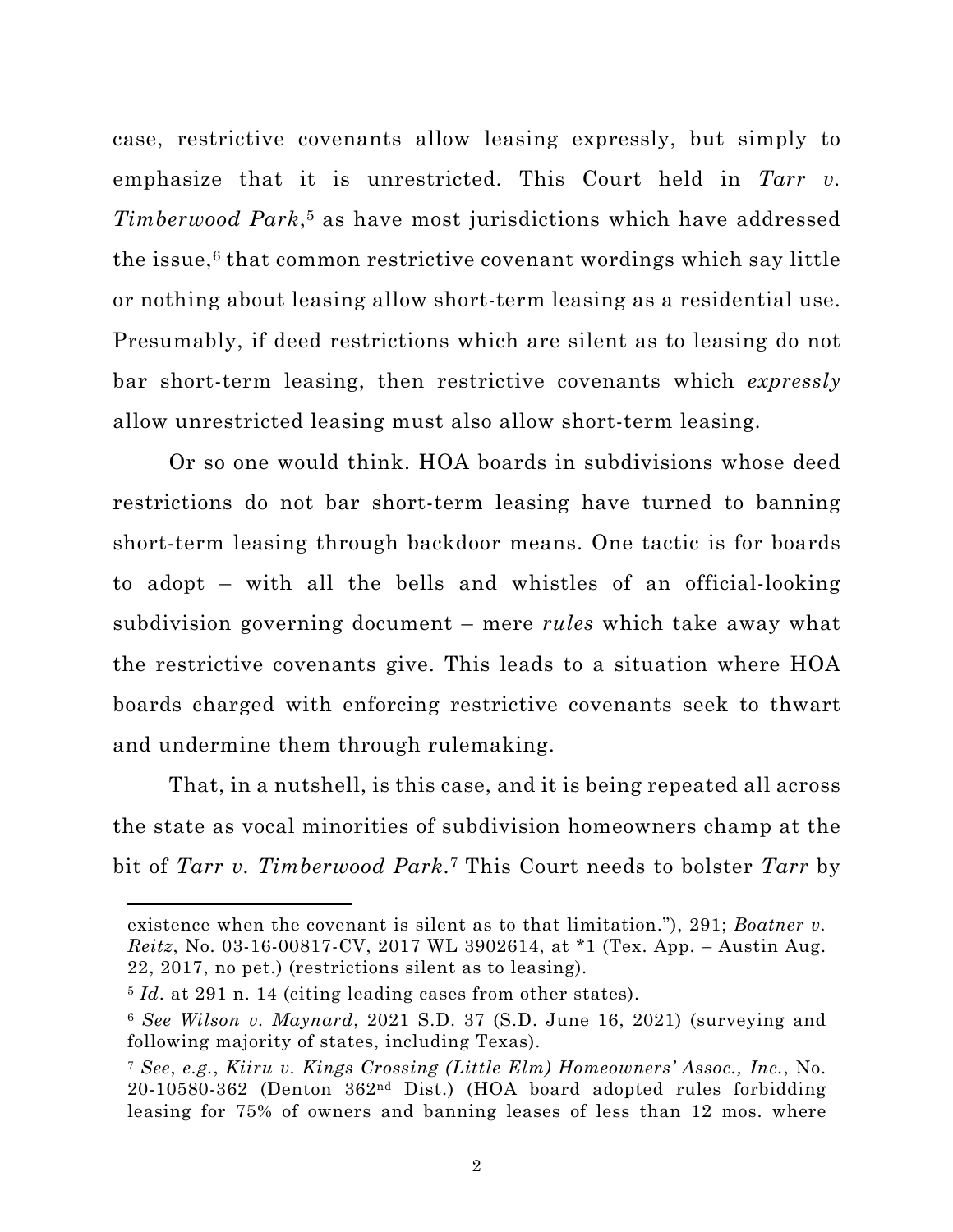<span id="page-15-0"></span>declaring that restrictive covenants not only do not mean what they do not say (the holding in *Tarr*), but *do* mean what they *do* say. Buyers of real estate need certainty that what they read on the page is what they may do with their land. By the same token, they need certainty that other owners cannot do what is clearly prohibited. If the decision below stands, no buyer is secure in the rights he or she paid for at closing. Property rights will be as mutable as the composition of a given year's board.

## **STATEMENT OF FACTS**

## **I. Brice bought townhomes in a subdivision whose restrictive covenants allow leasing with "no restriction."**

Investor Jerry Brice, through entities he formed,8 bought two townhomes in the Wilcrest Walk subdivision to serve as short-term rental properties. He was reassured by the clear leasing language of the restrictive covenants:

Section 9. Leases. The Association shall require that all leases of any townhouse units must: (i) be in writing, and (ii) provide that such leases are specifically subject in all respects to the provisions of the [restrictive covenants], Articles of Incorporation, and By-laws of the Association, and that any failure by the lessee to comply with the terms and conditions of such documents shall be a default under such leases. *Other than the foregoing, there*

restrictive covenants contain no restrictions on leasing); *Sheffield v. Forest Creek Section 23 Homeowners' Assoc., Inc.*, No. 21-0518-C368 (Williamson 368th Dist.) (HOA board adopted rules barring leases of less than 92 days where restrictive covenants contain no restrictions on leasing).

<sup>8</sup> The restrictive covenants allow entities to own properties in the subdivision. Supp.CR85 (Art. I, § 2).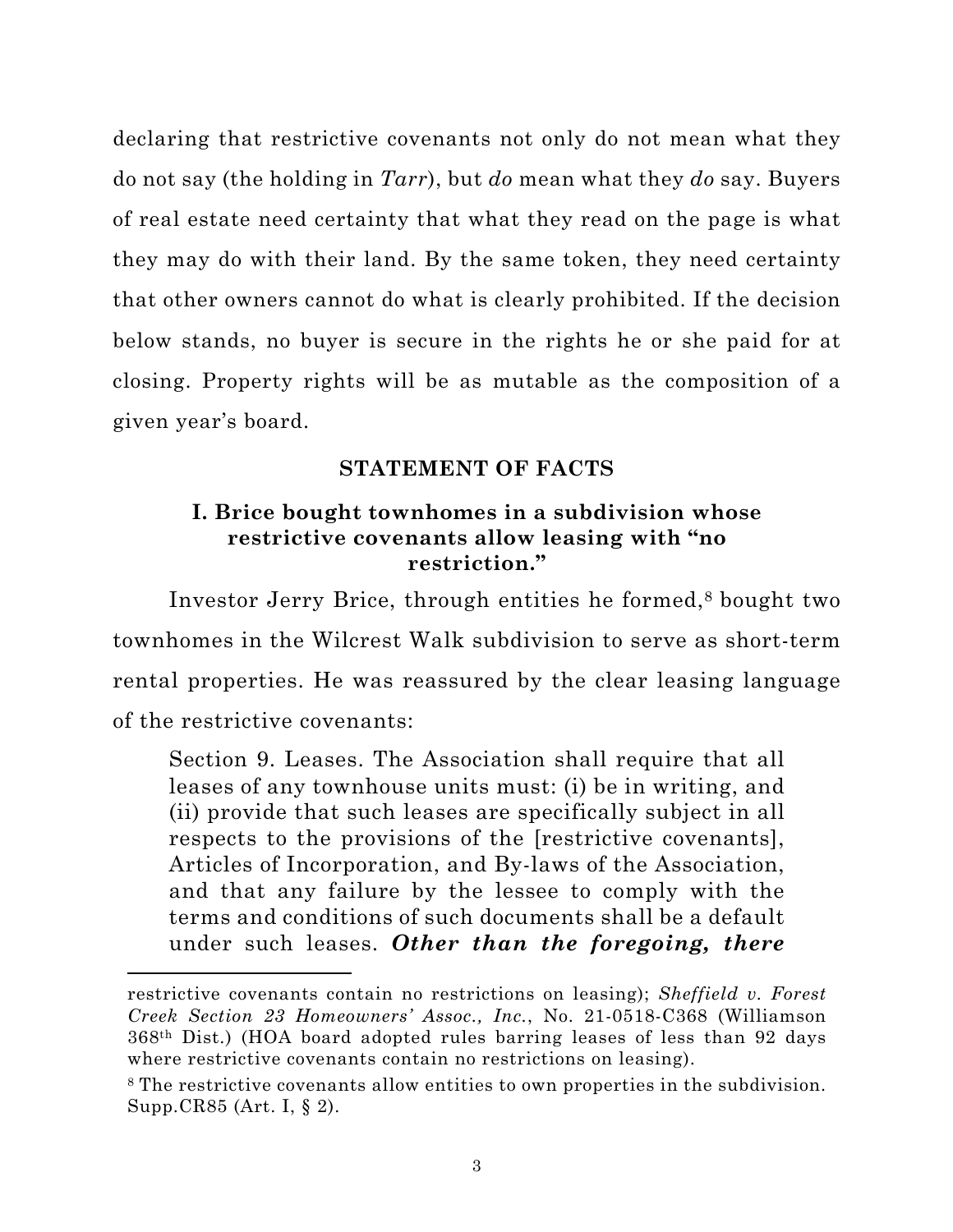## *shall be no restriction on the right of any townhome owner to lease his unit.*

Supp.CR105 (Art. XI, § 9) ("the leasing clause") (emphasis added).  $9$ 

Only one of Brice's leases for each home was in force at a given time, and each tenant under each lease had sole and exclusive possession. Brice paid state and local occupancy taxes which apply to leases of less than 30 days. Brice did not have a business office or engage in any business activity in the homes; nor did he allow the tenants to operate businesses in the homes. Supp.CR322-23.10

Wilcrest Walk's restrictive covenants also contain a general provision requiring that all homes be used as residences by all types of occupants:

No Owner shall occupy or use his Building Plot or building thereon, or permit the same or any part thereof to be occupied or used for any purpose other than as a private single family residence for the Owner, his family, guests and tenants . . . . No Building Plot shall be used or occupied for any business, commercial, trade or professional purposes either apart from or in connection with the use thereof as a residence.

Supp.CR99 (Art. IX, § 1) ("the residential use clause").

In another provision, the restrictive covenants regulate duration of occupancy:

No structures of a temporary character, trailer, basement, tent, shack, barn, servants quarters or other out buildings shall be used on any Building Plot at any time as a residence either temporarily or permanently….

<sup>&</sup>lt;sup>9</sup> The restrictive covenants allow "for rent" signs. Supp.CR100 (Art. IX,  $\S$  6). <sup>10</sup> The vice president of the HOA leases out her townhome. 2RR23-24.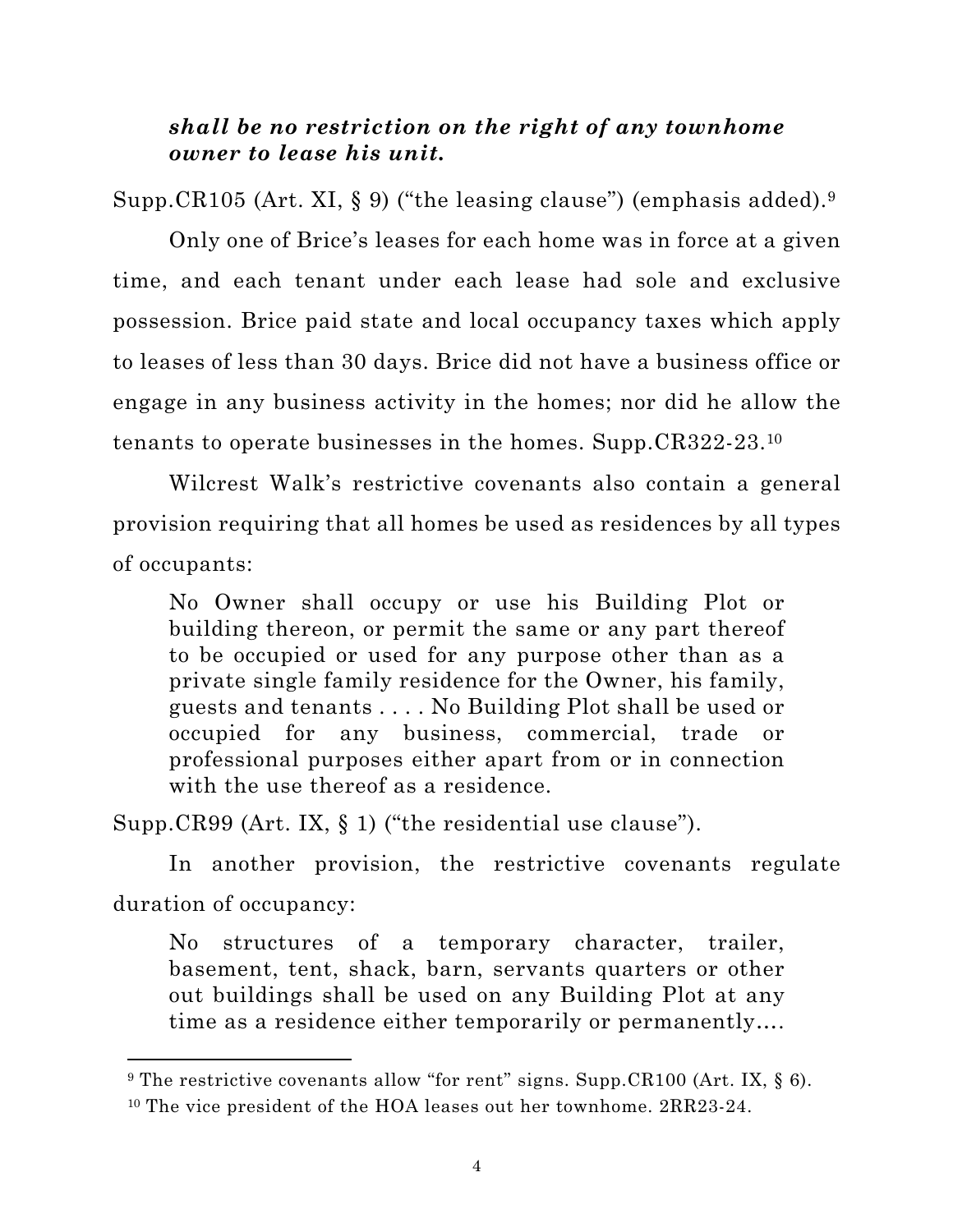<span id="page-17-0"></span>Supp.CR100 (Art. IX, § 5) ("the temporary residence clause").

### **II. The HOA demanded that Brice cease leasing for short terms, and the trial court agreed.**

Wilcrest Walk has a mandatory homeowners' association with authority to enforce the restrictive covenants. Supp.CR88 (Art. IV), 107 (Art. XII, § 1). The HOA board threatened to sue Brice for renting out his home for short terms, asserting that his rentals were a prohibited "short term hotel, vacation rental, and/or transient use." Supp.CR324.

Brice sued first, seeking a declaratory judgment that the restrictive covenants allow short-term residential leasing. CR4. The HOA counterclaimed for breach of restrictive covenant and "private nuisance." CR12, 16. It sought a permanent injunction to bar Brice's short-term leasing. CR17-18.11

The parties filed competing motions for summary judgment on the issue whether short-term leasing is allowed. Supp.CR4, 58, 171, 284.12 Brice argued that the restrictive covenants mean exactly what they say in allowing leasing "with no restriction." The HOA relied on the intermediate appellate decision in *Tarr v. Timberwood Park*,13 along with earlier precedent to the same effect, to contend

<sup>&</sup>lt;sup>11</sup> The restrictive covenants contain provisions barring "nuisances," Supp.CR 99 (Art. IX, § 4) and "annoyances," Supp.CR 102 (Art. IX, § 14). The HOA's counterclaim quoted these provisions. CR15. They are treated together herein.

<sup>&</sup>lt;sup>12</sup> There were HOA board-adopted rules in effect at that time, but they simply parroted the restrictive covenants. CR173 (reciting rule prior to 2017 which forbade business purposes).

<sup>13</sup> *Tarr v. Timberwood Park Owners Ass'n*, 510 S.W.3d 725 (Tex. App. – San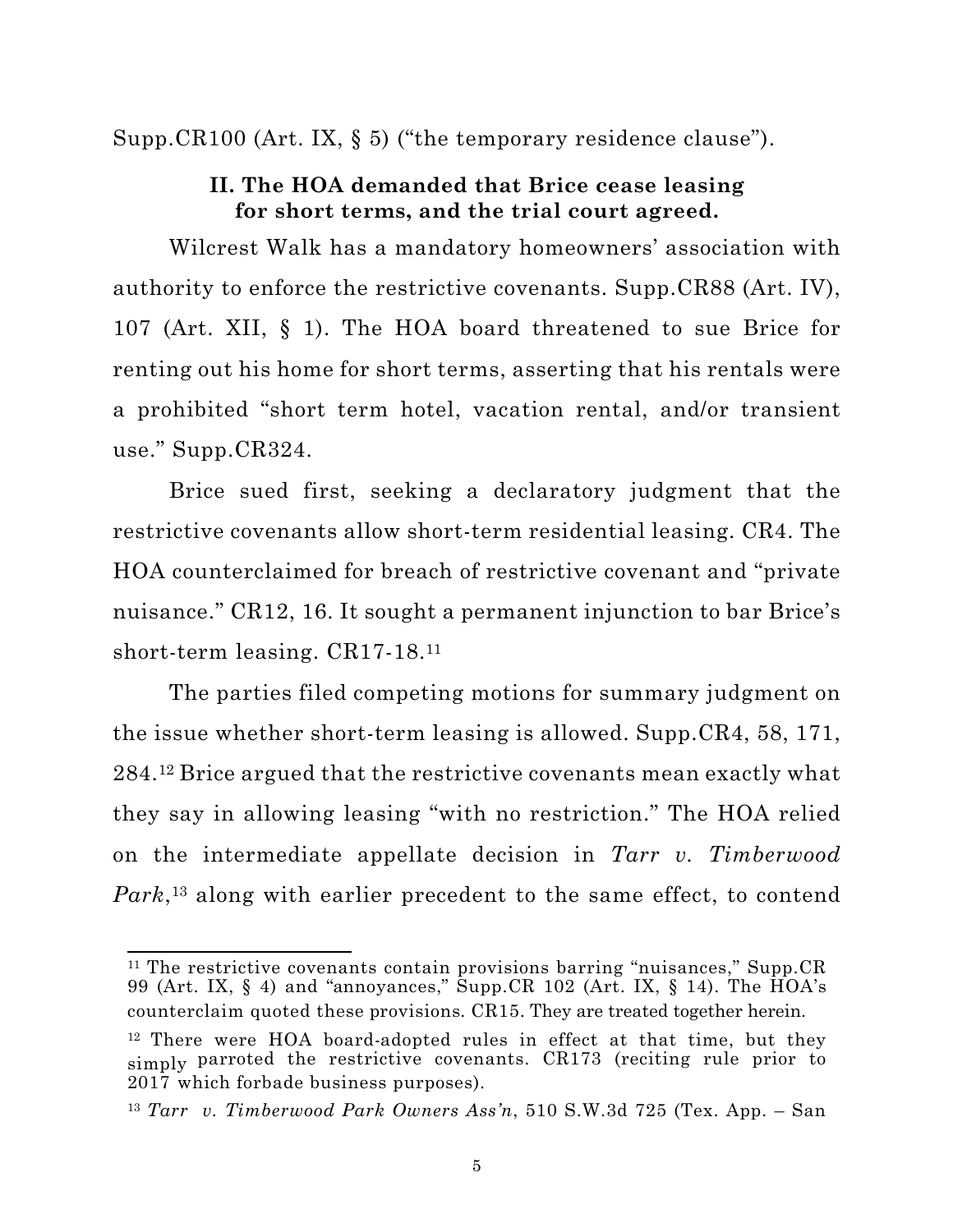<span id="page-18-0"></span>that leasing for short terms is not a residential use and that tenants must establish permanent residency. Supp.CR65-68.

After the hearing, but before the trial court ruled, the HOA's board adopted new rules which, among other things, banned *anyone* from staying in a home for less than 30 days:

A "lease" and "leasing" as provided in the Declaration and these Rules shall not include any use of the townhome for hotel, motel, or transient use by individuals who do not utilize such townhome as a bona-fide primary or secondary residence. The use of any townhome for hotel, motel, or transient use shall be and is strictly prohibited. "Hotel, motel, or transient use" shall be defined so as to include any use for which the payment of a hotel or motel tax to the State of Texas or the City of Houston would be applicable . . . .

Brief of Appellants Tab D.14

Brice then amended his lawsuit to have the new rules declared invalid, asserting that they: (1) conflict with the restrictive covenants; and (2) fall outside the subject matter the restrictive covenants authorize. CR25.

The trial court thereafter granted partial summary judgment to the HOA for breach of restrictive covenant for Brice's short-term leasing. CR52.

Antonio 2016), *rev'd,* 556 S.W.3d 274 (Tex. 2018).

<sup>&</sup>lt;sup>14</sup> The court reporter could not locate the trial exhibits. The parties stipulated Tab D of the Brief of Appellants is a true and correct copy of the HOA's rules adopted in 2017.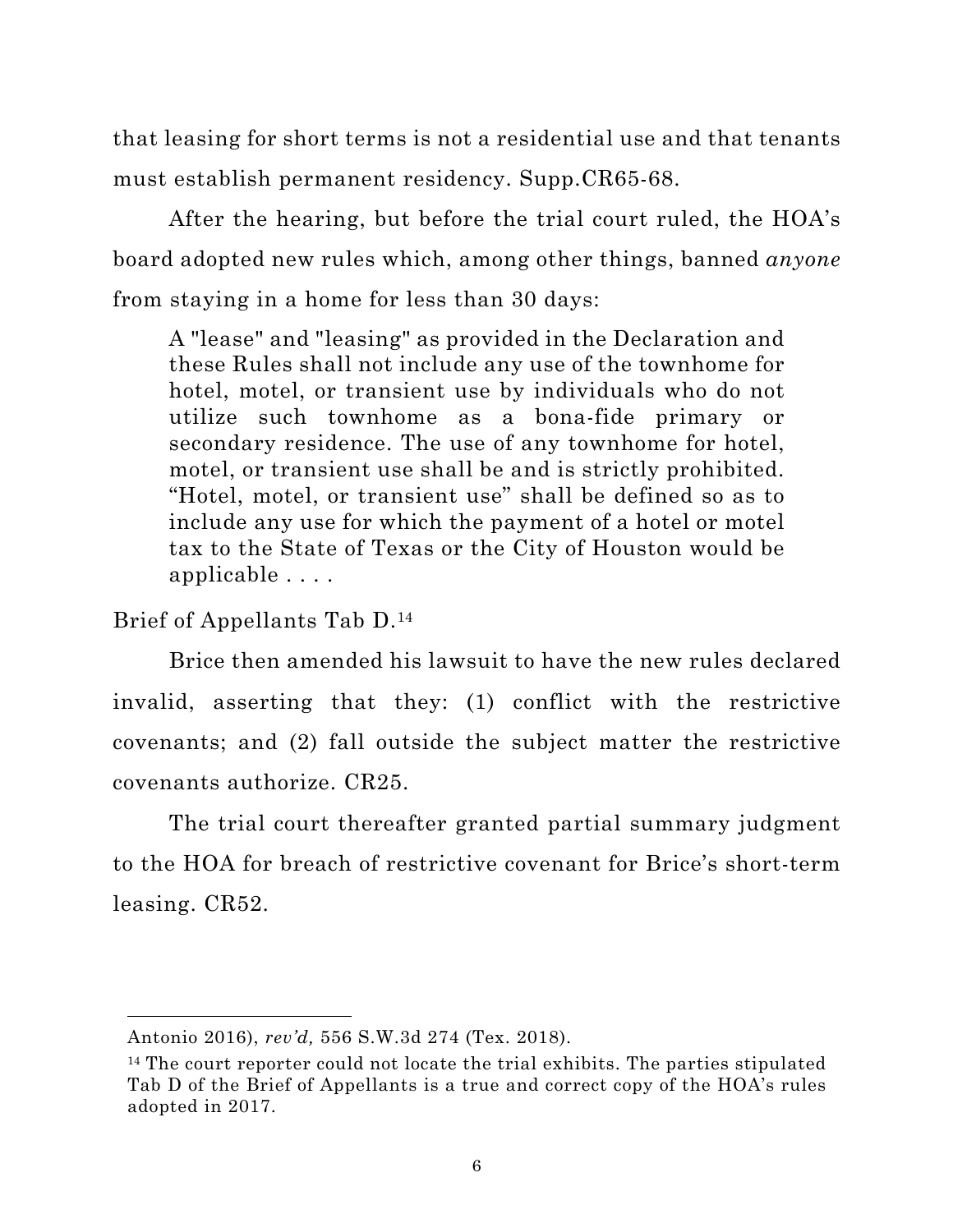## <span id="page-19-0"></span>**III. At trial, the HOA obtained a permanent injunction barring short-term leasing.**

At trial on remaining issues, the HOA stated it was nonsuiting "our claim for nuisance." 2RR7. The remaining issues were tried to the court. The HOA did not dispute that the issue to be tried was whether a permanent injunction should be entered barring shortterm leasing:

*THE COURT:* This is a short-term rental situation through the website known as Airbnb that I think everybody is familiar with at this point in time and the question is whether or not it's permissible under the restrictions and the rules and regulations for somebody in the community to use and utilize their property for purposes of, call it, a short-term rental.

. . . That's the issue in this case. That's what we are here for. The plaintiff has sued for declaratory relief to suggest that yes they can and the defense is saying no they can't and that's essentially what this case boils down to.

\* \* \*

Q. [by HOA counsel to HOA representative]: Are you seeking . . . from this court to enjoin Mr. Brice from henceforth renting his two units on a short-term bases and conducting a business out of those two units on a permanent basis?

A. [HOA board member Christiansen]: Yes.

Q. [HOA counsel passes the witness].

2RR14, 22-23.

The new rules were admitted into evidence. 2RR12; Brief of Appellants Tab D. Brice, in support of his declaratory judgment claim concerning the new rules, contended that as a matter of law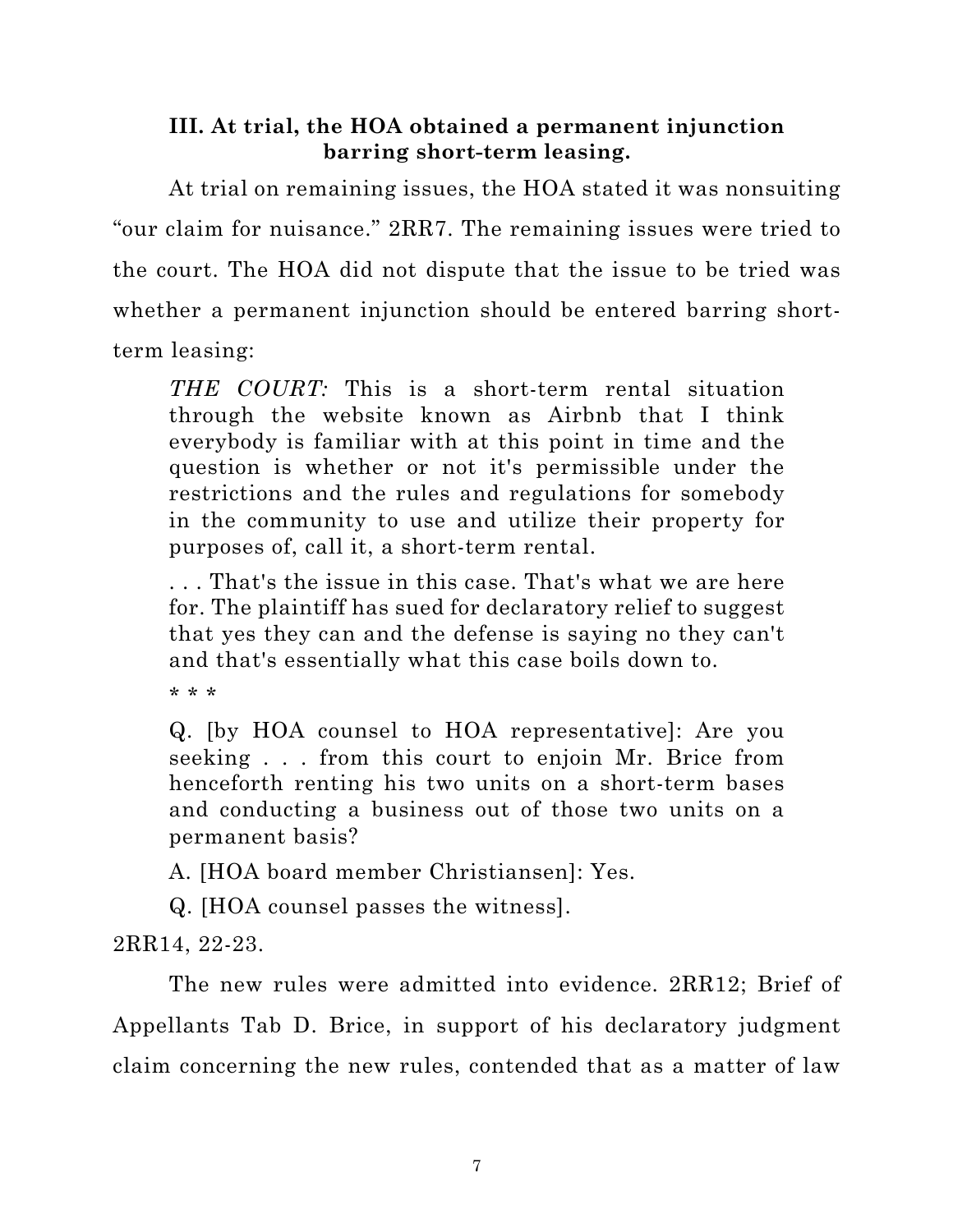<span id="page-20-0"></span>the rules conflict with the restrictive covenants and should thus be declared unenforceable. 2RR13, 63-64. The trial court concluded that it had already decided at summary judgment that short-term rentals were not allowed under the restrictive covenants, rendering it unnecessary to address the rules. 2RR64.

At the conclusion of trial, the HOA drafted, and the trial court signed, a final judgment reciting that the HOA had "non-suited its nuisance claim*s*." CR65 (emphasis added). On the issue of the permissibility of short-term rentals, the trial court determined that the restrictive covenants impose a minimum rental term of 7 days, and the court entered a permanent injunction to that effect. CR66; 2RR71-72. The HOA was awarded attorney's fees in an amount stipulated by the parties. CR66; 2RR68-72.<sup>15</sup> The trial court dismissed Brice's declaratory judgment claims and denied all other relief not expressly granted. CR67.

Brice appealed. CR73. The HOA did not cross-appeal or seek to correct or modify the judgment concerning nuisance/annoyance.

## **IV. On appeal, the parties clashed over the meaning of the new** *Tarr* **precedent.**

After Brice noticed appeal, this Court decided *Tarr v. Timberwood Park*, declaring that if restrictive covenants requiring "residential use" do not expressly restrict leasing, then

<sup>&</sup>lt;sup>15</sup> The HOA's reasonable and necessary fees were stipulated as \$32,500 at the trial court level, \$10,000 on appeal, and \$7,500 to the Supreme Court. 2RR63. Brice's reasonable and necessary fees were stipulated as \$19,808 at the trial level, \$10,000 on appeal, and \$7,500 in the Supreme Court. 2RR69.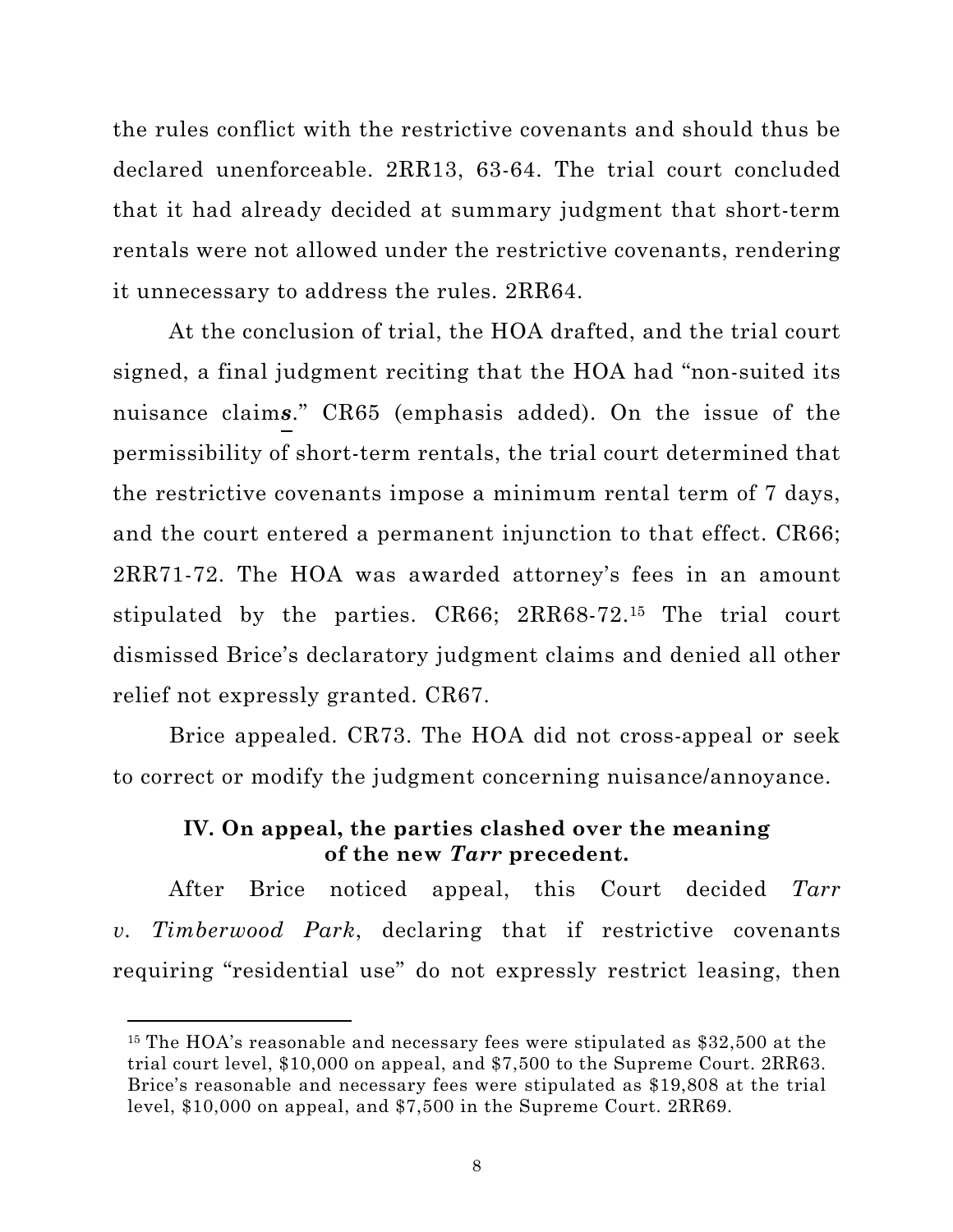leasing for short terms is a permissible residential use. 16

On appeal, Brice relied chiefly on this Court's decision in *Tarr* and on the restrictive covenants' express right to lease with no restriction. Brief of Appellants at 10-18. Brice contended, relatedly, that the board's new rules were unenforceable because they conflict with the restrictive covenants, or else because they exceed the rulemaking power afforded the HOA. Brief of Appellants at 20-23.

The HOA argued on appeal that *Tarr* did not control this case. Brief of Appellee at 28. It also contended that § 202.003 of the Property Code, which mandates a "liberal" construction of restrictive covenants – but which *Tarr* declined to interpret definitively – required ignoring the leasing rights expressly afforded by the restrictive covenants. Brief of Appellee at 29. It argued that "residential use" in this case encompasses Brice's "own conduct in using, occupying, or permitting another to use or occupy" property. Brief of Appellee at 34. In support of that contention, the HOA argued that Brice was not engaging in a residential use because of "the constant rotation of various renters" in Brice's homes. Brief of Appellee at 35.

The HOA also contended that renting to tenants who are members of the public is not a "private" use of a home. Brief of Appellee at 36.

The HOA further argued that Brice was operating a prohibited

<sup>16</sup> 556 S.W.3d at 290-91.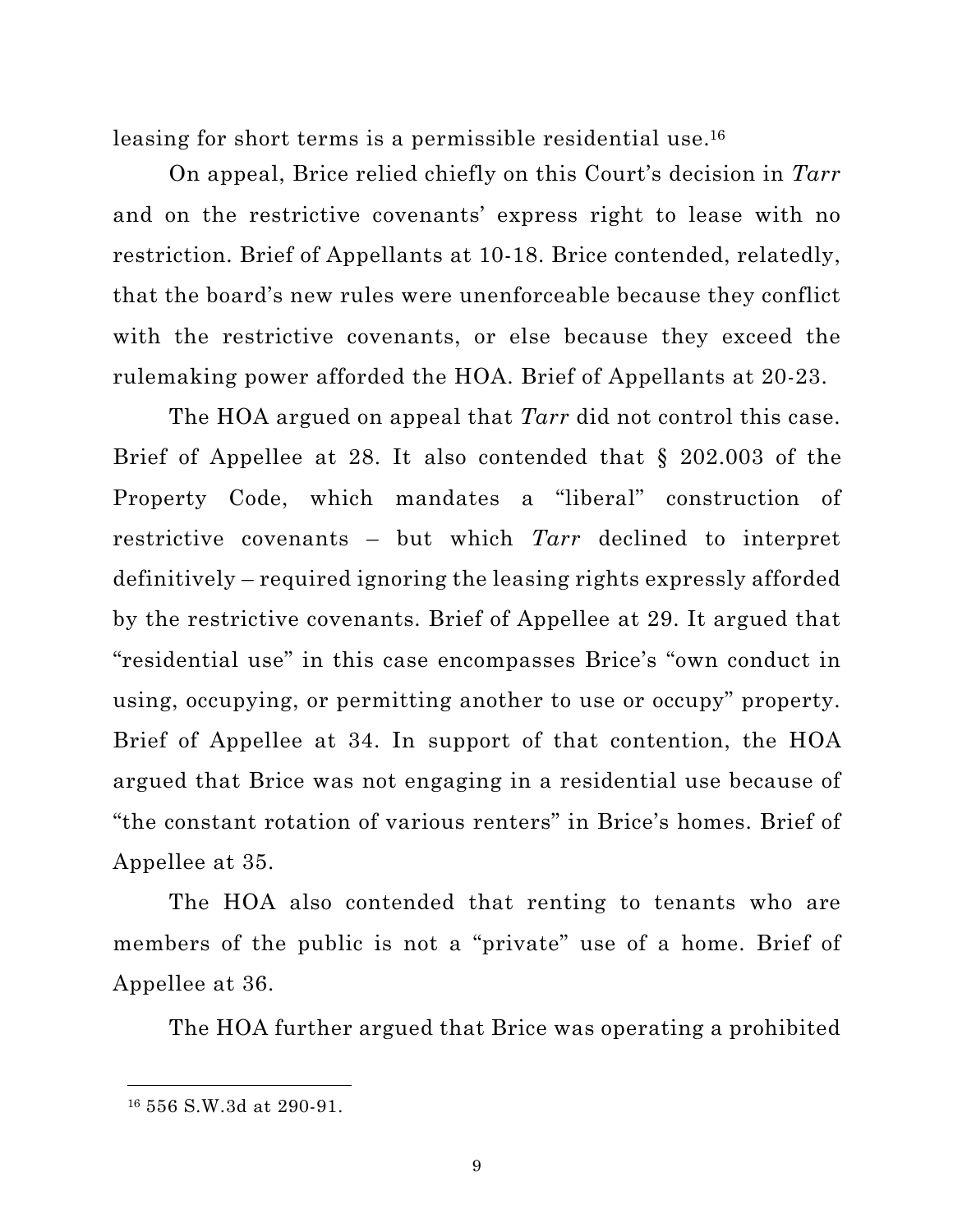<span id="page-22-0"></span>business by engaging in the incidents of leasing, such as not occupying the home himself, earning rent, and owning the homes through entities. Brief of Appellee at 43-45.

Finally, the HOA defended its rules as expressly authorized by § 204.010(a) of the Property Code. Brief of Appellee at 46.

Though it did not argue the matter, the HOA framed as an issue on appeal whether Brice caused a nuisance. Brief of Appellee at xv (issue 3). It would continue with that assertion in its response to the petition for review.

## **V. The court of appeals affirmed, declaring that the board can adopt rules barring "transient, hotel, and motel" use because the restrictive covenants do not use the exact words "transient," "hotel," and "motel."**

The court of appeals did not address the restrictive covenants' express "right to lease with no restriction." Instead, it held that because the board had the power to adopt rules, and because the restrictive covenants are silent concerning "transient use" and "hotel or motel use," the board could adopt rules barring such uses.17 Further, that Brice in fact operated hotels (or motels) by virtue of having paid state and local "hotel" occupancy taxes.<sup>18</sup> The trial court judgment was affirmed.

Brice sought panel and en banc rehearing; both were denied.

<sup>17</sup> 2020 WL 4759947, at \*4-5.

<sup>18</sup> *Id.* at \*4.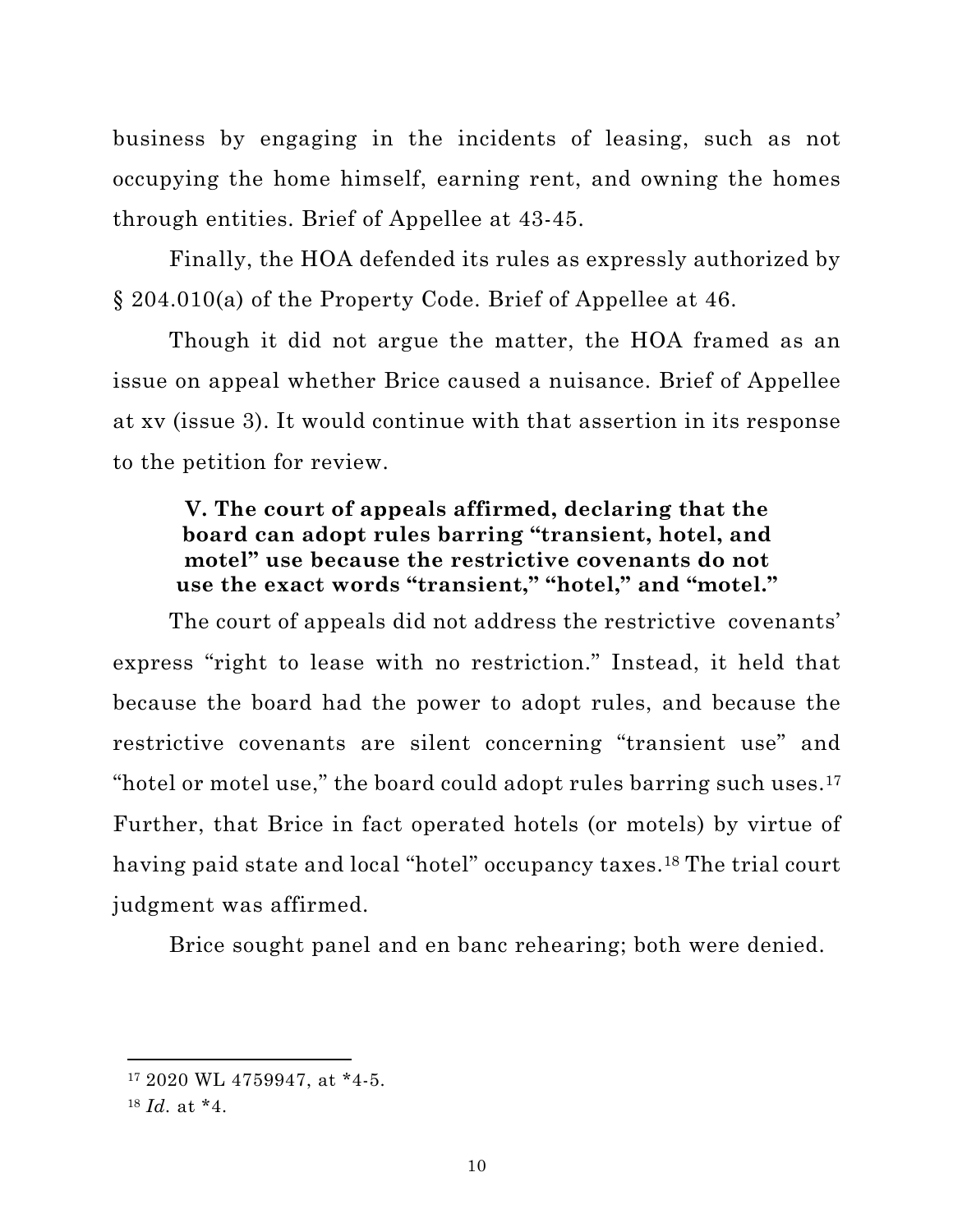#### **SUMMARY OF ARGUMENT**

<span id="page-23-0"></span>The specific restrictive covenant allowing leasing with "no restriction," combined with the restrictive covenant allowing temporary residency in the main dwelling, shows that the drafter contemplated and allowed short-term leasing of the main dwelling. Such specific provisions control over the general "residential use" provision.

But even without those specific provisions, *Tarr* dictates that the general requirement of "residential use," in and of itself, allows Brice's short-term leasing.

Board-adopted rules which conflict with paramount restrictive covenants are unenforceable. The board's rules barring short-term rentals conflict in substance with the restrictive covenants' "right to lease with no restriction," so the board's rules are unenforceable. The board's expedient of using different words which in substance conflict with restrictive covenants does not render the rules valid. If the law were otherwise, boards could not only take rights away, but allow things that are clearly prohibited.

A homeowner's payment of state and local "hotel" occupancy taxes applicable to leasing for less than 30 days has no bearing on whether someone does, as a factual matter, operate a "hotel." Otherwise, homes all over the state would now be in violation of laws, ordinances, and restrictive covenants.

The final judgment recites that the HOA nonsuited all its nuisance claims. The HOA did not take issue with that finding.

11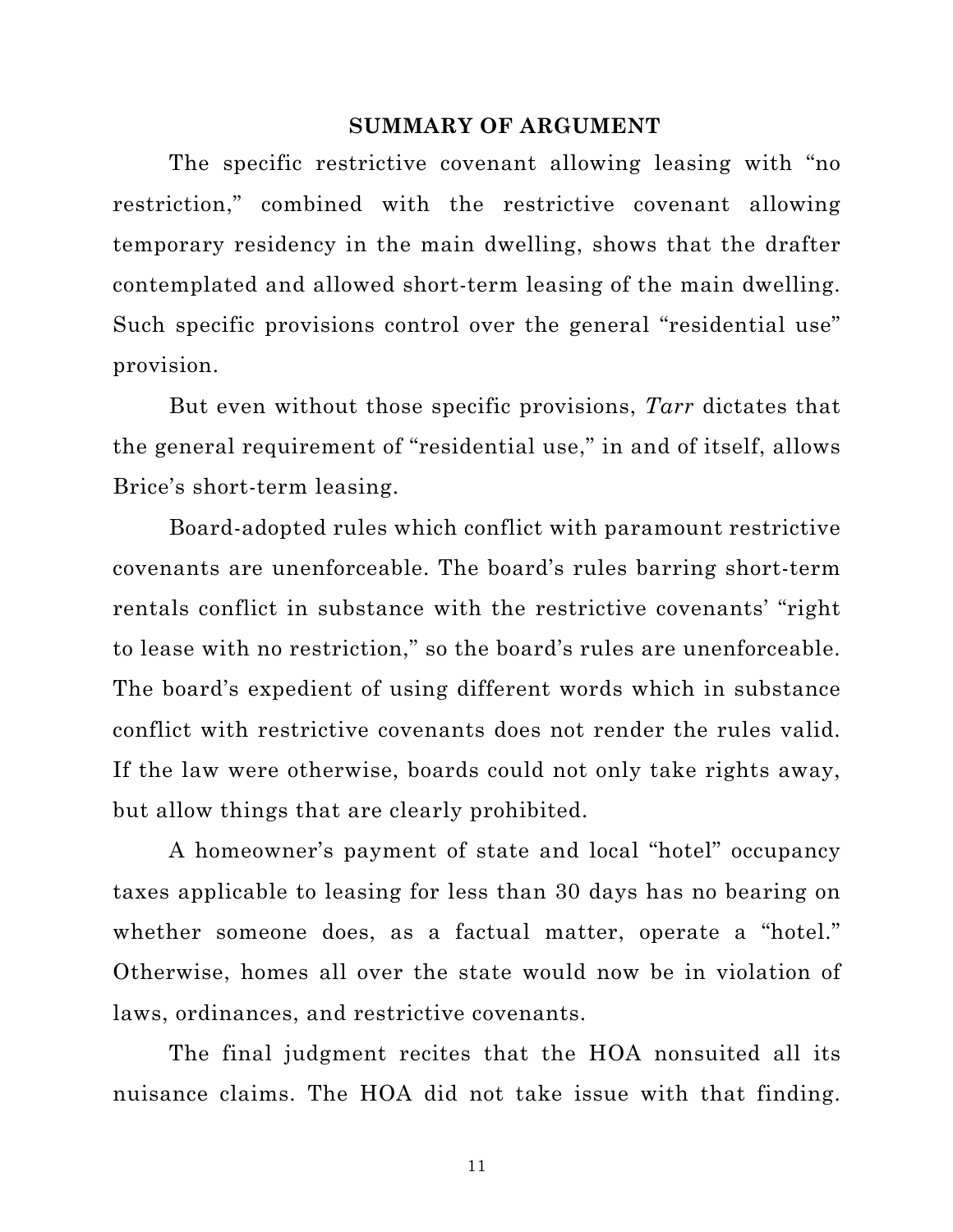<span id="page-24-0"></span>Thus, no nuisance claims exist for adjudication. In any event, there was no evidence of nuisance at trial, or at best any such evidence was legally and factually insufficient.

Because Brice was entitled to lease for short terms, the permanent injunction and award of attorney's fees for breach of restrictive covenant should be reversed and vacated. However, because Brice's claim for attorney's fees under the DJ Act is discretionary with the trial court, the case needs to be remanded to determine what fees are equitable and just.

#### **ARGUMENT**

### **I. Standards of Review**

#### **A. Summary judgment is reviewed de novo.**

"Summary judgment is proper if the movant establishes that there are no genuine issues of material fact and that the movant is entitled to judgment as a matter of law."19 The appeals court reviews a trial court's ruling on motions for summary judgment *de novo*.20

When parties file competing motions for summary judgment on overlapping issues, and the trial court grants one and denies the other, the appeals court considers all of the summary-judgment evidence and issues presented; if the trial court erred, the appeals court renders the judgment the trial court should have rendered.<sup>21</sup>

<sup>19</sup> *Soledad v. Texas Farm Bureau Mut. Ins. Co.*, 506 S.W.3d 600, 602 (Tex. App.—Austin 2016, pet. denied); *see* Tex. R. Civ. P. 166a(c).

<sup>20</sup> *Southwestern Bell Tel., L.P. v. Emmett*, 459 S.W.3d 578, 583 (Tex. 2015).

<sup>21</sup> *See Valence Operating Co. v. Dorsett*, 164 S.W.3d 656, 661 (Tex. 2005); *Soledad*, 506 S.W.3d at 602.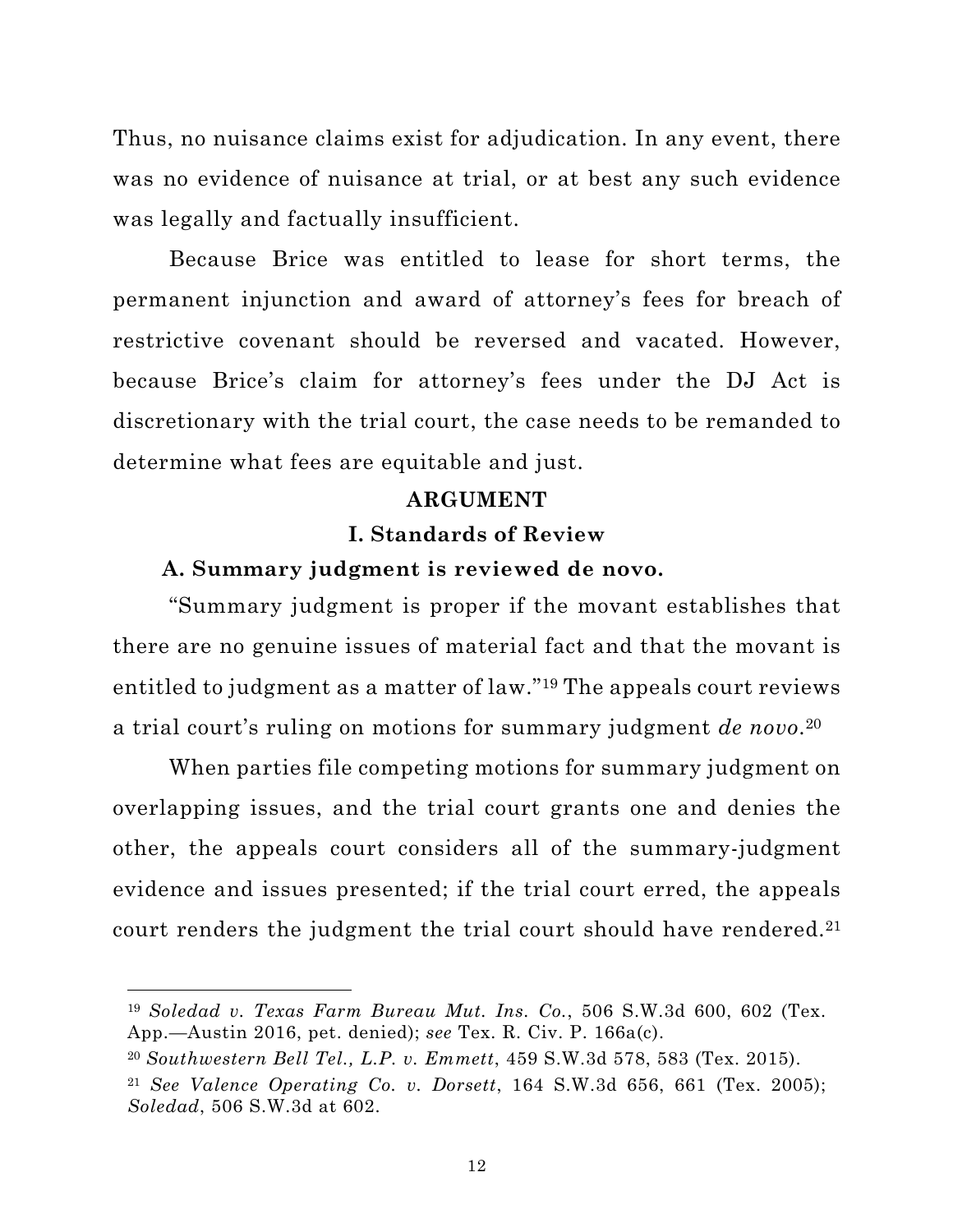<span id="page-25-0"></span>Each side must carry its own burden both as the movant and the nonmovant.22

The partial summary judgment granted to the HOA in this case was merged into a final judgment. In such circumstances, the partial summary judgment is reviewable assuming subsequent events do not render the error in granting partial summary judgment harmless.23

## **B. Following a bench trial without FFCL's, all necessary findings are implied, and legal determinations are reviewed de novo.**

In a nonjury trial where there are no filed findings of fact and conclusions of law, all necessary findings in support of the trial court's judgment are implied.24 However, when a reporter's record is filed as in this case, the appellant may challenge implied findings by factual or legal sufficiency points, just as it could challenge jury findings or a trial court's written findings of fact.25 If the evidence supports the implied findings, the appeals court must uphold the trial court's judgment on any theory of law applicable to the case.<sup>26</sup>

<sup>22</sup> *Vann v. Homeowners Ass'n for Woodland Park of Georgetown, Inc.*, No. 03- 18-00201-CV, 2018 WL 4140443, at \*1 (Tex. App. – Austin Aug. 30, 2018, no pet.).

<sup>23</sup> *See Progressive Cty. Mut. Ins. Co. v. Boyd*, 177 S.W.3d 919, 921 (Tex. 2005); *Gemini Ins. Co. v. Drilling Risk Mgmt., Inc.*, 513 S.W.3d 15, 27 (Tex. App. – San Antonio 2016, pet. denied); *DeNucci v. Matthews*, 463 S.W.3d 200, 207 n. 4 (Tex. App. – Austin 2015, no pet.).

<sup>24</sup> *Holt Atherton Indus., Inc. v. Heine*, 835 S.W.2d 80, 83 (Tex. 1992).

<sup>25</sup> *Id.* at 84.

<sup>26</sup> *In re W.E.R.*, 669 S.W.2d 716, 717 (Tex. 1984) (per curiam); *see also CarMax Bus. Servs., LLC v. Horton*, No. 14-17-00840-CV, 2018 WL 3977962, at \*2 (Tex. App. – Houston  $[14<sup>th</sup> Dist]$  Aug. 21, 2018, no pet. h.).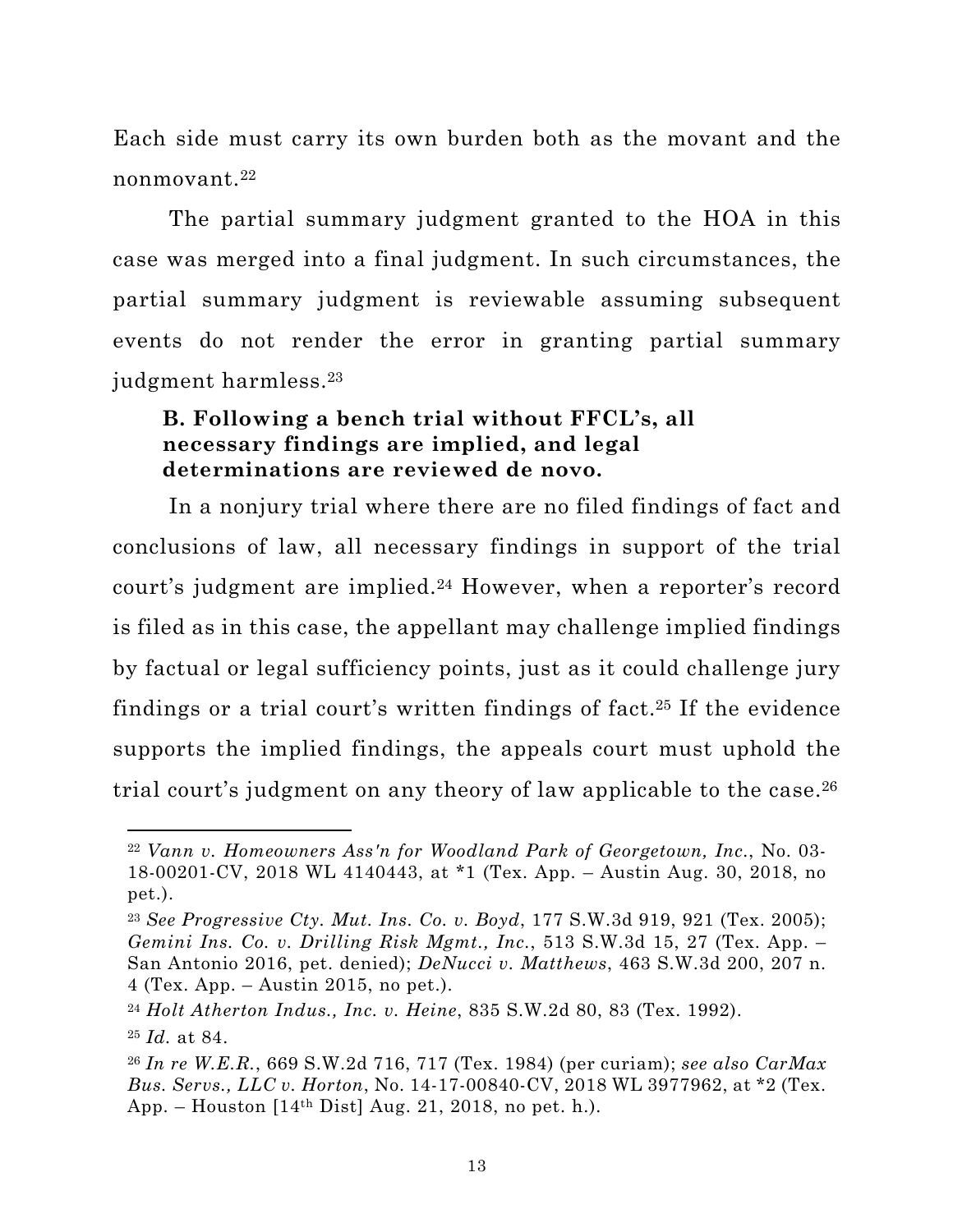<span id="page-26-0"></span>The trial court's conclusions of law at a bench trial are reviewed *de novo*.27

### **II. The restrictive covenants unambiguously give Brice a right to lease with no restrictions.**

Because of the decision below, buyers of land can no longer rely on the plain and ordinary meaning of deed restrictions. This Court needs to revisit and reaffirm the principles announced in *Tarr* as a check on lower courts which refuse to enforce deed restrictions as written. While *Tarr* recited basic contract interpretation principles, what *Tarr* addressed were restrictive covenants which were silent concerning the subject matter: "No construction, no matter how liberal, can construe a property restriction into existence when the covenant is silent as to that limitation."28 Logically, if silence is not a restriction, then an express property right cannot be. That's not how the trial court saw it. It wrote a minimum lease term into the restrictive covenants. Worse, the court of appeals never even discussed the leasing clause's "right to lease with no restriction."

What restrictive covenant wording is clear enough for an investor to feel secure in the rights she is purchasing?

## **A. Restrictive covenants are interpreted like contracts, but favoring the free use of land.**

*Tarr* reaffirmed and clarified the jurisprudence surrounding restrictive covenants. The court of appeals gutted it.

<sup>27</sup> *Smith v. Smith*, 22 S.W.3d 140, 143–44 (Tex. App.–Houston [14th Dist.] 2000, no pet.).

<sup>28</sup> 556 S.W.3d at 285.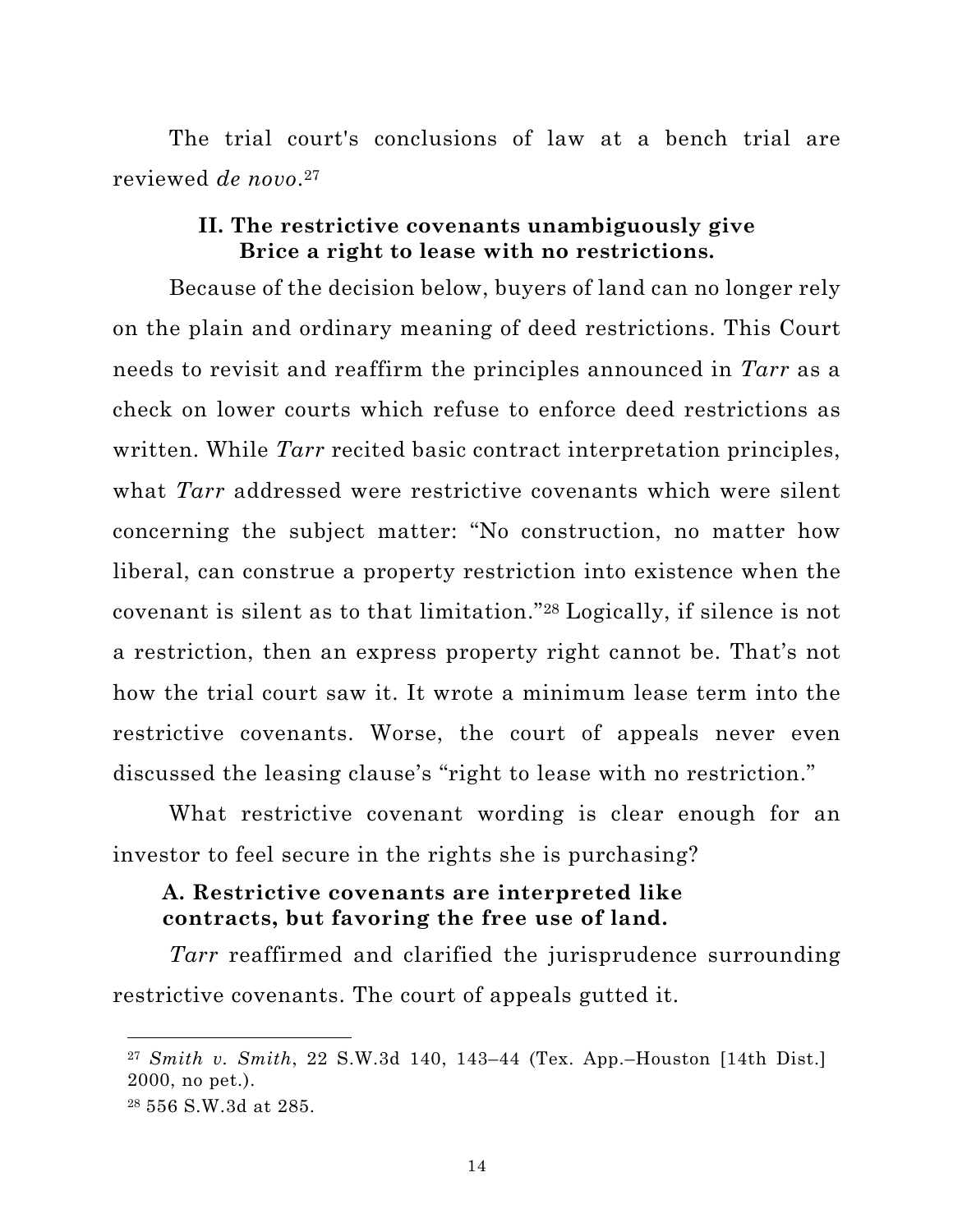Restrictive covenants are interpreted like contracts.29 When clear, they are enforced as written.30 The objective intent of the drafter as reflected in the language chosen is paramount:

Accordingly, "[c]ourts must examine the covenants as a whole in light of the circumstances present when the parties entered the agreement," giving the "words used in the restrictive covenant ... the meaning which they commonly held as of the date the covenant was written, and not as of some subsequent date." Moreover, the words in a covenant "may not be enlarged, extended, stretched or changed by construction." And courts should avoid any "construction that nullifies a restrictive covenant provision."31

The words employed "are to be accorded their full and fair scope.

They are not to be arbitrarily limited."<sup>32</sup>

Texas courts have historically viewed restrictive covenants with skepticism, so, as *Tarr* reaffirmed, restrictions are construed narrowly to protect individual property rights:

Covenants or restrictive clauses in instruments concerning real estate must be construed strictly, favoring the grantee and against the grantor, and all doubts should be resolved in favor of the free and unrestricted use of the premises.33

More profoundly:

[C]ovenants restricting the free use of property are not

<sup>29</sup> *See generally Tarr*, 556 S.W.3d at 279-281 (summarizing Texas law on the interpretation of restrictive covenants).

<sup>30</sup> *Id*. at 280, 281, 282.

<sup>31</sup> *Id*. at 280 (internal citations omitted).

<sup>32</sup> *Id.* at 291.

<sup>33</sup> *Id.* at 281 (quoting ancient precedent).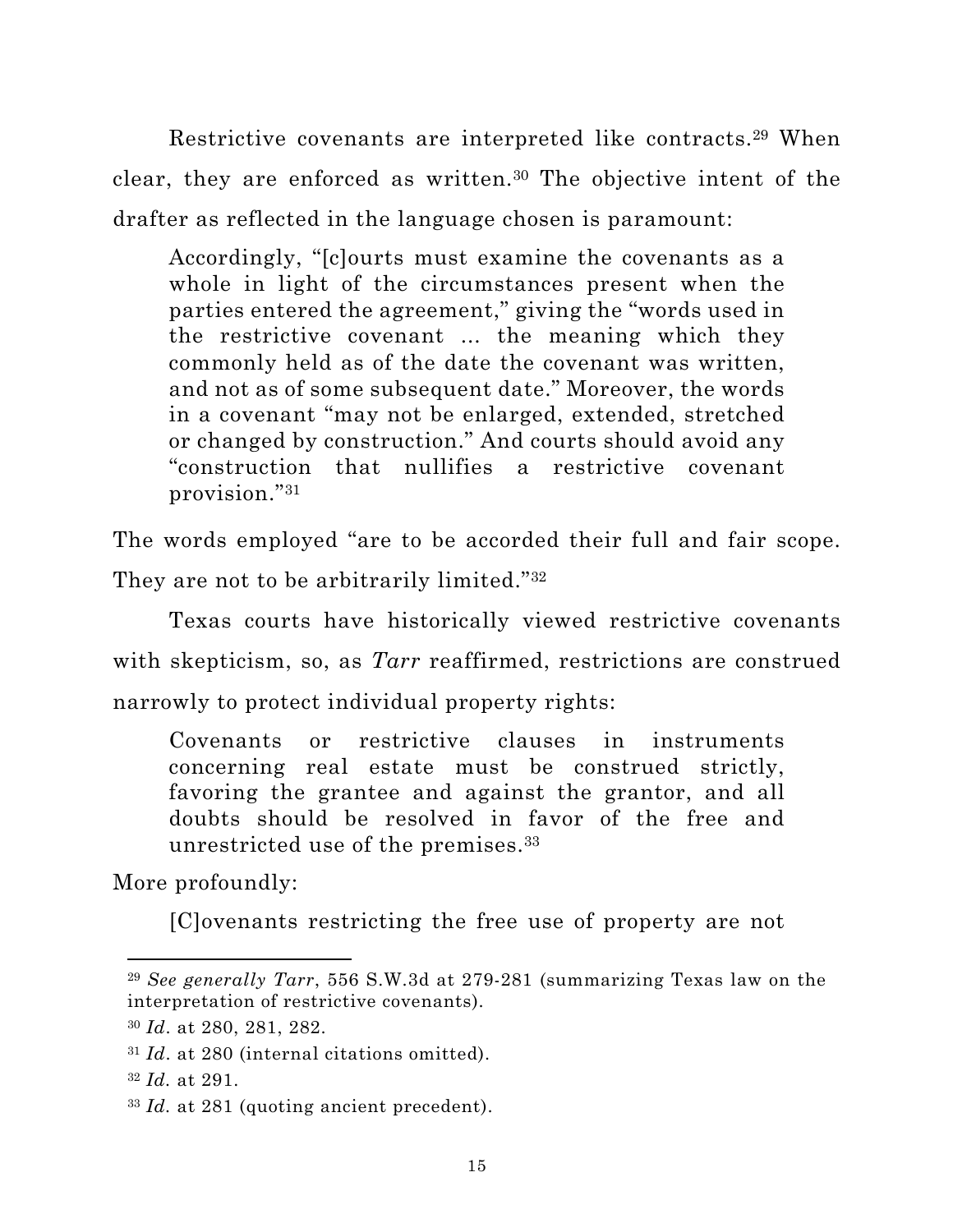<span id="page-28-0"></span>favored because the right of individuals to use their own property as they wish remains one of the most fundamental rights that individual property owners possess.34

In this case, the court of appeals nullified the restrictive covenants by not according them their full and fair scope. It held that because the restrictive covenants do not employ the exact words "transient," "hotel," and "motel," the board has the power to restrict those things – even though the restrictive covenants in express terms permit residential leasing with no restriction. The court of appeals' elevation of form over substance is dangerous precedent. If not corrected, HOA boards will employ word games to undermine restrictive covenants.

## **B. The restrictive covenants clearly and unambiguously allow leasing for any duration.**

At summary judgment, the HOA argued that the residential use clause bars Brice's short-term rentals, overriding the more specific leasing and temporary residence clauses. Summary judgment on that basis was error in the following two respects.

## *1. The specific leasing clause controls over any inconsistent general provisions.*

To the extent contract provisions conflict, specific provisions control over general ones.35

The residential use clause is a general provision. Headlining

<sup>34</sup> *Id*. at 280 (quoting precedent, cleaned up).

<sup>35</sup> *See Forbau v. Aetna Life Ins. Co*., 876 S.W.2d 132, 133–34 (Tex. 1994); *NuStar Energy, L.P. v. Diamond Offshore Co.*, 402 S.W.3d 461, 466 (Tex. App.  $-$  Houston  $[14<sup>th</sup> Dist.]$  2013, no pet.).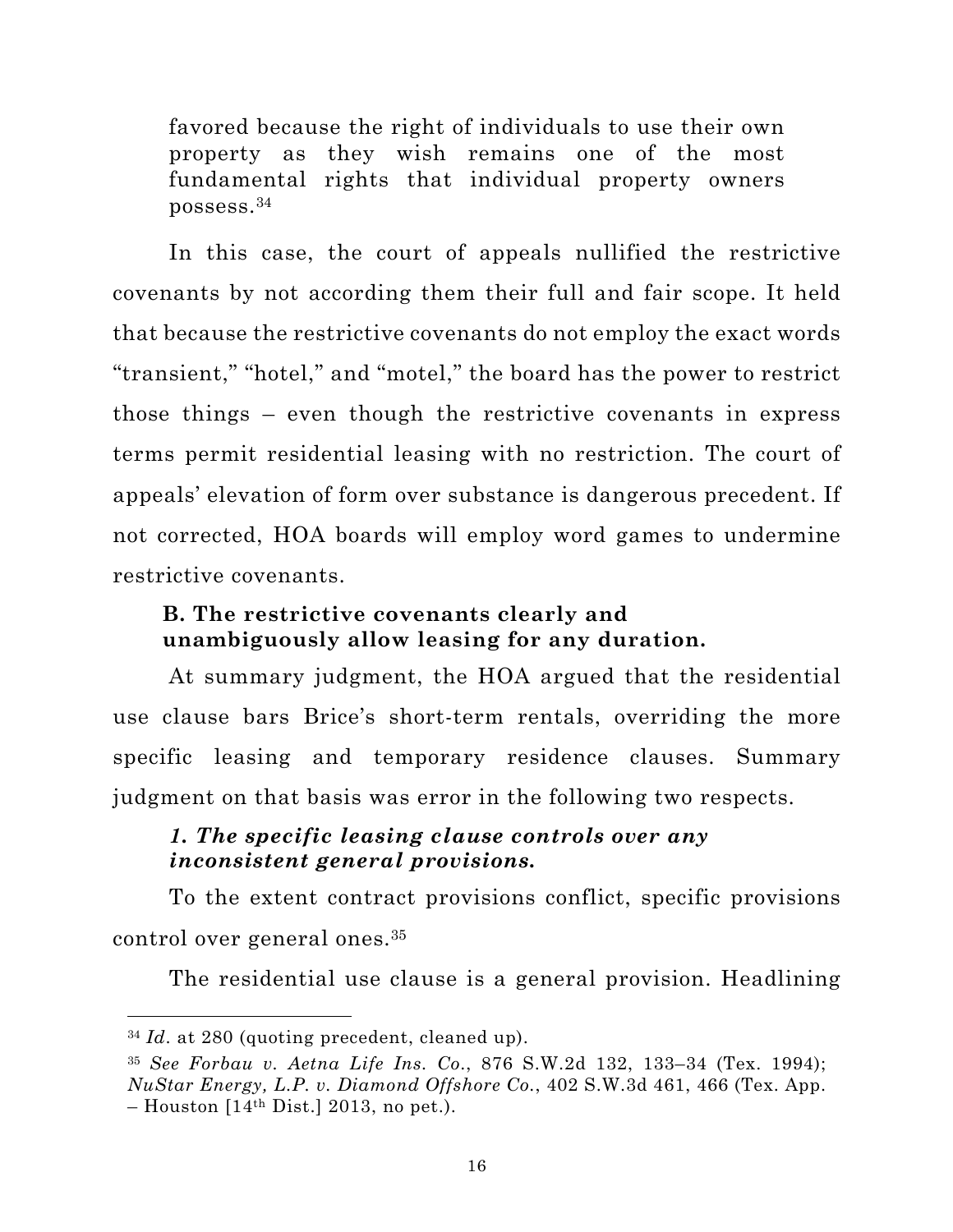<span id="page-29-0"></span>the "Use Restrictions" article, it defines the two broad, historical categories of property use (residential and commercial) and bars the latter. It expressly includes within its scope all kinds of residential occupants – owners, family members, guests, and tenants – and by doing so covers the field of residential occupancy.

The leasing clause is more specific. Leasing is a subset of residential use. The leasing clause provides in clear terms that leasing is allowed without no restriction other than exceptions expressly listed in the leasing clause itself: "*Other than the foregoing [requirements]*, there shall be no restriction on the right of any townhome owner to lease his unit." (The exceptions are formal requirements which form no part of the dispute in this case.) This is forceful language. This is language an investor is entitled to rely on. It could not be any clearer that Brice has a right to lease for any duration because the drafter listed the sole exceptions to an untrammeled leasing right.

It is likewise plain that the drafter could have, and would have, expressly limited leasing by duration had that been his intention. Duration of occupancy is fully resolved by the temporary residence clause, which expressly bars every kind of occupant – owner, family member, guest, and tenant – from residing "temporarily" in places other than the main dwelling. By logical implication, temporary occupancy in the main dwelling is not restricted by duration.36

<sup>36</sup> *Compare Zgabay v. NBRC Prop. Owners Ass'n*, No. 03-14-00660-CV, 2015 WL 5097116, at \*2 (Tex. App. – Austin Aug. 28, 2015, pet. denied) (holding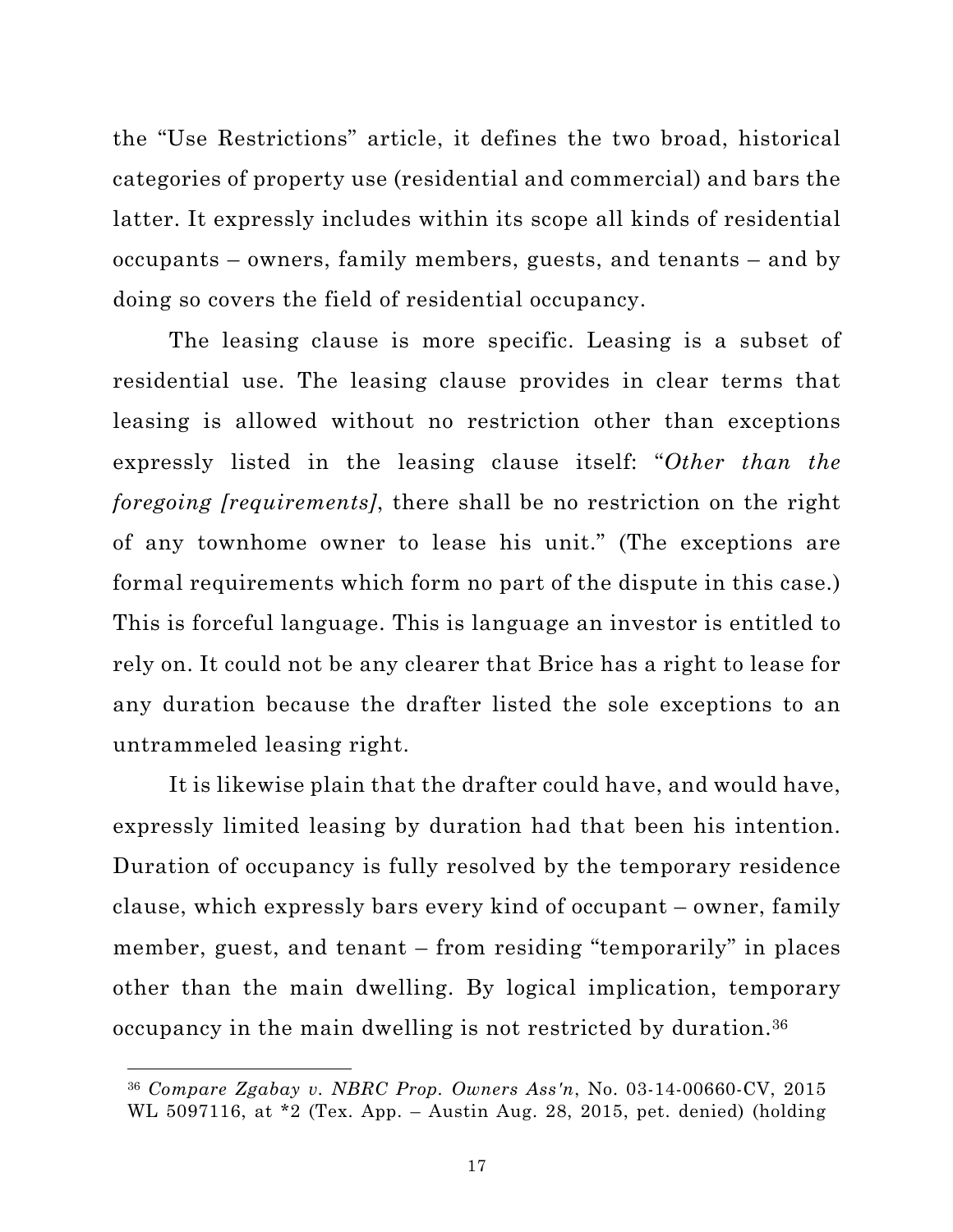<span id="page-30-0"></span>In summary, the leasing and temporary residence clauses are specific provisions which control over general "use" provisions.

## *2. The general "residential use" clause allows leasing for short terms in and of itself.*

The HOA relied below on the intermediate appellate opinion in *Tarr*, but after this Court reversed that decision, the HOA refused to concede. Such intransigence has remained a problem in litigation over this issue across the state. Mere handfuls of owners who control HOA boards – but who cannot garner majorities to amend restrictions – refuse to acknowledge the significance of *Tarr* and continue splitting hairs over variant "residential use" wordings which are all synonymous.<sup>37</sup>

This Court held in *Tarr* that "residential use" and its variants, if not defined to exclude leasing or impose a duration limit, allow leasing for short terms: "The terms 'residence purposes' and 'residences' require the use of property for *living* purposes as distinguished from uses for business or commercial purposes."<sup>38</sup> Relatedly, this Court concluded that the normal incidents of

that nearly identical clause showed that "it is clear that the drafters of the covenants considered and knew how to impose a duration on particular uses or types of structures"), *with Ridgepoint Rentals, LLC v. McGrath*, No. 09-16- 00393-CV, 2017 WL 6062290, at \*9 (Tex. App. – Beaumont Dec. 7, 2017) (abrogated by *Tarr*) (holding that nearly identical provision demonstrates no intent to allow temporary occupancy of the main dwelling).

<sup>37</sup> *See*, *e.g.*, *Schack v. Prop. Owners Ass'n of Sunset Bay*, 555 S.W.3d 339, 350 (Tex. App. – Corpus Christi 2018, pet. denied) ("living as a household unit" deemed equivalent to "residential purposes"); *Boatner v. Reitz*, 2017 WL 3902614, at \*5 (rejecting quibbling about "residence purposes" versus "residential purposes").

<sup>38</sup> *Id*. at 290-91.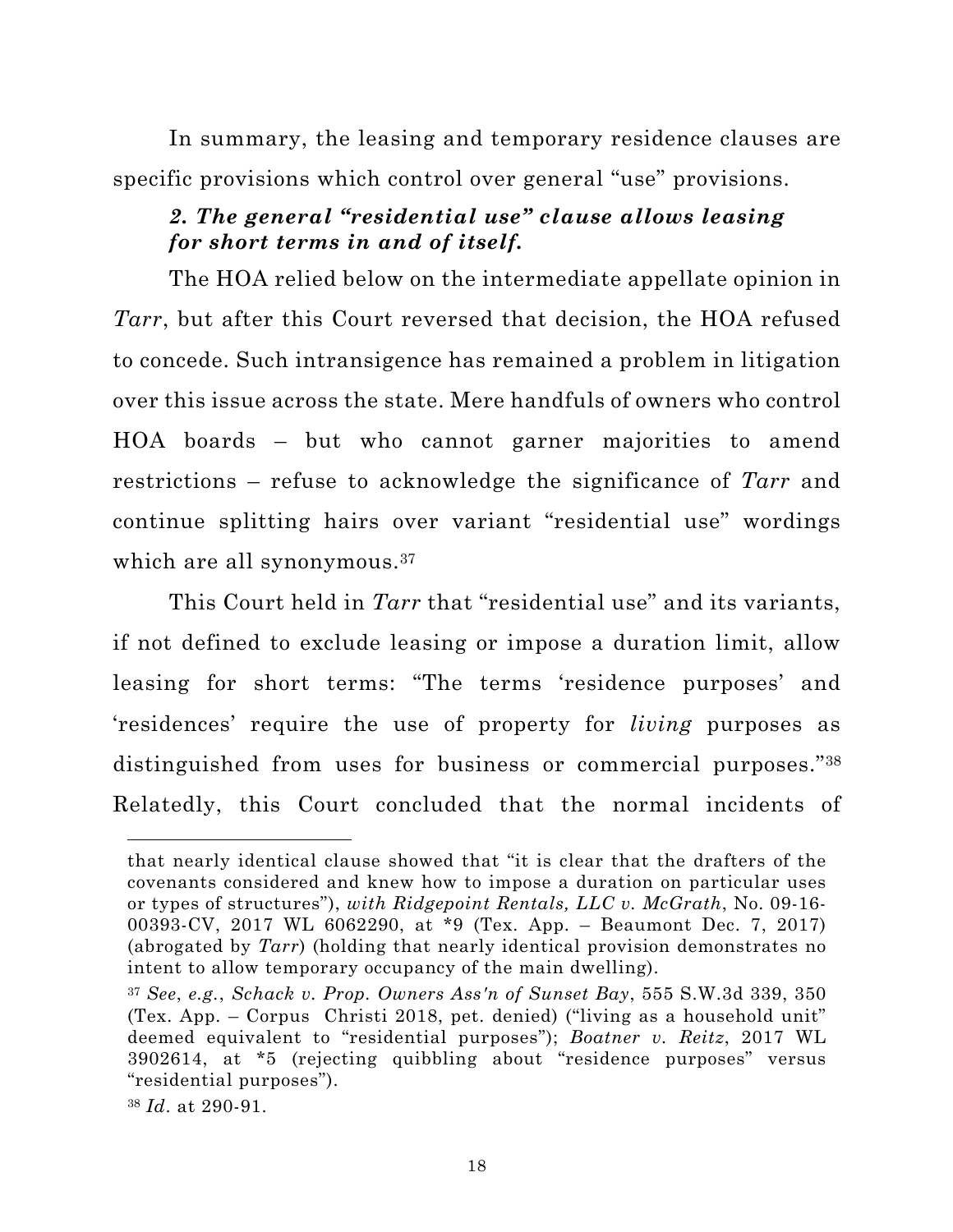<span id="page-31-0"></span>residential leasing (earning rent, changing tenants as leases expire, advertising, hiring a third-party property manager) do not transform residential leasing into a business use.39 As put succinctly by another court: "When property is used for a residence, there simply is no tension between such use and a commercial benefit accruing to someone else."40 Or stated another way, landlords are in business, but the thing they sell is residential use of dwellings.

This case presents an even clearer case for leasing rights than *Tarr* because, quite apart from the leasing clause here, the residential use clause itself, unlike the one at issue in *Tarr*, expressly allows "tenants." That shows conclusively that leasing (and by implication the normal incidents of leasing) are allowed without further restriction. Given this more robust "residential use" wording, *Tarr* logically must control because its conclusion that silence is not a restriction on leasing represents the harder case.

## *3. "Private" use includes leasing without a duration restriction.*

The HOA also contended below that the word "private" in the residential use clause bars short-term leasing because "JBrice rents out both of the Properties through AirBnB to the general public." Brief of Appellees at 36. Stated another way, because all tenants are also members of the public, Brice cannot advertise to them, and the

<sup>39</sup> *Id*. at 290.

<sup>40</sup> *Lowden v. Bosley*, 395 Md. 58, 909 A.2d 261, 268 (2006); *see also*, *Wilson v. Maynard*, 2021 S.D. at \*4 (¶ 25).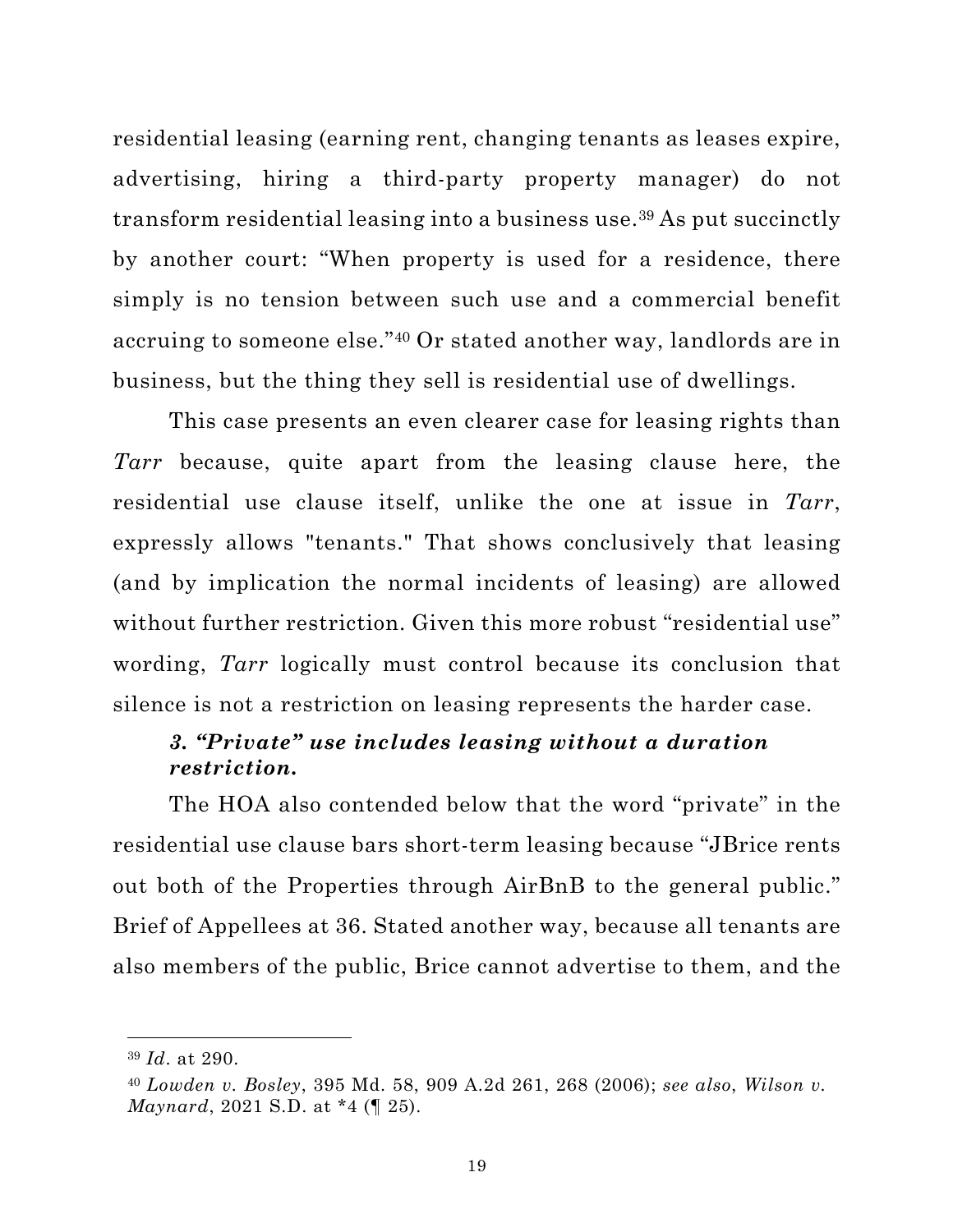<span id="page-32-0"></span>homes they rent are public places.

Despite the obvious flaw with this argument that it means every home offered for rent is a public place, the argument fails in the context of these specific restrictive covenants because the residential use clause facially equates tenancy with "private" use:

No Owner shall occupy or use his Building Plot or building thereon, or permit the same or any part thereof to be occupied or used for any purpose other than as a *private single family residence for . . . his . . . tenants*.

By stating this equivalence, "private" cannot exclude leasing.

Nor can "private" exclude the ordinary incidents of leasing such as advertising. The deed restrictions allow "for rent" signs, so advertising on the land itself is clearly allowed. It would be all the more absurd for "private" to bar advertising *off* the land, via the web, since physical signage on the property is allowed.

When interpreted in context, then, "private" in these restrictions refers to the exclusive possession by an occupant, whether owner or tenant. By the same logic, the HOA cannot adopt rules allowing the general public to crowd into a tenant's home to watch a Shakespeare play or shop for power tools. The tenant's use is "private" to a tenant, her family, her friends, and her guests.

The HOA relied on a case which holds that a bed-and-breakfast is not "private."41 No argument there: bed-and-breakfasts are not the exclusive domain of any of their guests. They are commercial

<sup>41</sup> *See Wein v. Jenkins*, No. 03-04-00568-CV, 2005 WL 2170354, at \*1–3 (Tex. App. - Austin Sept. 9, 2005, no pet.).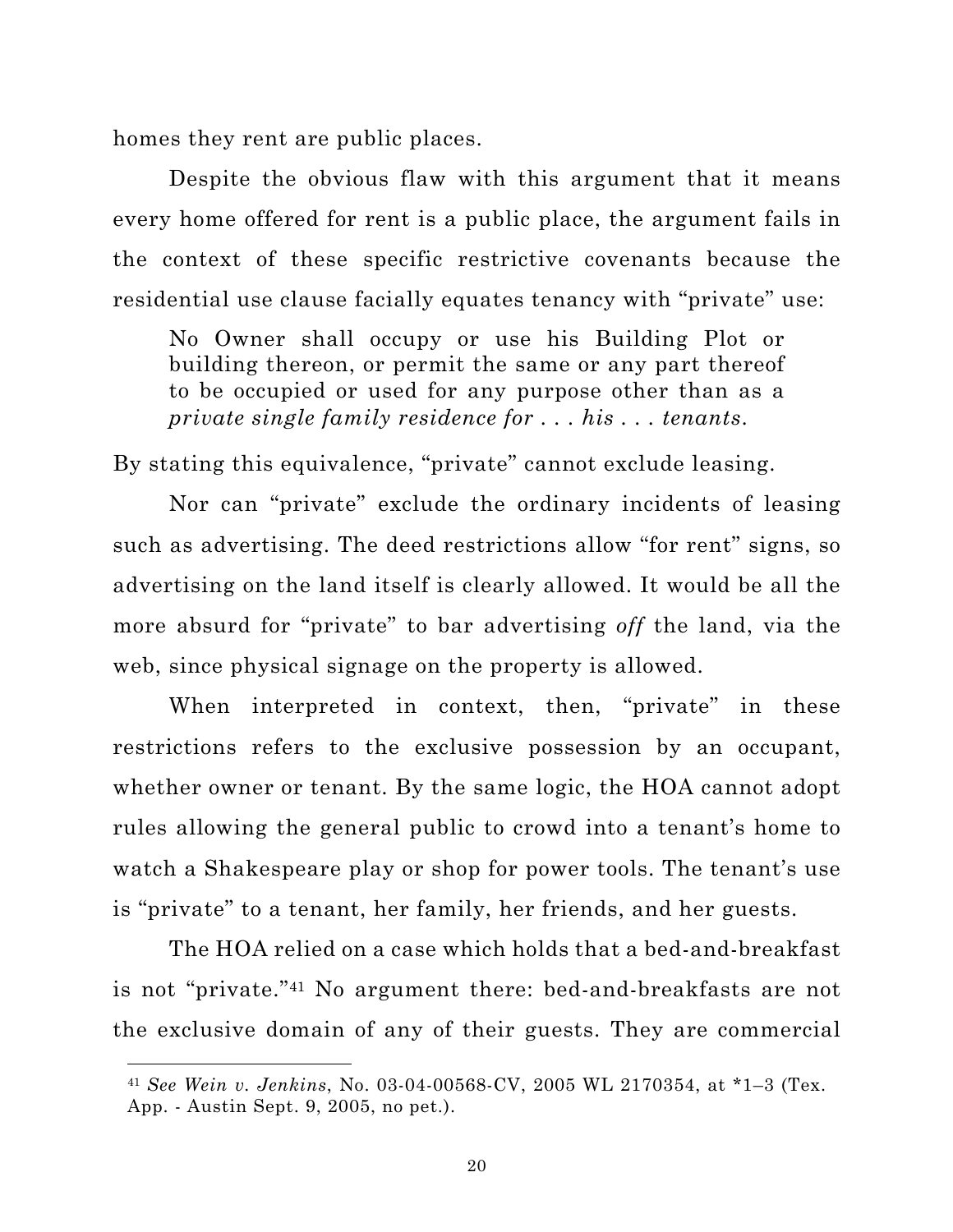<span id="page-33-0"></span>establishments where the owner maintains control and possession of the premises; employs staff in a kitchen to serve guests and make beds; houses multiple unrelated persons in separate rooms; and typically have an office or desk where business is conducted on the premises.42 Persons who stay in a bed-and-breakfast have no expectation of privacy in the entire building or on the land; they come for the room and some awkward conversation with the innkeeper at breakfast. No such situation is presented here, where individual townhomes are rented out to tenants who have sole and exclusive possession of the home.

Finally, there is no authority and no conceivable basis for concluding that "private" is a duration restriction; otherwise, homeowners themselves could not use their second- and vacationhomes as anything other than their permanent residences.<sup>43</sup>

## **C. Rules, no matter their provenance, cannot conflict with restrictive covenants.**

The court of appeals avoided any mention of the leasing clause. It concluded that the HOA board's new rules regulate subject matter not addressed by the restrictive covenants. That was error because: (1) in substance, if not in the exact same words, the rules conflict

<sup>42</sup> *See*, *e.g.*, *Tarr*, 556 S.W.3d at 276-77 ("So unlike what one might expect at a hotel, rental groups were alone in Tarr's house, unaccompanied by employees and without services a hotel stay might provide, such as cooked meals or housekeeping. In addition, no business office, leasing office, signage, or other business activity exists at the home.").

<sup>43</sup> The HOA also relied below on a case abrogated by *Tarr* months later. *See Ridgepoint Rentals, LLC v. McGrath*, 2017 WL 6062290, at \*8.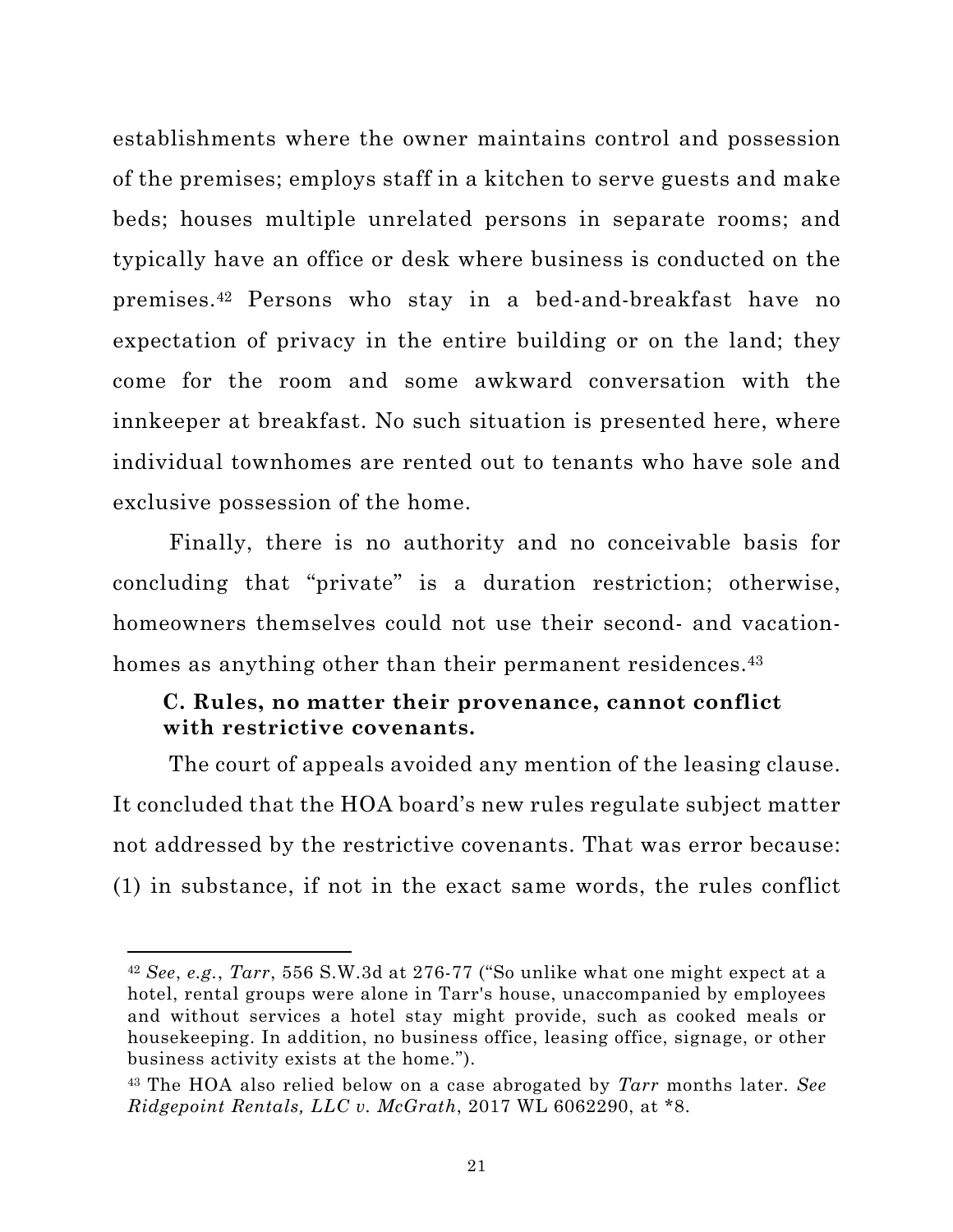<span id="page-34-0"></span>with the restrictive covenants; and (2) the leasing clause, being specific, would still control over any general "use" requirements, including "transient use."

The restrictive covenants provide that the HOA has the power "to make, publish, and enforce reasonable Rules and Regulations for the use of the Common Area and any facilities situated thereon." **Tab C** (Art. II, § 1(a)). Separately, for subdivisions in the Houston area (comprising about 1/5 of the state's population), an HOA board has power to adopt rules governing "uses" in the absence of anything to the contrary in the restrictive covenants:

Unless otherwise provided by the restrictions or the association's articles of incorporation or bylaws, the property owners' association, acting through its board of directors or trustees, may . . . regulate the use, maintenance, repair, replacement, modification, and appearance of the subdivision  $\dots$ .<sup>44</sup>

Based on the statute, the court of appeals held that because the restrictive covenants do not address "hotel or transient use," the HOA's board had unbridled authority to ban short-term leasing. That was erroneous factually and legally.

## *1. The restrictive covenants, as a factual matter, do address both "transient use" and "hotel use."*

The restrictive covenants do, contrary to what the court of appeals held, clearly and unambiguously address "hotel or transient use" in substance. They simply employ different words to do it.

<sup>44</sup> Tex. Prop. Code § 204.010(6); *see also* Tex. Prop. Code § 204.002 (geographic scope of Ch. 204).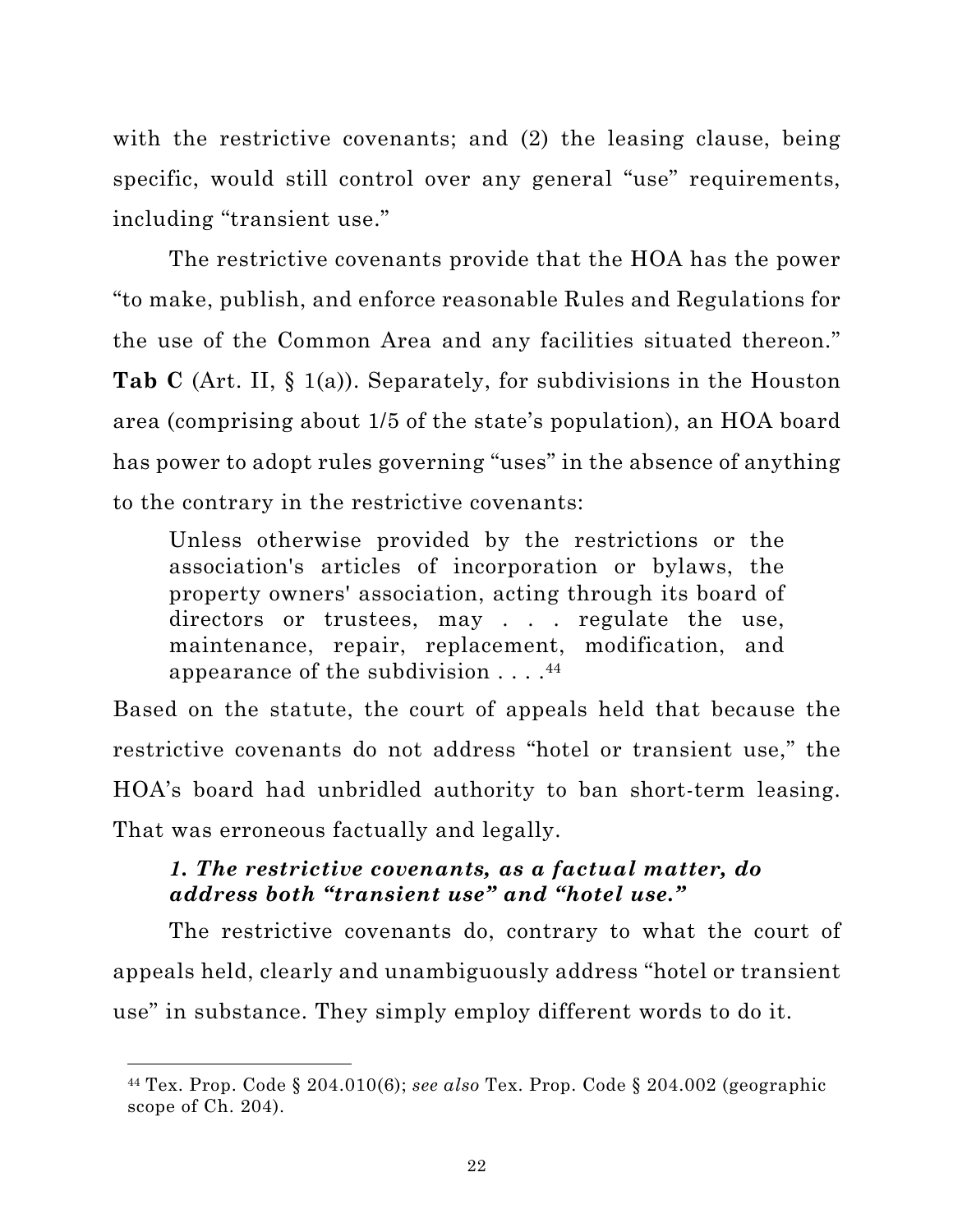## **a. The restrictive covenants address "transient" both implicitly and explicitly.**

<span id="page-35-0"></span>The court of appeals circumvented *Tarr* by ignoring *Tarr's* admonition to respect substance over form. *Tarr* holds that short durations of leasing constitute a residential use so long as tenants do what tenants ordinarily do in a home.45 Therefore, a "transient" use *is* a "residential" use.

The court of appeals elevated form over substance by ignoring that the restrictive covenants expressly address "transient use" in the temporary residence clause. "Transient" and "temporary" are synonymous.46 The temporary residence clause states that all temporary (transient) residential use is impermissible – for owners, tenants, and guests alike – except in the main dwelling. It is thus permissible in the main dwelling.

In sum, as a factual matter, there was no silence for the board to regulate concerning "transient use."

## **b. The restrictive covenants address "hotel" use implicitly by barring "business use."**

*Tarr* held that just as "transient use" is subsumed within "residential use," a "hotel" is a commercial use:

[U]nlike what one might expect at a hotel, rental groups were alone in Tarr's house, unaccompanied by employees

<sup>45</sup> 556 S.W.3d at 290 and n. 14.

<sup>46</sup> *See Burns v. Napier*, 19 S.W.2d 578, 581 (Tex. Civ. App. – Fort Worth 1929) (the word "transient" . . . means ". . . of short duration; not permanent; not lasting; temporary"); s*ee, e.g.*, *Boatner*, 2017 WL 3902614, at \*1 (quoting shortterm rental injunction reversed); *Garrett v. Sympson*, 523 S.W.3d 862, 864 (Tex. App. – Fort Worth, pet. denied) (quoting short-term rental injunction reversed on appeal).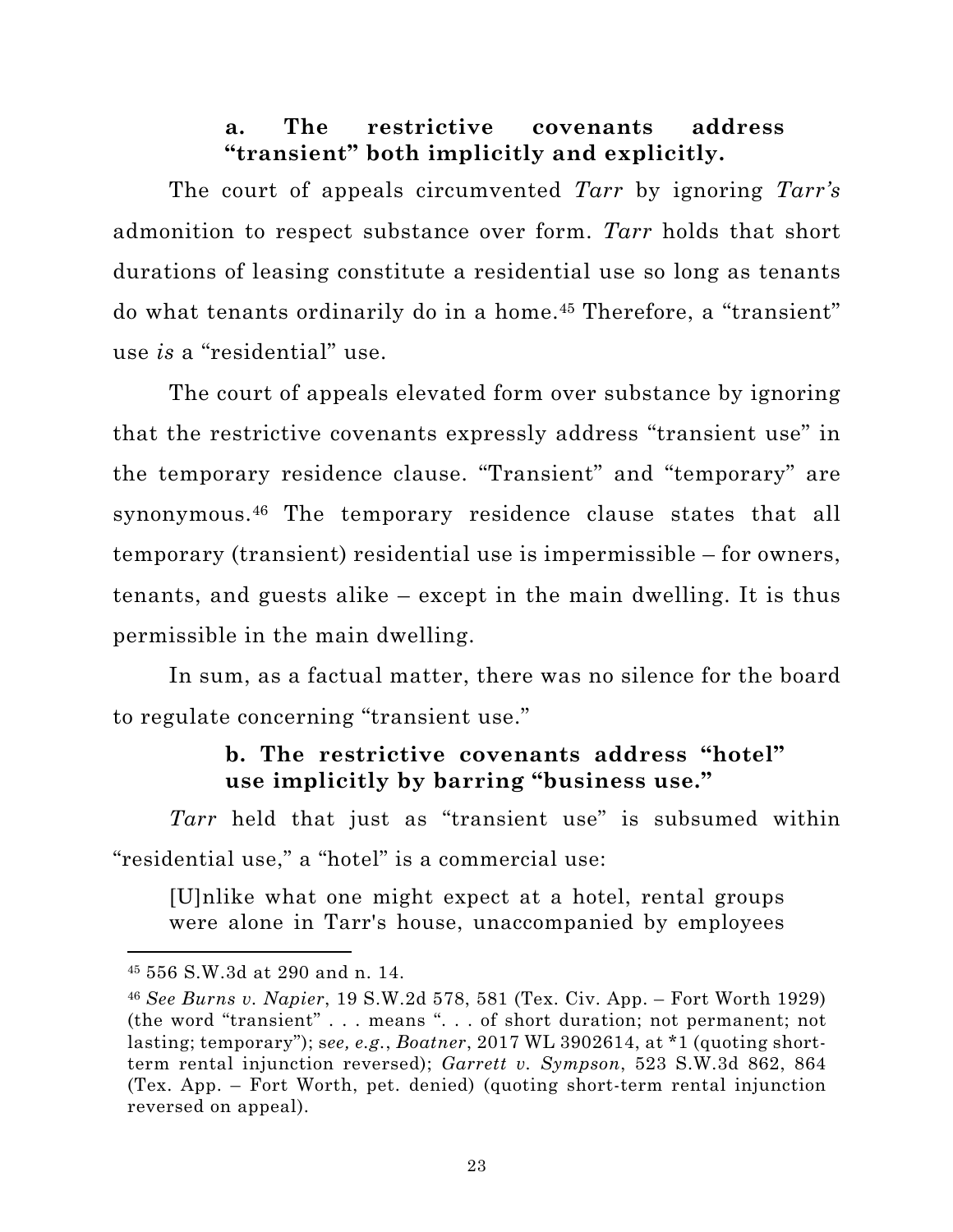and without services a hotel stay might provide, such as cooked meals or housekeeping. In addition, no business office, leasing office, signage, or other business activity exists at the home. But Tarr does remit hotel taxes applicable to home rentals of less than thirty days.47

The restrictive covenants in this case unambiguously bar commercial uses, so no one can operate a hotel in a townhome. For that very reason, the HOA could not adopt a rule allowing someone to operate a hotel any more than it could adopt a rule barring short-term leasing. *Yet the court of appeals' decision would allow exactly that*: next year's board could just reverse the rules in place now and allow everyone to run hotels in their townhomes. That is as calamitous as taking away leasing rights; both undermine the restrictive covenants.

Also as a factual matter, the HOA never contended that Brice operated a hotel, and there was no evidence that he did. Nevertheless, the court of appeals concluded, from Brice's payment of state and local "hotel" taxes, that Brice in fact operated a hotel. That, too, was error.

The Texas Hotel Tax defines "hotel" to capture revenue from the short-term rental of ordinary homes:

Sec. 156.001. Definitions. (a) In this chapter, "hotel" means a building in which members of the public obtain sleeping accommodations for consideration. The term includes a hotel, motel, tourist home, tourist house, tourist court, lodging house, inn, rooming house, or bed and breakfast . . . .

(b) For purposes of the imposition of a hotel occupancy tax under this chapter, Chapter 351 or 352, or other law, "hotel" includes a short-term rental. In this subsection,

<sup>47</sup> *See Tarr*, 556 S.W.3d at 276-77.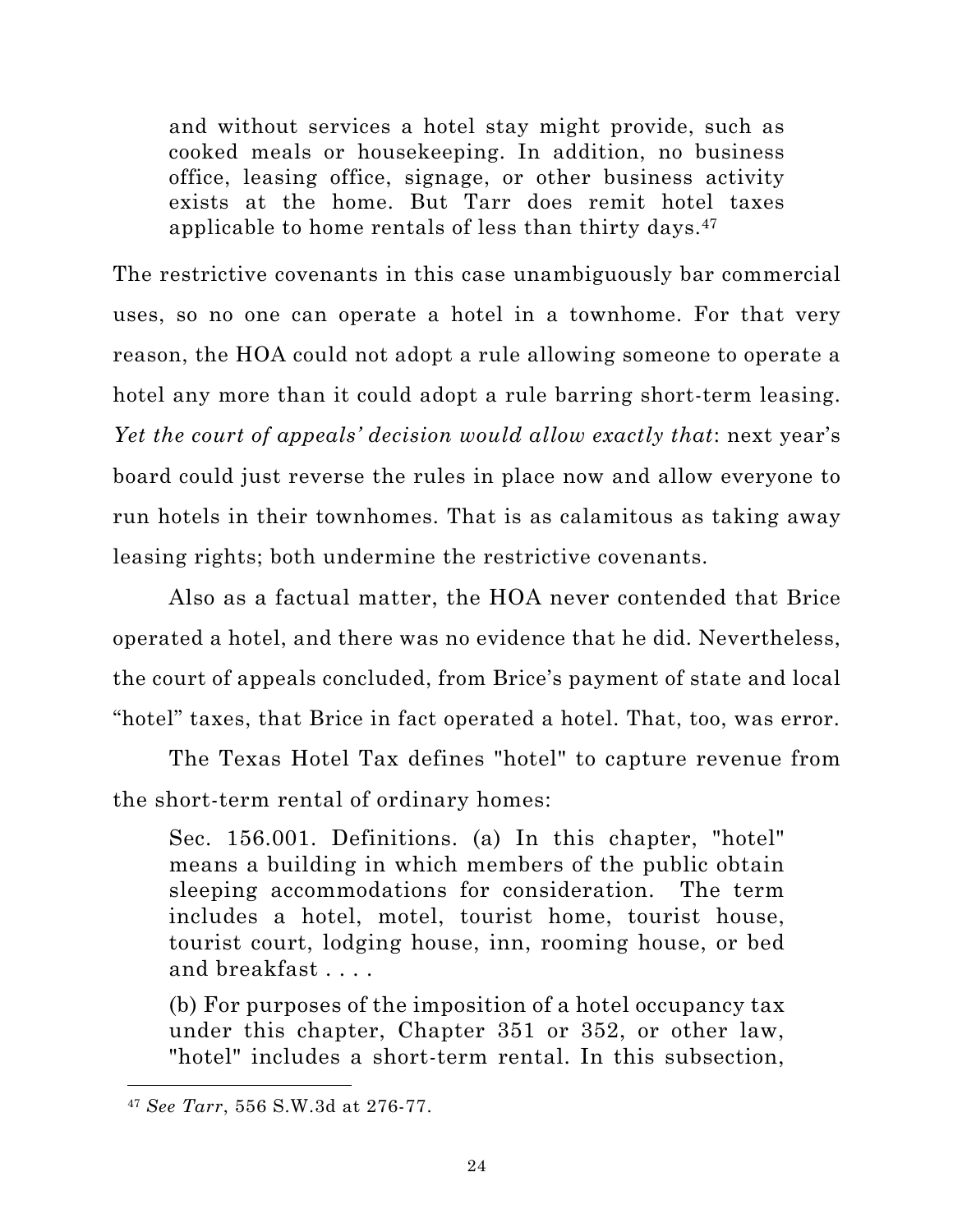<span id="page-37-0"></span>"short-term rental" means the rental of all or part of a residential property to a person who is not a permanent resident under Section 156.101. . . .

\* \* \*

Sec. 156.101. Exception–Permanent Resident. This chapter does not impose a tax on a person who has the right to use or possess a room in a hotel for at least 30 consecutive days, so long as there is no interruption of payment for the period.48

This Court concluded in *Tarr* that the payment of such taxes is irrelevant for purposes of determining the meaning of restrictive covenants.49 Ken Tarr paid such taxes, and this Court, following extensive briefing on the issue, accorded the fact no weight in holding that short-term leasing is a residential use notwithstanding the Tax Code's "hotel" terminology.<sup>50</sup> The court of appeals' decision, however, suggests that property owners wishing to rent for short terms would have to evade occupancy taxes in order to avoid being found to be operating a hotel in violation of deed restrictions and local zoning ordinances. *Tarr* rejected placing homeowners in such a quandary.

In this connection – where complying with one law seems to place someone in jeopardy of violating another – this Court has employed a legal principle that where different laws or rules have opposing aims, identical terms are not interpreted the same.51 Thus,

<sup>48</sup> Tex. Tax Code Ch. 156 (2015) (amended to add homes).

<sup>49</sup> 556 S.W.3d at 277, 278, 288, n. 14.

<sup>50</sup> *Id*.

<sup>51</sup> *See, e.g., Fin. Comm'n of Texas v. Norwood*, 418 S.W.3d 566, 587 (Tex. 2013) ("interest" under the usury statute, where the law aims to bar extra charges, means the opposite of what it means under Tex. Const. art. XVI,  $\S 50(a)(6)(E)$ ,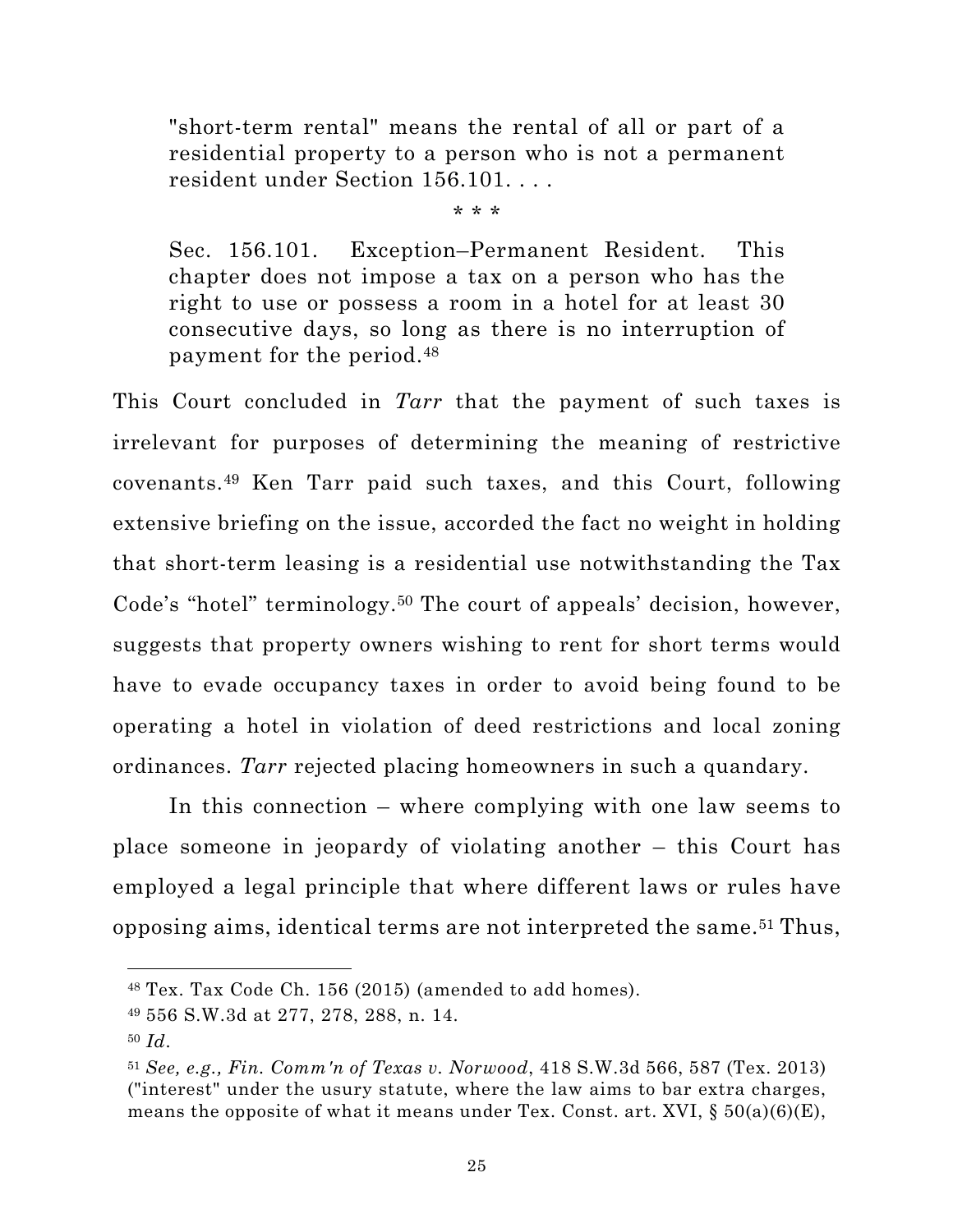<span id="page-38-0"></span>a short-term rental of a home is a "hotel" under the tax code because the tax is inclusive to capture revenue, whereas it is not a "hotel" under the common law absent clear wording to that effect in the restrictive covenants.

In sum, the restrictive covenants do address "hotel use" by banning it as a commercial use, and no rulemaking should be allowed to alter that any more than it should be allowed to outlaw leasing for short terms. Furthermore, Brice did not operate a hotel; all he did was rent out his townhomes and pay required occupancy taxes in the manner approved by *Tarr*.

## *2. The rules conflict with the restrictive covenants and are therefore invalid.*

The Property Code refers to subdivision governing documents as "dedicatory instruments," covering various kinds of documents in the hierarchy of "properly adopted" documents.52 This case involves the document at the top of the hierarchy – "restrictive covenants" – and those at the bottom – rules adopted by an HOA board as authorized either by restrictive covenants or section 204.010(6) of the Texas Property Code.

In general, restrictive covenants are paramount over any rules authorized by restrictive covenants.53 The same is true as to rules

where the law aims to include extra charges, because the laws have different purposes).

<sup>52</sup> *See* Tex. Prop. Code. § 202.001(1) (applicable broadly to all subdivisions and condos); Tex. Prop. Code  $\S 209.002(4)$  (applicable to subdivisions with  $HOA's$ ). <sup>53</sup> *See* Tex. Prop. Code § 209.0041(i) ("A bylaw may not be amended to conflict with the declaration."); *Cavazos v. Bd. of Governors of Council of Co-Owners*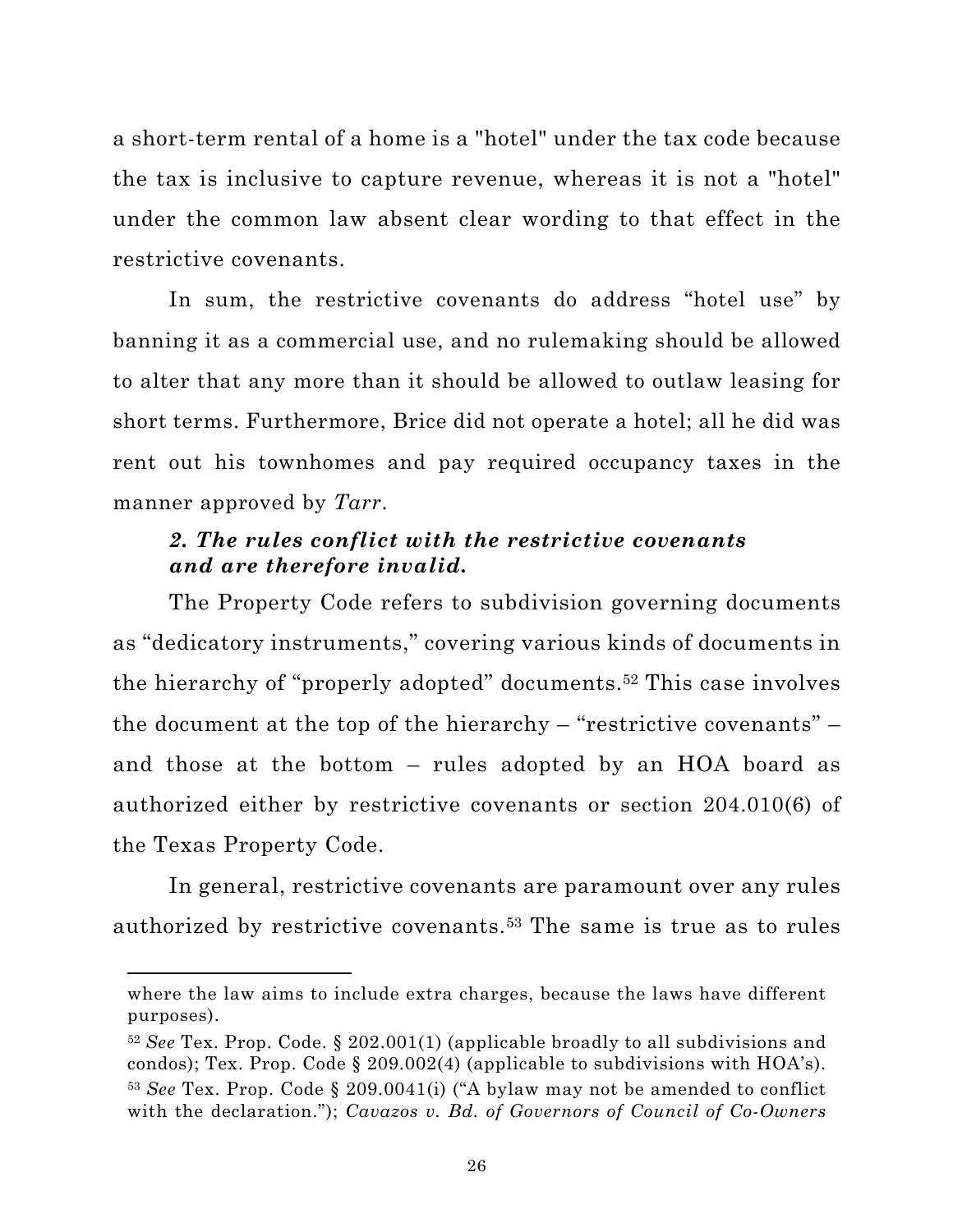<span id="page-39-0"></span>authorized by § 204.010, applicable to the Houston region, because the prefatory wording there limits rulemaking to things not "otherwise provided by the restrictions."

In *Brooks v. Northglen Ass'n*, this Court provided the roadmap for determining when a board's rules and policies adopted under § 204.010 can coexist with the paramount restrictive covenants.54 The Court held that the prefatory wording of § 204.010 means what it says: if restrictive covenants say one thing, an HOA board cannot say the opposite.55 Rules and policies must operate in the interstices of restrictive covenants. That is not surprising – it is nothing more than a continuation of the law applicable generally in Texas.

*Brooks* illustrates two § 204.010 scenarios at the extremes, one where restrictive covenants speak clearly, the other where they do not speak at all:

• The restrictive covenants in *Brooks* expressly limited the

*of Summit Condominiums*, No. 13-12-00524-CV, 2013 WL 5305237, at \*3 (Tex. App. – Corpus Christi 2013, no pet.) (amendment by supermajority was valid to forbid short-term rentals even if rule was not); *Vann v. Homeowners Ass'n for Woodland Park of Georgetown, Inc.*, No. 03-18-00201-CV, 2018 WL 4140443, at \*5 (Tex. App. – Austin Aug. 30, 2018, no pet.) ("the Rules and Regulations are subordinate to the Articles of Incorporation and Bylaws"); *see generally* Gregory S. Cagle, *Texas Homeowners Association Law* §§ 1.4.1, 9.1 (2d. Ed. 2013); *See, e.g.*, *McGuire v. Post Oak Lane Townhome Owners Ass'n, Phase II*, No. 01-88-00813-CV, 1989 WL 91519, at \*1 (Tex. App. – Houston [1st Dist.] 1989, writ denied) (in pre-TUCA case, HOA could adopt rules because expressly authorized to do so by restrictive covenants); *Holleman v. Mission Trace Homeowners Ass'n*, 556 S.W.2d 632, 636 (Tex. Civ. App. – San Antonio 1977, no writ) (same).

<sup>54</sup> 141 S.W.3d 158, 164–66 (Tex. 2004).

<sup>55</sup> *Id*. at 167.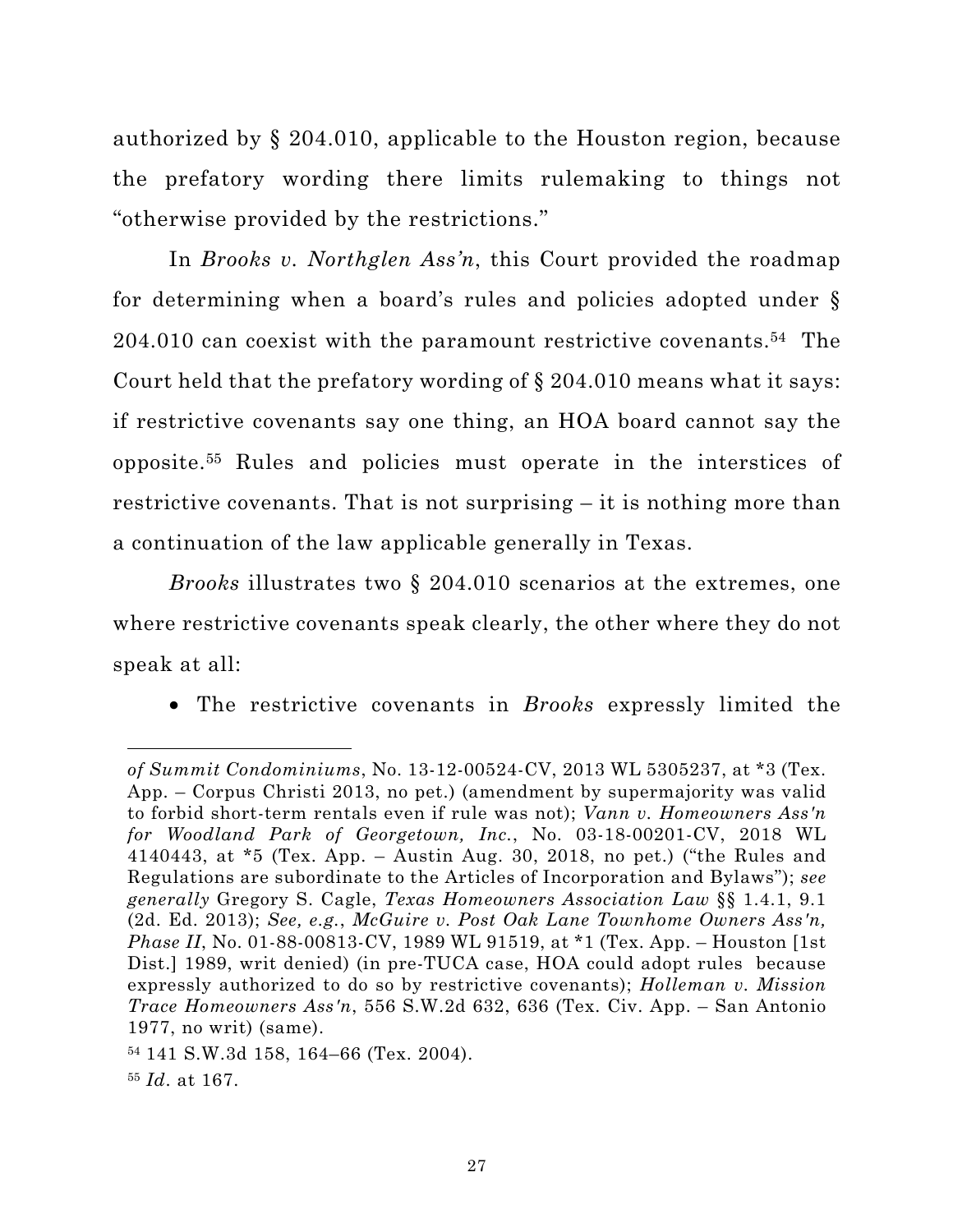<span id="page-40-0"></span>board's power to increase assessments. Section 204.010, however, allows a board to freely increase assessments.<sup>56</sup> How to resolve that? The restrictive covenants control. This Court held that the statutory prefatory wording "unless otherwise provided by the restrictions" barred the HOA board from increasing assessments beyond the limits expressly stated in the restrictive covenants.57

• The restrictive covenants in *Brooks* also allowed the imposition of interest charges for late payments, but they were conspicuously silent concerning late charges. Section 204.010(10), notably, allows a board to impose *both* interest and late charges, indicating that both are appropriate for unpaid assessments. This Court concluded that the restrictive covenants did not bar the late charges by authorizing solely interest because the two can readily coexist.58

In sum, express restrictions speak, but silence where speech is required does not.

The court of appeals misapplied *Brooks*. It noted, correctly, that § 204.010 is an independent source of authority for a board to make rules where deed restrictions do not specifically address a

<sup>56</sup> *Id.* at 167-68.

<sup>57</sup> *Id.* at 168.

<sup>58</sup> *Id*. at 169.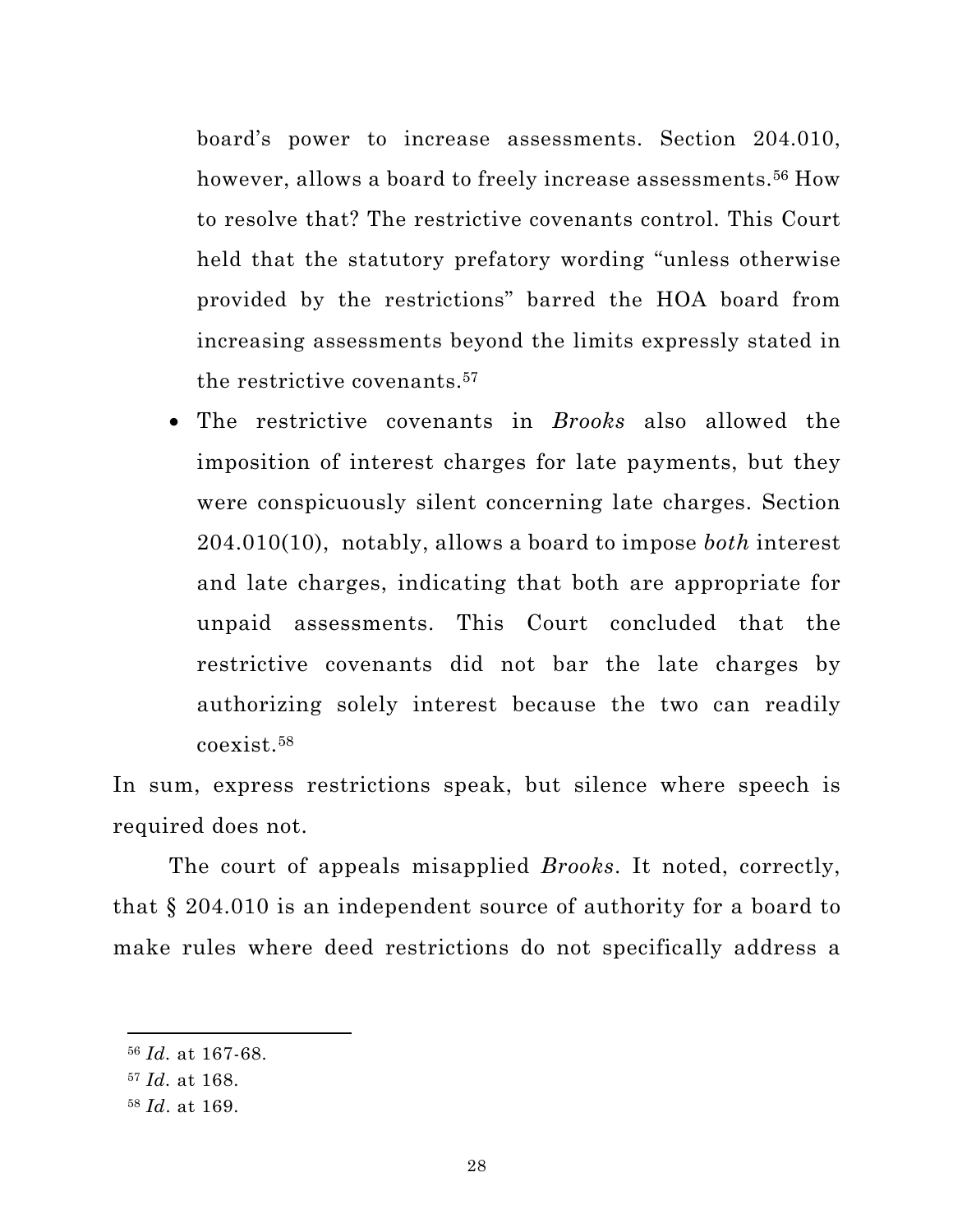<span id="page-41-0"></span>subject.59 But it then concluded that leasing for short terms is not addressed in these restrictive covenants, which is demonstrably wrong. The restrictive covenants are not silent about either leasing or transient occupancy: they say that leasing is allowed with no restriction, and they address temporary occupancy comprehensively. This case is therefore analogous to the scenario in *Brooks*, where the restrictive covenants said that assessments were capped. *Brooks* therefore dictates that the HOA board's ban on short-term leasing and occupancy conflicts with the restrictive covenants and is therefore not enforceable.60

#### **III. The HOA nonsuited its nuisance claims.**

The HOA argues that the case should be remanded for trial on nuisance, separate from whether short-term leasing is allowed.

The HOA's argument is baseless. The final judgment recites that "[t]he Association . . . non-suited its nuisance claim*s*," a plural indicating all such claims. 1CR65. Consistent with the use of the plural, the permanent injunction says nothing about nuisance but instead enjoins a "commercial business" and "short-term transient hotel occupancy or rental." Thus, because the final judgment by its own terms adjudicated solely the permissibility of short-term

<sup>59</sup> 2020 WL 4759947, at \*4.

<sup>60</sup> *Tarr*, however, holds that short-term leasing is allowed where restrictive covenants are silent. Why the difference between *Tarr* and *Brooks*? Because in *Tarr*, leasing was already within the meaning of "residential use." The late fees in *Brooks* were not already subsumed within the meaning of interest charges.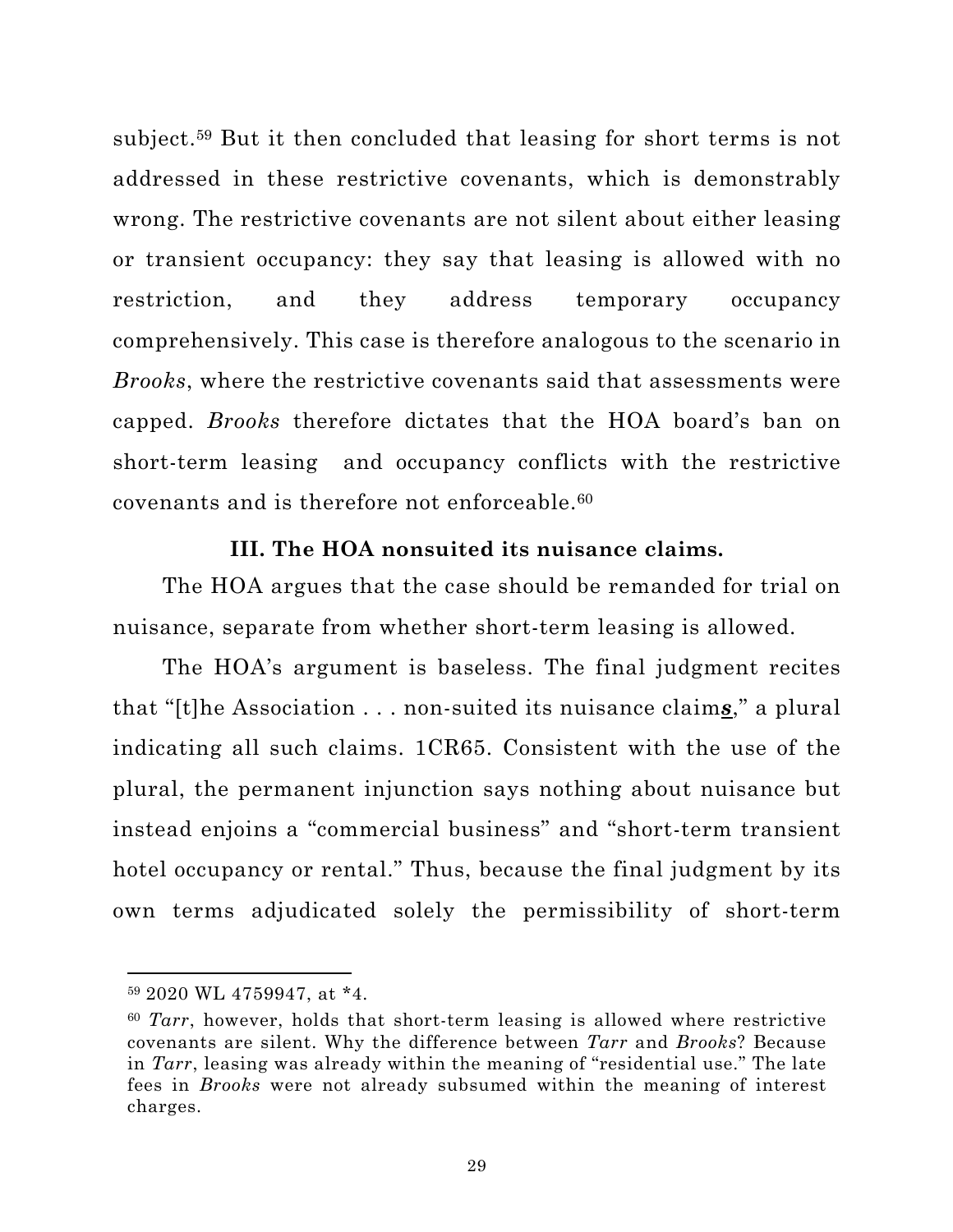<span id="page-42-0"></span>leasing, and because the HOA did not appeal or seek to correct or modify the final judgment, the trial court's recitation of the HOA's nonsuit means, in effect, that the HOA's nuisance claims were never brought.61

Nevertheless, the HOA goes on to contend that such things as owner complaints to the board, "a stream of people" going to and from Brice's townhomes, the board's "security concerns," and "parking issues" are evidence of nuisance. Brief of Appellants at 25; 2RR20-21. To the extent that these facts constitute any evidence of nuisance, they are factually<sup>62</sup> and legally insufficient.<sup>63</sup>

> • The mere existence of owner complaints to an HOA board does not evidence wrongdoing, much less nuisance specifically.

<sup>61</sup> *Epps v. Fowler*, 351 S.W.3d 862, 868 (Tex. 2011) (holding nonsuit terminates case from the moment it is filed).

 $62$  When a party attacks the factual sufficiency of an adverse finding on an issue on which the party has the burden of proof, the party must demonstrate that the adverse finding is against the great weight and preponderance of the evidence. *Dow Chem. Co. v. Francis*, 46 S.W.3d 237, 242 (Tex. 2001). If there is some evidence to support the finding, the court of appeals must determine whether "the finding is so contrary to the overwhelming weight and preponderance of the evidence as to be clearly wrong and manifestly unjust, or if the great preponderance of the evidence supports its non-existence." *Castillo v. U.S. Fire Ins. Co.*, 953 S.W.2d 470, 473 (Tex. App.—El Paso 1997, no writ); *see also Dow Chem.*, 46 S.W.3d at 242; *see generally* Hall, *Standards of Review in Texas,* 29 St. Mary's L.J. 351 (1998), 42 St. Mary's L.J. 3, 42-43 (2019).

 $63$  Evidence is legally insufficient when: (1) the record discloses a complete absence of evidence of a vital fact; (2) the court is barred by rules of law or of evidence from giving weight to the only evidence offered to prove a vital fact; (3) the evidence offered to prove a vital fact is no more than a mere scintilla; or (4) the evidence establishes conclusively the opposite of a vital fact. *Bustamante v. Ponte*, 529 S.W.3d 447, 455–56 (Tex. 2017).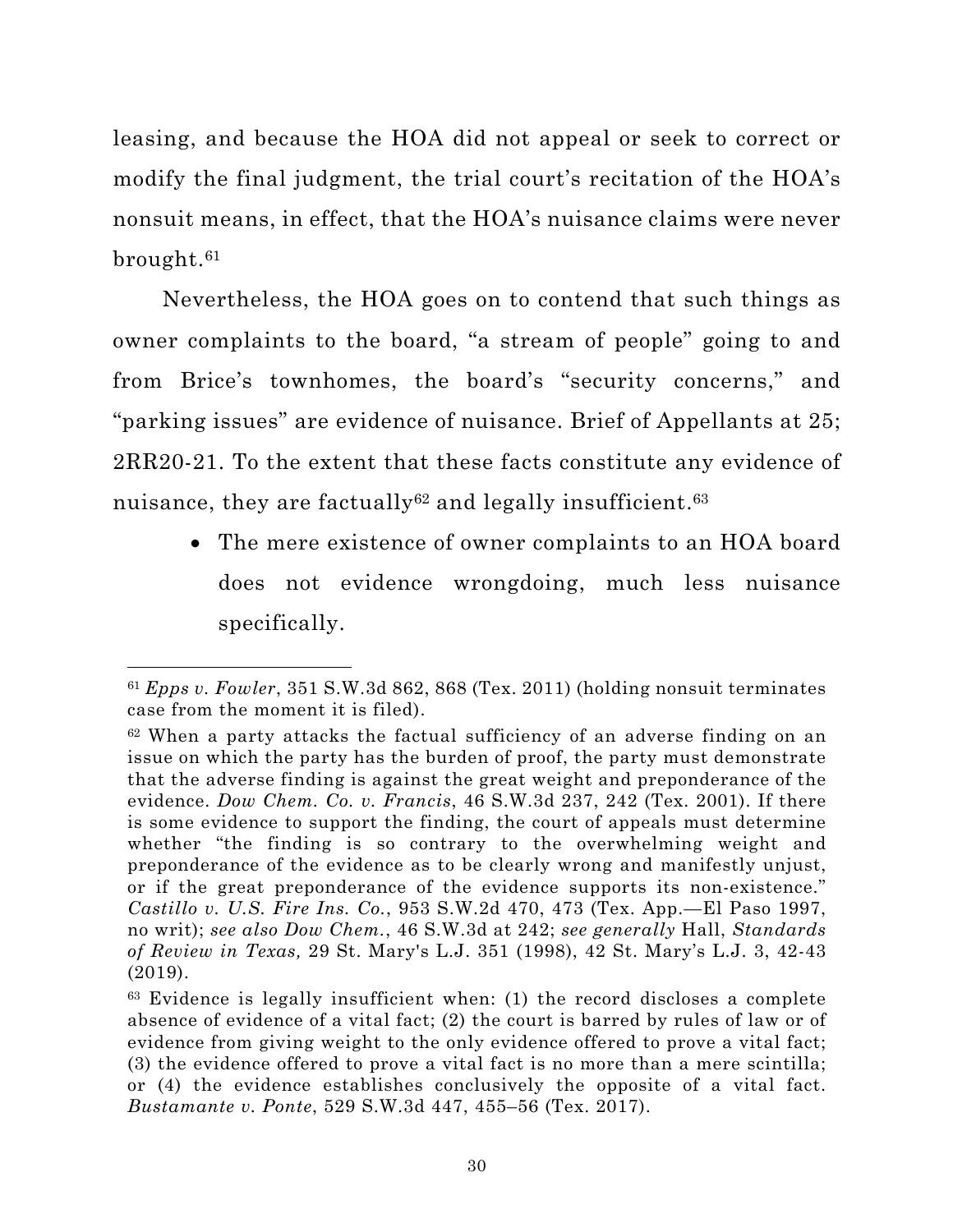- <span id="page-43-0"></span>• People coming and going is what people do when they live in homes, whether for days, weeks, months, or years.
- An HOA board having "security issues" about tenants and concerns about "overloaded parking" are so tenuous as to be less than a scintilla of evidence of nuisance.

Thus, even if the HOA had not already nonsuited its nuisance claims, there is still no factually or legally sufficient evidence of nuisance in the record.

## **IV. The permanent injunction should be vacated or at least clarified.**

Because the permanent injunction is premised on an erroneous legal determination that Brice's short-term rentals are impermissible, it must be vacated.<sup>64</sup>

If the Court affirms the judgment on some basis, Brice still needs to know how to comply. The trial court determined that the restrictive covenants impose a seven-day minimum lease term. The court of appeals, however, concluded that the board's rules are valid, and they define impermissible use to "include any use for which the payment of a hotel or motel tax" applies – meaning, presumably, a minimum 30-day lease term. The trial court thought it was unnecessary to address the rules since it had decided at summary judgment what the restrictive covenants required. It is left to this

<sup>64</sup> *See Jim Rutherford Invs., Inc. v. Terramar Beach Cmty. Ass'n*, 25 S.W.3d 845, 849 (Tex. App. – Houston  $[14<sup>th</sup> Dist.]$  2000) (a permanent injunction is proper only for a "distinct or substantial" breach of a restrictive covenant).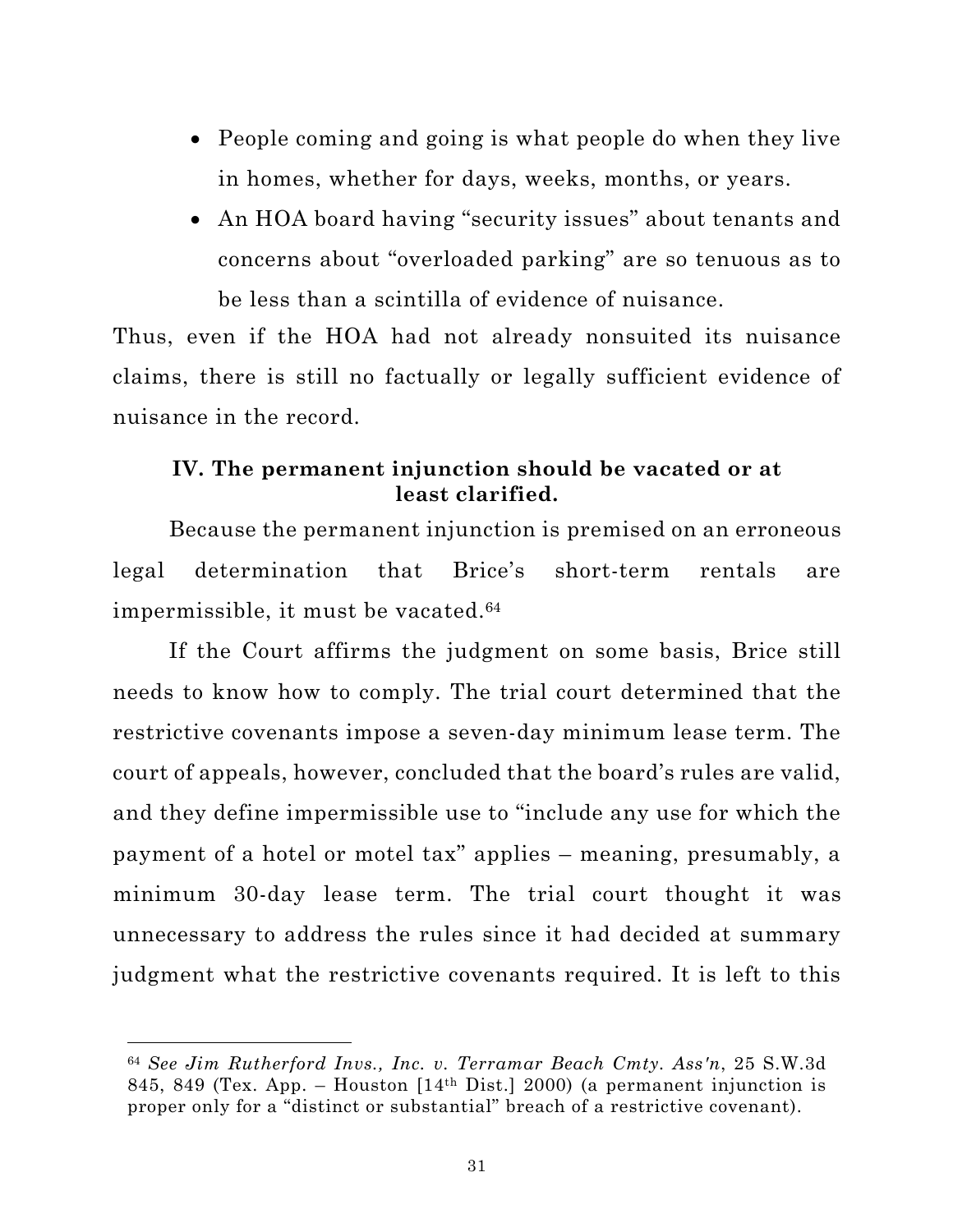<span id="page-44-0"></span>Court to sort out what Brice needs to do to exercise his unrestricted right to lease in the absence of anything in the restrictive covenants imposing a minimum lease term.

### **V. The award of attorney's fees should be vacated.**

Because the award of statutorily-mandated attorney's fees to the HOA for breach of restrictive covenant is based on an erroneous legal determination concerning the permissibility of short-term rentals, it should be vacated.

Both the order granting partial summary judgment to the HOA and the final judgment reflect an award of mandatory attorney's fees for breach of restrictive covenant.65 The trial court did not make a determination of "equitable and just" attorney's fees under the DJ Act as pled by Brice.<sup>66</sup> Accordingly, if Brice prevails before this Court, the award of attorney's fees to the HOA should be reversed and vacated.

The narrow remaining issue – whether and to what extent a party is entitled to discretionary "equitable and just" attorney's fees – should be remanded to the trial court.

<sup>65</sup> *See* Tex. Prop. Code § 5.006.

<sup>66</sup> *See* Tex. Civ. Prac. & Rem. Code § 37.009.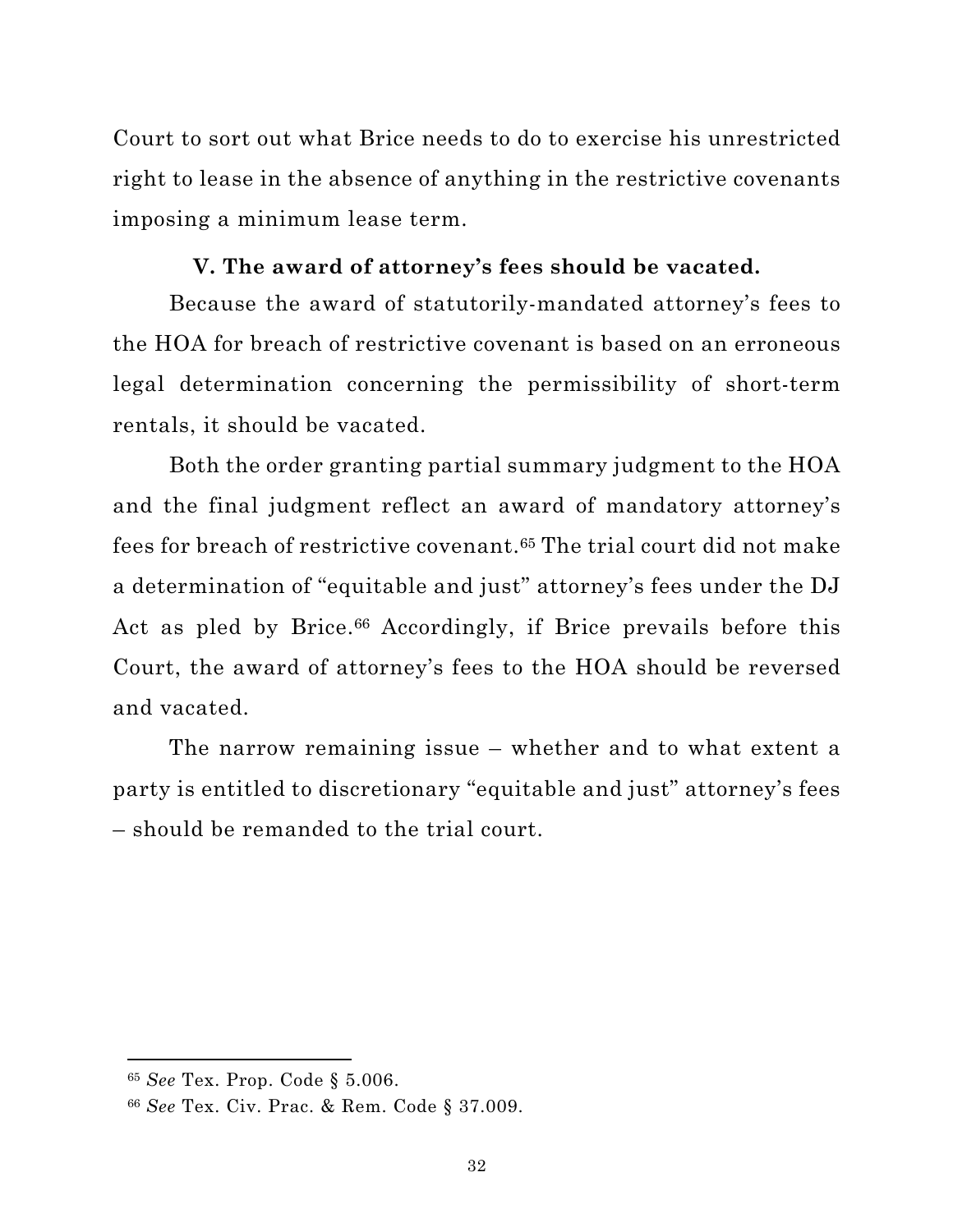#### **PRAYER FOR RELIEF**

<span id="page-45-0"></span>The Supreme Court should reverse the judgment below, vacate the permanent injunction, grant summary judgment to Brice on each of his declaratory judgment claims, and remand the case to the trial court for a determination of what attorney's fees are equitable and just.

> Respectfully submitted, */s/ J. Patrick Sutton* J. Patrick Sutton Texas Bar No. 24058143 1706 W. 10th Street Austin Texas 78703 (512) 417-5903 *jpatricksutton@jpatricksuttonlaw.com*

#### **CERTIFICATE OF SERVICE**

I certify that on July 6, 2021, a true and correct copy of this brief was served by efiling on:

Gregg S. Weinberg, *gweinberg@rmwbh.com* Stephanie Denton, *sdenton@rmwbh.com* William S. Chesney, III*, wchesney@felct.com.*

/s/ *J. Patrick Sutton*

### **CERTIFICATE OF COMPLIANCE**

This document complies with the typeface requirements of Tex. R. App. P. 9.4(e) because it has been prepared in Century Schoolbook 14-point for text and 12-point for footnotes. Spacing is expanded by .5 point for clarity. This document complies with the word-count limitations of Tex. R. App. P. 9.4(i) because it contains **8220** words, excluding any parts exempted by Tex. R. App. P.  $9.4(i)(1)$ .

### /s/ *J. Patrick Sutton*